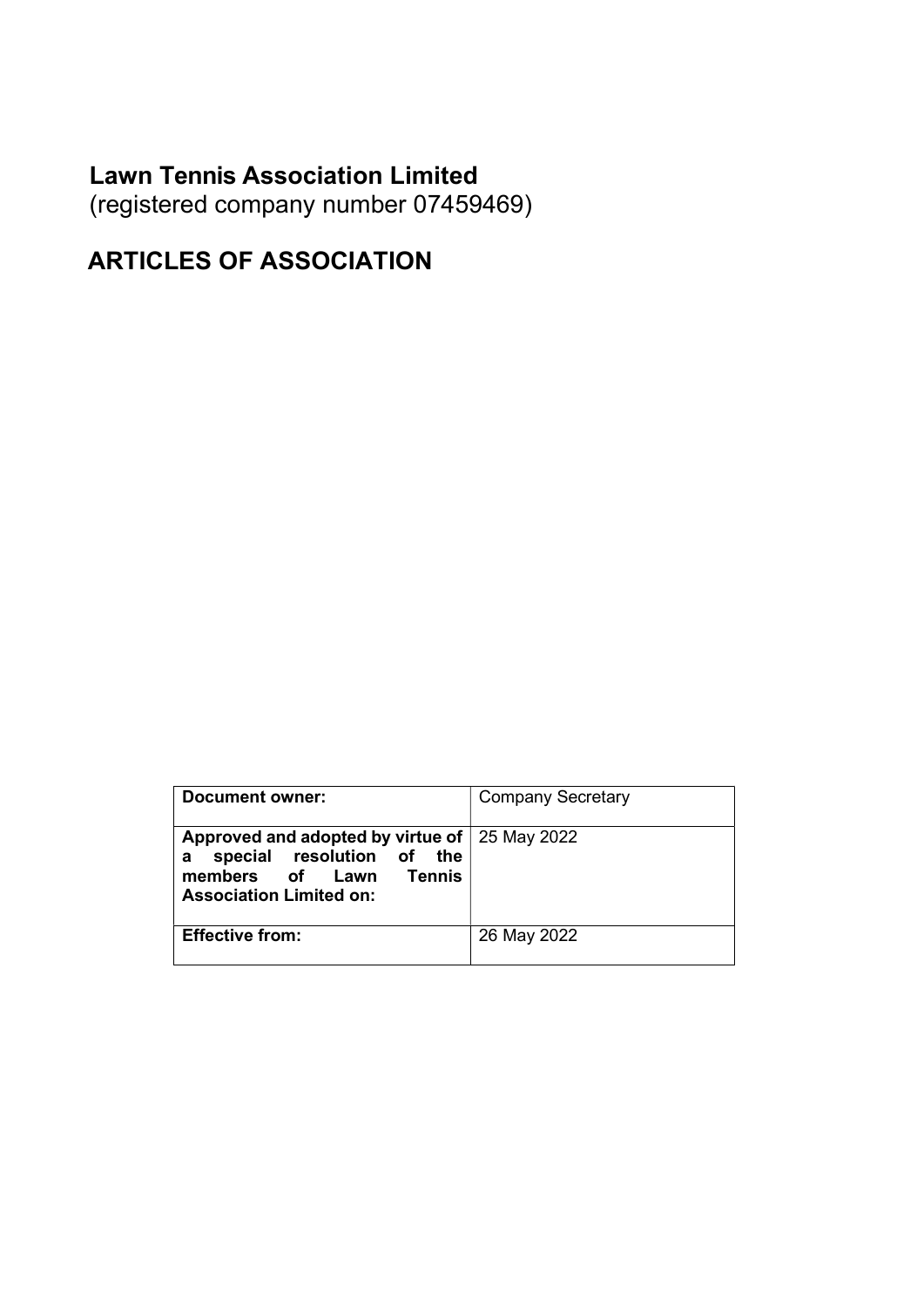# INDEX TO THE ARTICLES

# PART 1

# GENERAL

- 1. Defined terms
- 2. Interpretation
- 3. Liability of Members
- 4. Not for profit status
- 5. Objects of the Company

# PART 2

# POWERS AND RESPONSIBILITIES

- 6. Directors' general authority
- 7. Members' reserve power
- 8. Directors may delegate
- 9. Matters reserved to the Directors
- 10. Rights and powers granted to the Council
- 11. Committees

# PART 3

# BOARD OF DIRECTORS

# DECISION-MAKING BY DIRECTORS

- 12. Directors to take decisions collectively
- 13. Majority decisions by written resolution
- 14. Unanimous decisions
- 15. Casting vote
- 16. Records of decisions to be kept
- 17. Directors' discretion to make further rules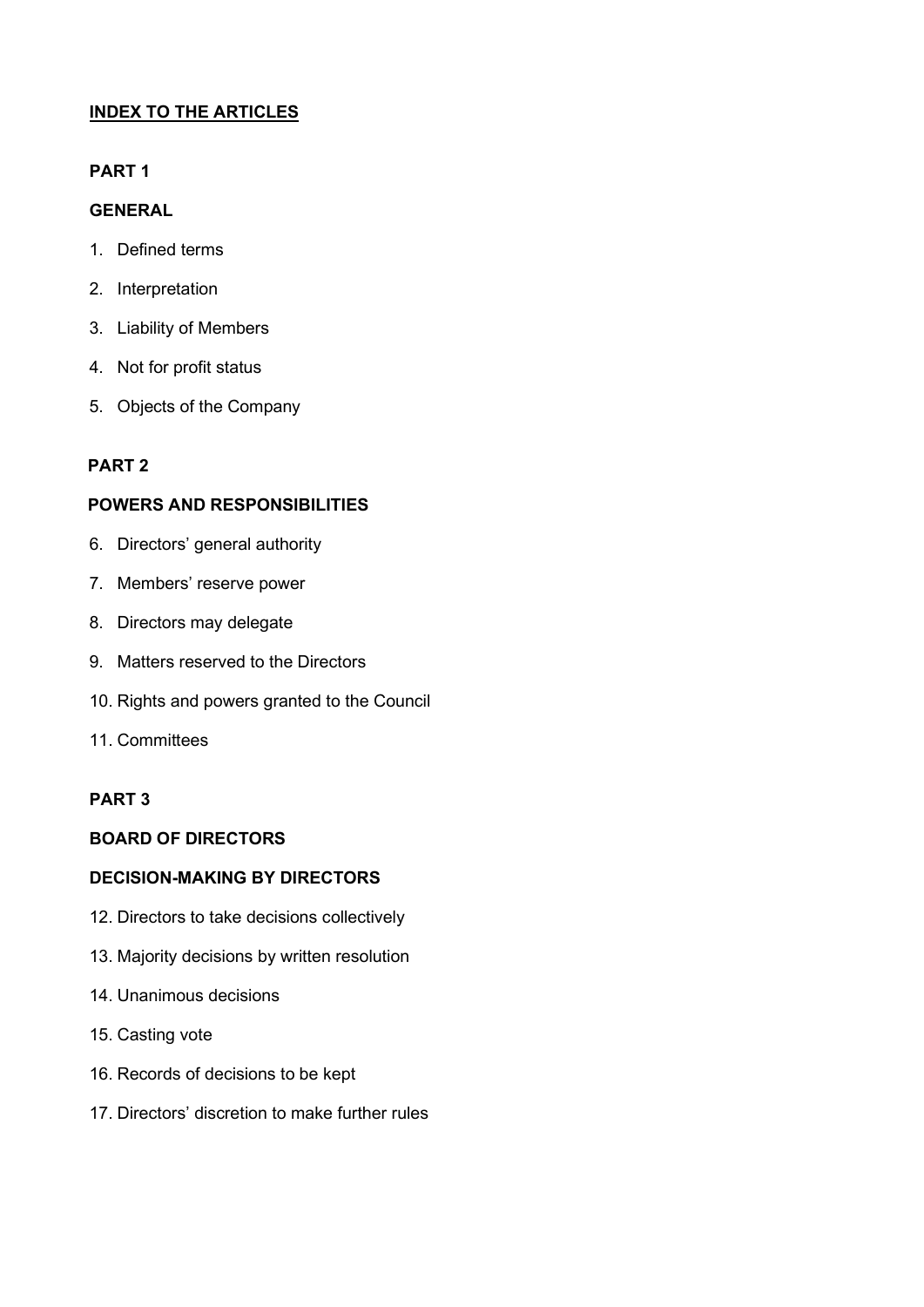# DIRECTORS' MEETINGS

- 18. Calling a Directors' meeting
- 19. Participation in Directors' meetings
- 20. Quorum for Directors' meetings
- 21. Chairing of Directors' meetings
- 22. Conduct of Directors' meetings
- 23. Conflicts of interest
- 24. Attendance of Company Secretary at Directors' meetings
- 25. Invitees to Directors' meetings
- 26. Meetings of non-executive Directors

# APPOINTMENT AND RESIGNATION / REMOVAL OF DIRECTORS

- 27. Methods of appointing Directors
- 28. Board evaluation
- 29. Termination of Director's appointment

# DIRECTORS' REMUNERATION AND EXPENSES

- 30. Directors' remuneration
- 31. Directors' expenses

# PART 4

# **COUNCIL**

32. Establishment / existence of the Council

# PART 5

# MEMBERS

# BECOMING AND CEASING TO BE A MEMBER

- 33. Applications for membership
- 34. Conditions of membership
- 35. Termination of membership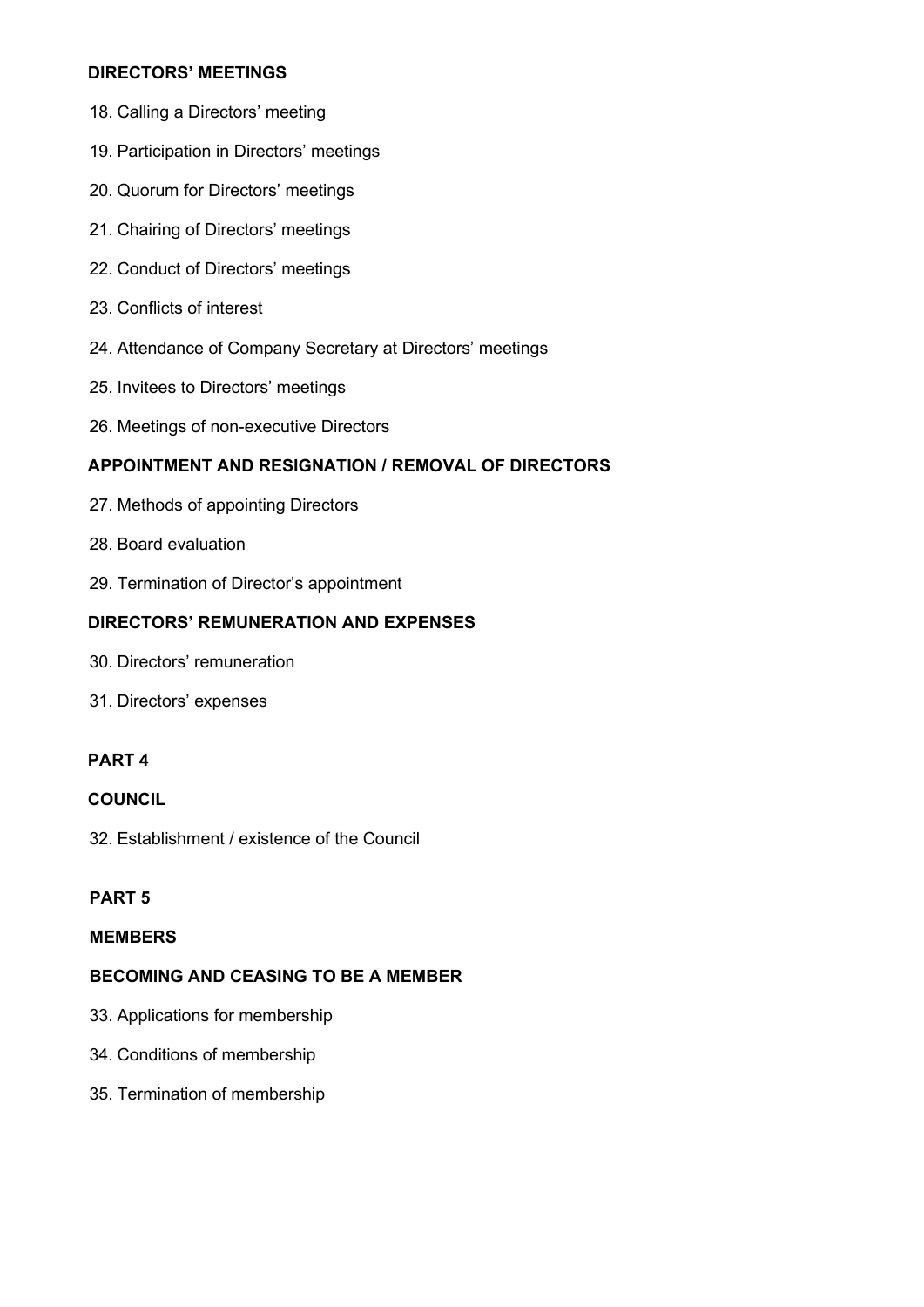# ADMINISTRATION

36. Membership returns

# ORGANISATION OF GENERAL MEETINGS

- 37. No requirement for an annual general meeting
- 38. Calling a general meeting
- 39. Attendance, speaking and voting at general meetings by Members (or proxies of Members)
- 40. Attendance and speaking at general meetings by Directors and non-members
- 41. Quorum for general meetings
- 42. Chairing general meetings
- 43. Adjournment

# VOTING AT GENERAL MEETINGS

- 44. Voting: general
- 45. Casting vote of chairperson of the general meeting
- 46. Errors and disputes
- 47. Poll votes
- 48. Content of proxy notices
- 49. Delivery of proxy notices
- 50. Nominated Councillor deemed to be proxy for Nominator
- 51. Amendments to resolutions

# PART 6

### AMENDMENT OF DOCUMENTATION

- 52. Amendment of the Articles
- 53. Amendment of the Rules
- 54. Approval of documents which are matters reserved to the Directors

# PART 7

#### ADMINISTRATIVE ARRANGEMENTS

- 55. Means of communication to be used
- 56. No right to inspect accounts and other records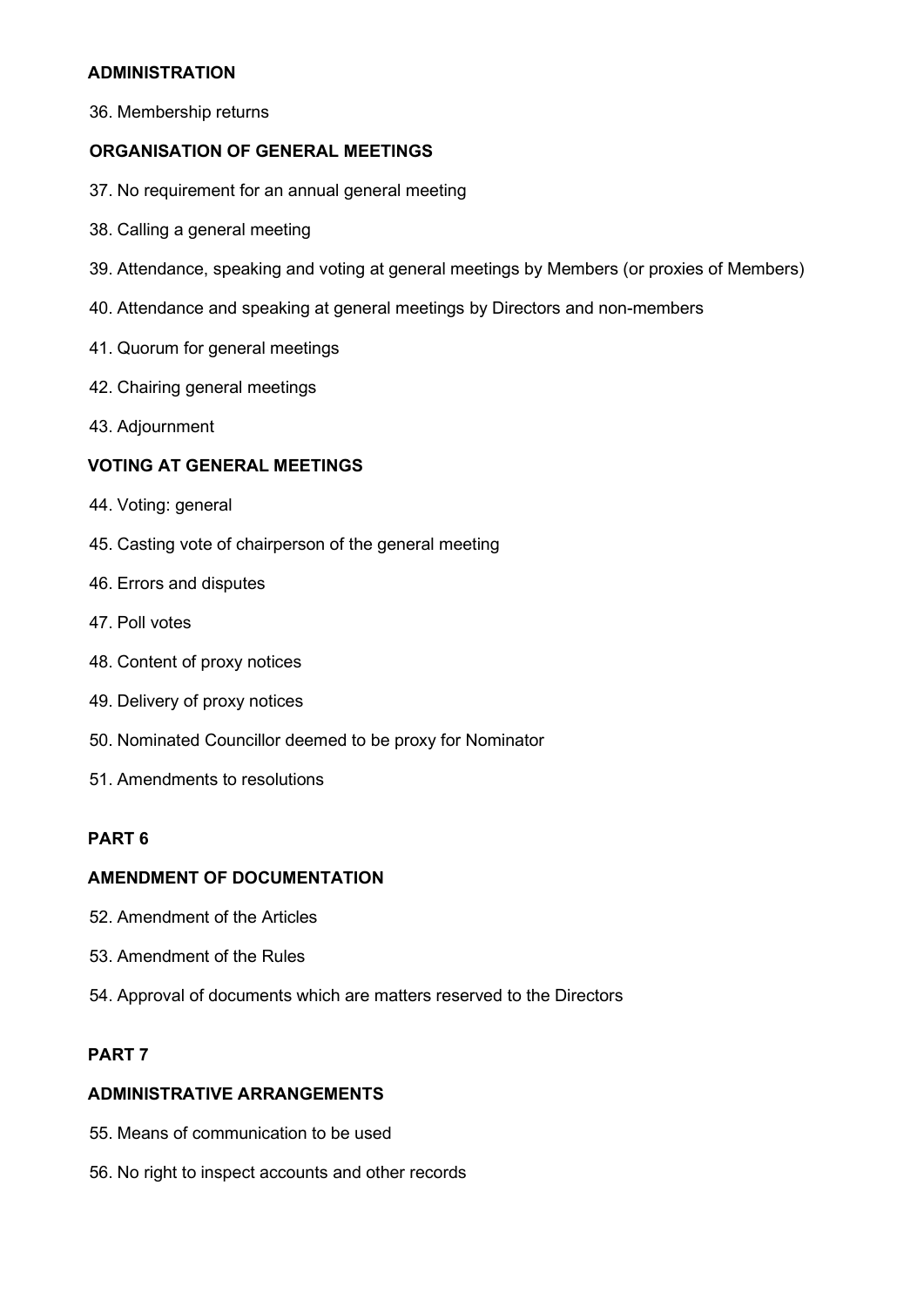57. Provision for employees on cessation of business

# PART 8

# DIRECTORS' INDEMNITY AND INSURANCE

58. Indemnity

59. Insurance

### APPENDIX A – SCHEDULE OF MATTERS RESERVED TO THE DIRECTORS

APPENDIX B – RIGHTS AND POWERS GRANTED TO THE COUNCIL

APPENDIX C – LIST OF KEY RIGHTS OF THE MEMBERS IN THE GOVERNING DOCUMENTS

APPENDIX D – RULES AMENDMENT APPROVAL MATRIX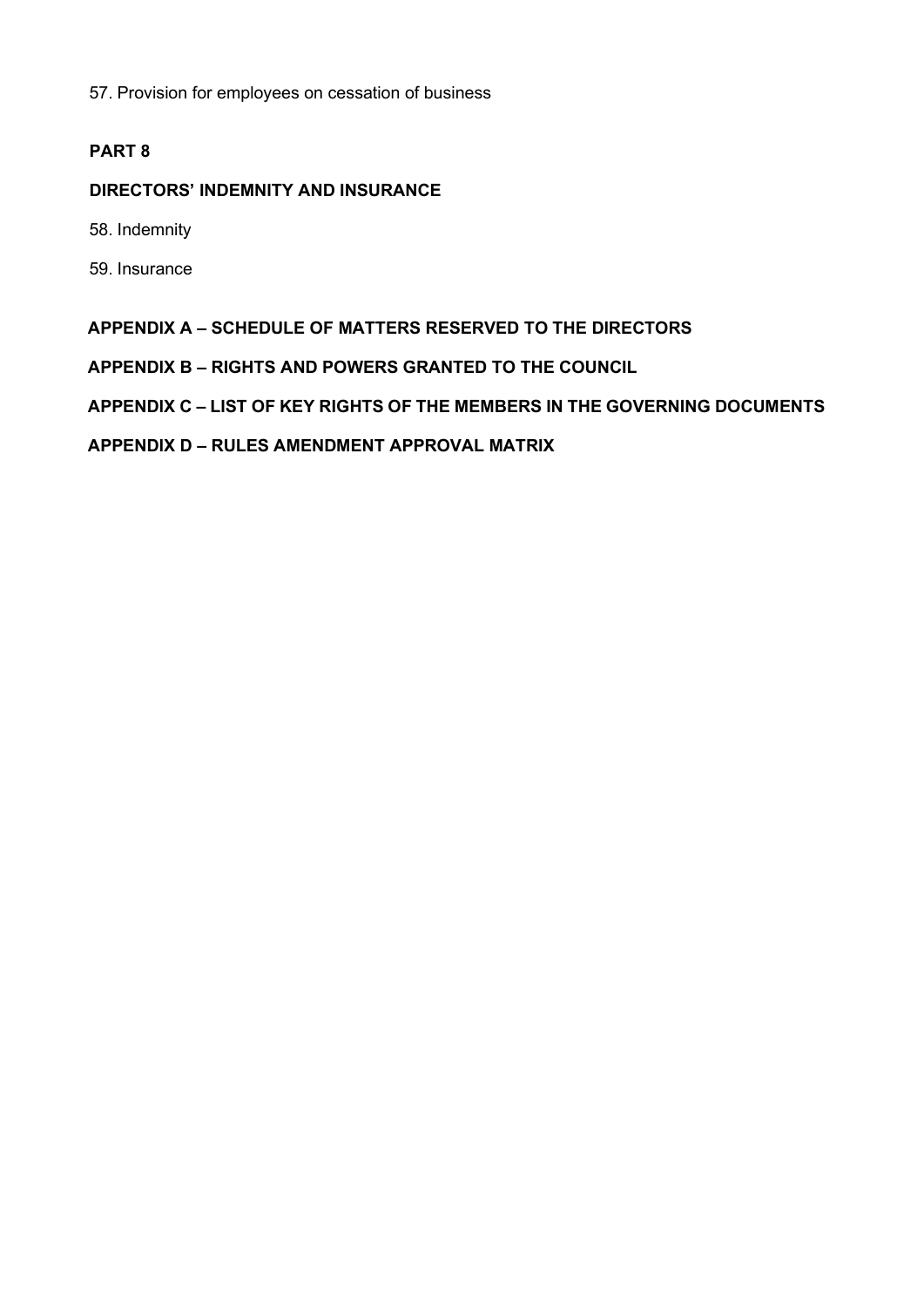# PART 1

# **GENERAL**

# 1. Defined terms

In the Articles, unless the context requires otherwise:

"AELTC Agreement" means the agreement dated 25 July 2011 among, amongst others, The All England Lawn Tennis & Croquet Club Limited and the Company in respect of The Championships.

"Amendment Approval Matrix" means the "RULES AMENDMENT APPROVAL MATRIX" contained in Appendix D to the Articles;

"Annual Report" means the Company's finance and governance report, including its audited financial statements, in respect of the relevant financial year;

"Area Competition" has the meaning given in part K of the Rules;

"Articles" means the Company's articles of association;

"Association" means the unincorporated association known as the Lawn Tennis Association;

"Audit Committee" means the audit committee of the Company, with the terms of reference as set out in Schedule Five to the Rules;

"bankruptcy" includes individual insolvency proceedings in a jurisdiction other than England and Wales or Northern Ireland, which have an effect similar to that of bankruptcy;

"Board" means the board of Directors of the Company;

"Board Councillor" means the Chair, an Independent Board Member or the DTAG Chairperson, in each case appointed as a member of the Council in accordance with part D of the Rules;

"Board Standing Committees" means the Audit Committee, the Nomination Committee, the Remuneration Committee and any other additional committee comprising exclusively or a majority of Directors, which the Directors determine to be a "Board Standing Committee";

"Chair" means the independent non-executive chairperson of the Company from time to time, appointed in accordance with part B of the Rules; with 'independent' having the meaning given to it in the Sports Governance Code;

"chairperson of the general meeting" has the meaning given in Article 42.3;

"Chief Executive" means the chief executive of the Company (and/or, where applicable, the LTA Group) from time to time, appointed in accordance with part B of the Rules;

"Code of Conduct" means the code(s) of conduct issued by the Company (or, where applicable, the LTA Group) from time to time and with which Participants are required to comply;

"Companies Acts" means the Companies Acts (as defined in section 2 of the Companies Act 2006), in so far as they apply to the Company;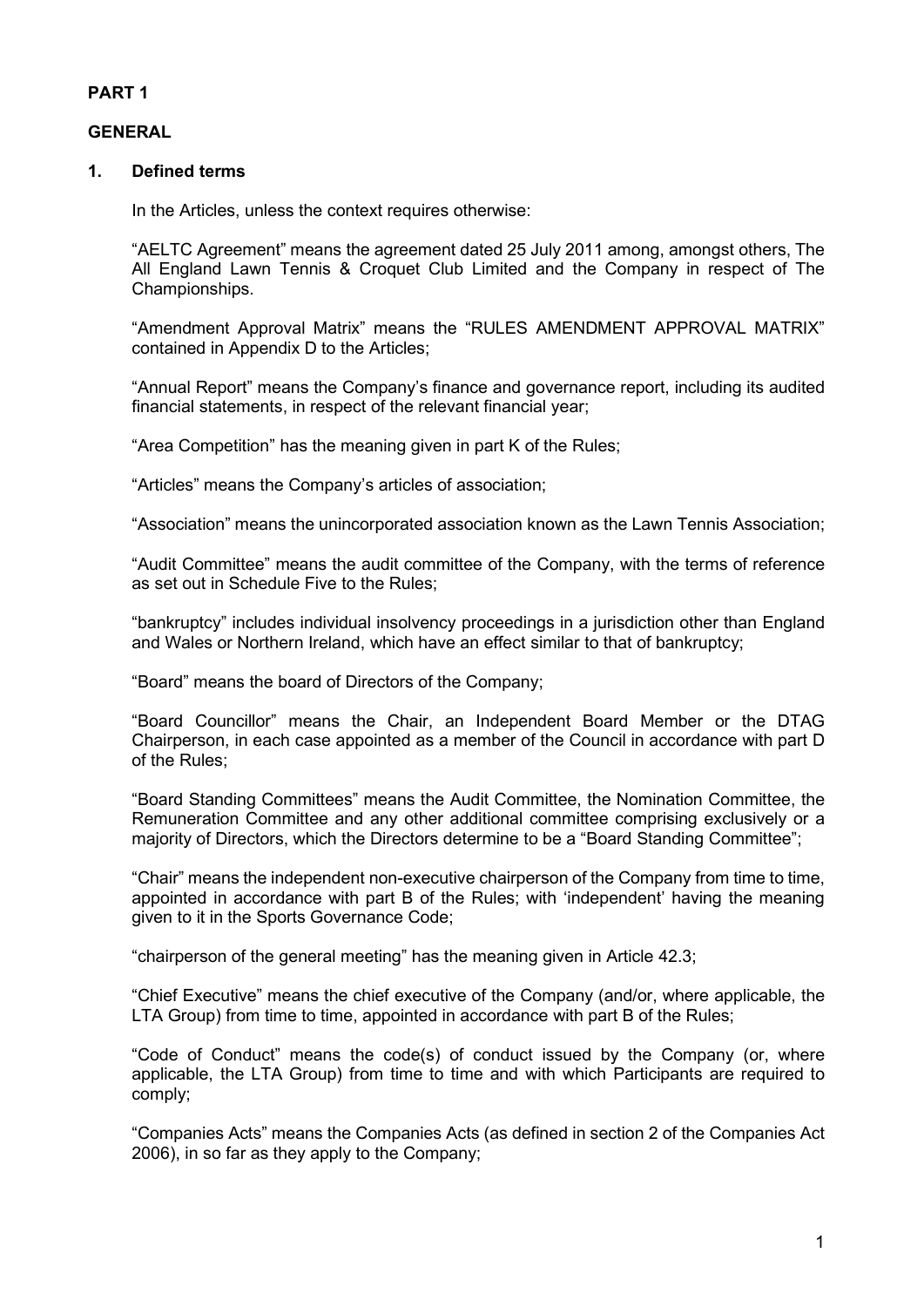"Company" means Lawn Tennis Association Limited, with registered company number 07459469;

"Company Secretary" means the company secretary of the Company (as registered with Companies House from time to time) appointed in accordance with part B of the Rules or, if there is no person registered in that official position, any Director;

"Conflict" has the meaning given in Article 23.1;

"Council" means the council of the Company for the time being, as constituted in accordance with the Articles and the Rules;

"Council-Nominated Board Member" means a Director nominated by the Council and appointed in accordance with part C of the Rules;

"Council-Nominated Position" means, as applicable, President, Deputy President or Council-Nominated Board Member;

"Councillor" means a person for the time being appointed as a member of the Council, whether as a Voting Council Member or a Non-Voting Council Member;

"Councillor Role Profile" means the role profile for a Councillor as set out in Schedule Three to the Rules;

"County and Island Association Governance Framework" means the governance framework approved from time to time by the Board and with which County Associations and Island Associations are to comply;

"County Association" means a Member which is designated as a "County Association" in Schedule One to the Rules;

"DTAG" means the Development Tennis Advisory Group;

"DTAG Chairperson" means the chairperson of the DTAG, appointed in accordance with part B of the Rules;

"DTAG Company Representative" means the relevant member of the Executive Team with responsibility for DTAG;

"DTAG Workstream" means the group of people appointed in accordance with the terms of reference for the DTAG, as set out in Schedule Eight to the Rules, and who have been allocated to consider the relevant workstream designated by the Board in respect of a particular designated topic / focus area and/or project, and specific objectives of it;

"DTAG Workstream Lead" means the person appointed as the lead for the particular DTAG Workstream in accordance with the terms of reference for the DTAG, as set out in Schedule Eight to the Rules;

"Deputy President" means the deputy president of the Council, appointed in accordance with part C of the Rules;

"Director" means a director of the Company, and includes any person occupying the position of director, by whatever name called;

"Disciplinary Code" means the disciplinary code of the Company in force from time to time, incorporating (amongst other things) the Company's disciplinary regulations, safeguarding regulations, registration appeal regulations, anti-doping regulations and anti-corruption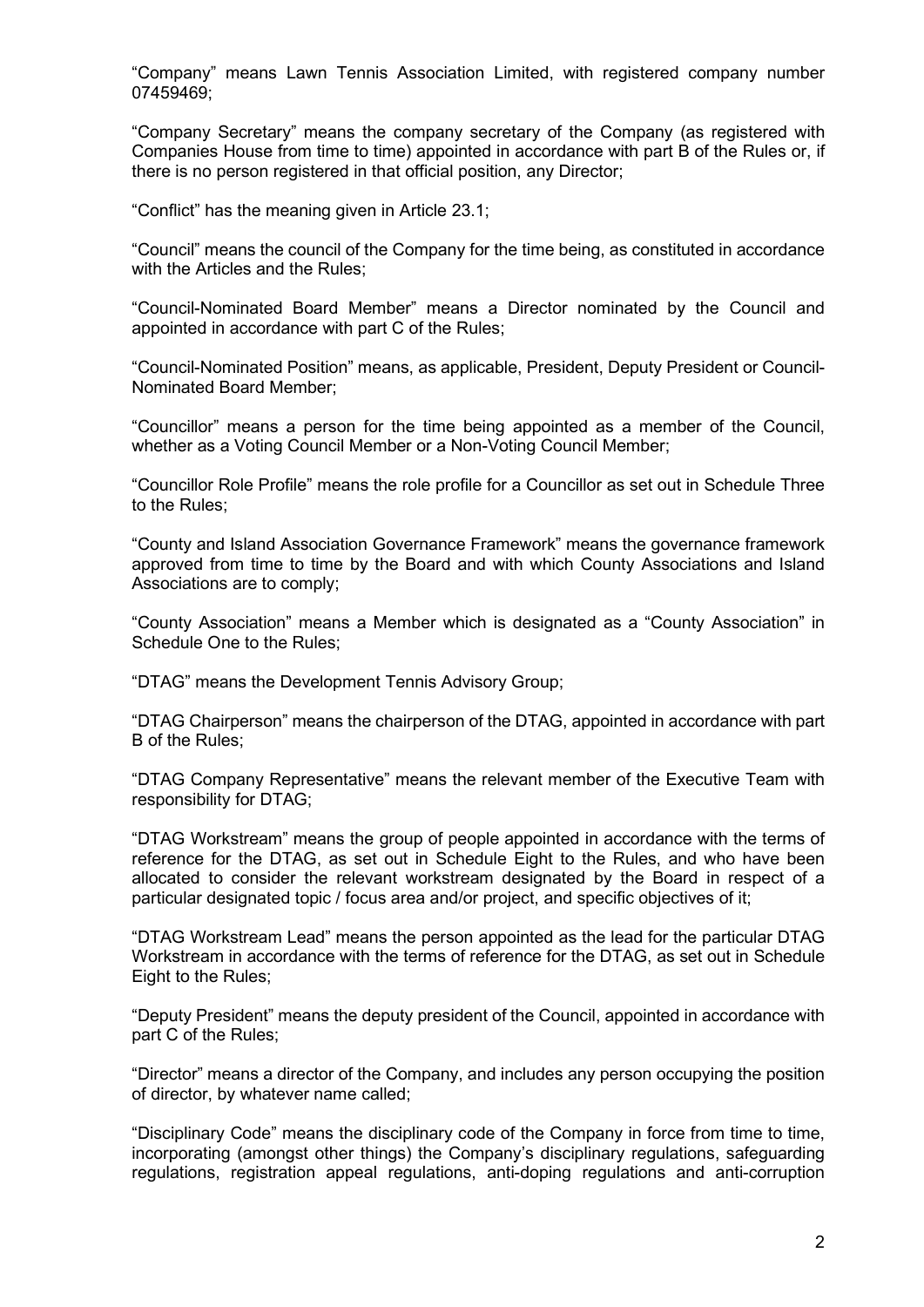regulations;

"document" includes, unless otherwise specified, any document sent or supplied in electronic form;

"electronic form" has the meaning given in section 1168 of the Companies Act 2006;

"Executive Team" has the meaning given to it in the Rules from time to time;

"Finance Director" means the finance director of the Company (and/or, where applicable, the LTA Group) from time to time;

"Fit and Proper Person Test" means the fit and proper person test as set out in Schedule Four to the Rules;

"Game" means tennis in Great Britain, the Channel Islands and the Isle of Man, including the games of lawn tennis (including wheelchair tennis) and padel tennis, and derivate forms of them, and any virtual version of a tennis competition (e-tennis) which virtual version is or may be owned, organised and/or managed by the Company and/or any other member of the LTA Group, but for the avoidance of doubt excluding the games of real tennis and rackets;

"holding company" has the meaning given in section 1159 of the Companies Act 2006;

"Honorary Life Councillor" means a person appointed as an honorary life councillor of the Company (or the Association) prior to 1 January 2013;

"Honorary Life Vice-President" means a person appointed as an honorary life vice-president of the Company (or the Association) prior to 1 January 2013;

"Independent Board Member" means an independent non-executive Director of the Company, appointed in accordance with part B of the Rules; with 'independent' having the meaning given to it in the Sports Governance Code;

"Independent Councillor" means a member of the Council nominated by the Board and appointed in accordance with part D of the Rules;

"Interested Director" has the meaning given in Article 23.1;

"Island Association" means a Member which is designated as an "Island Association" in Schedule One to the Rules;

"ITF" means ITF Limited, trading as the International Tennis Federation, the world governing body for tennis;

"Joint Committees" means all (if any) sub-committees of the committee of management of The Championships, comprising (among others) members from both The All England Lawn Tennis Club (Championships) Limited and LTA Operations Limited;

"Junior" means a player aged 18 or under;

"LTA Group" means the Company, any subsidiary or holding company from time to time of the Company, and any subsidiary from time to time of such a holding company of the Company;

"Member" has the meaning given in section 112 of the Companies Act 2006;

"Member's Connected Parties" means, in respect of a Member, its Nominated Councillor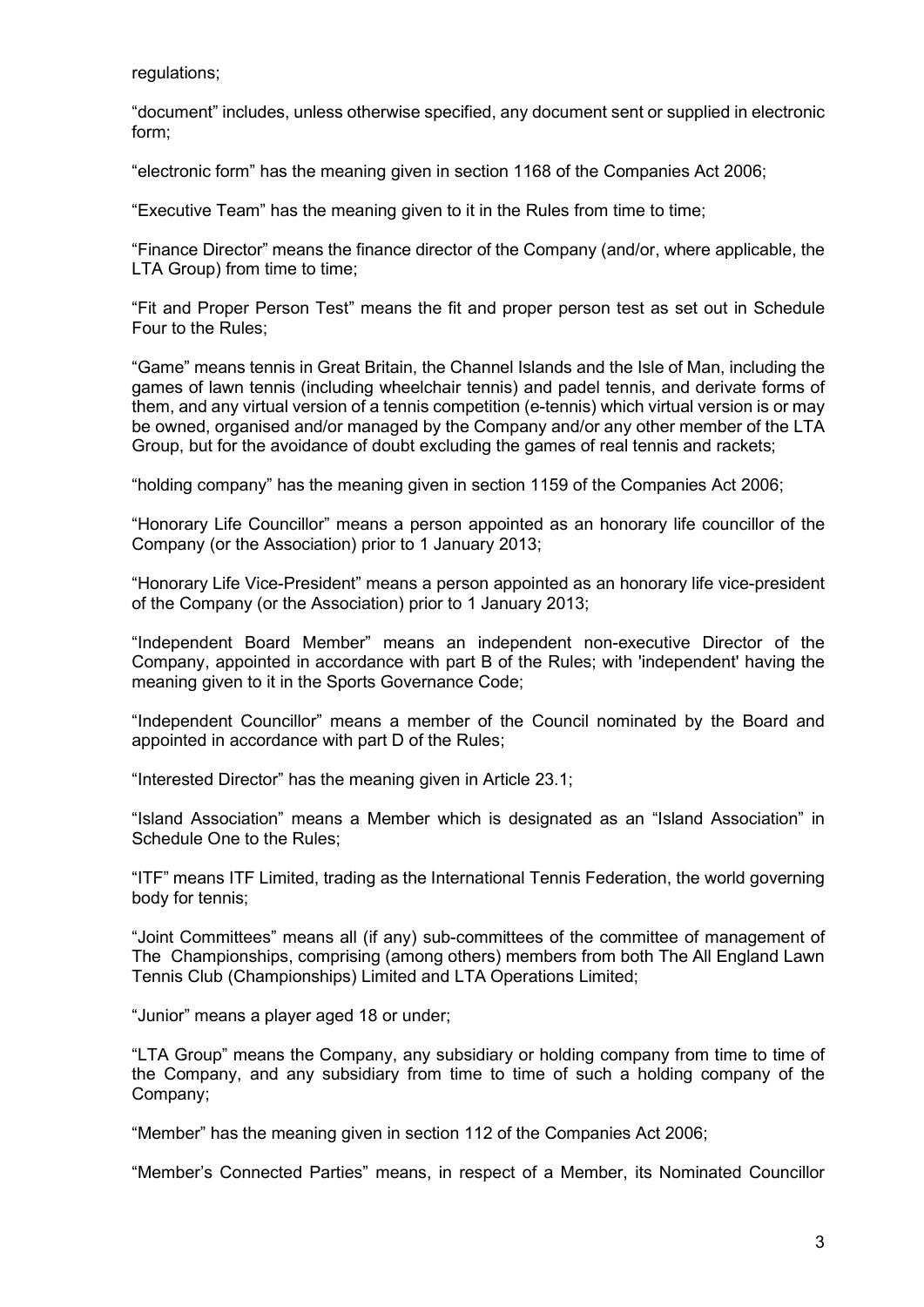(where applicable), its officers and committee members, its employees (where applicable), the Registered Organisations allocated to it based on geographical location (where applicable), any other members of it, and any other Participant in respect of whom / which it has a connection or control;

"Member-Nominated Councillor" means a person nominated by a National Association, County Association or Island Association, and appointed as its Nominated Councillor in accordance with part D of the Rules;

"Minimum Percentage" has the meaning given in part C of the Rules;

"National Association" means a Member which is designated as a "National Association" in Schedule One to the Rules;

"Nominated Councillor" means, in respect of a Member entitled to representation on the Council which has nominated a person for appointment as a Voting Council Member and which person has subsequently been appointed as (and remains as at the date of the relevant meeting) a Voting Council Member, the person so appointed as the Voting Council Member;

"Nomination Committee" means the nomination committee of the Company, with the terms of reference as set out in Schedule Six to the Rules;

"Nominator" means the person entitled to nominate a candidate for appointment as a Voting Council Member in accordance with part D of, and Schedule One to, the Rules;

"Non-Voting Council Member" means each Board Councillor, Honorary Life Councillor, Honorary Life Vice-President, Past President and Vice-President, each of whom is a member of the Council;

"ordinary resolution" has the meaning given in section 282 of the Companies Act 2006;

"Other Member Organisation" means a Member which is designated as an "Other Member Organisation" in Schedule One to the Rules;

"Participant" has the meaning given to it in paragraph 2 of part A of the Disciplinary Code;

"participate", in relation to a Directors' meeting, has the meaning given in Article 19;

"Participation" has the meaning given to it in part J of the Rules;

"Participation Condition" means the condition of membership of the Company with which all Members are to comply and which is set out in part J of the Rules;

"Past President" means a past president of the Company or a past president of the Association;

"Player Representative Councillor" means a member of the Council who is a recent exprofessional player and who is appointed in accordance with part D of the Rules;

"President" means the president of the Council, appointed in accordance with part C of the Rules;

"proxy notice" has the meaning given in Article 48.1;

"Registered Organisation" means the owner or operator (as applicable) of a Registered Venue and registered as such by the Company (or another member of the LTA Group) under and in terms of the Venue Registration Regulations;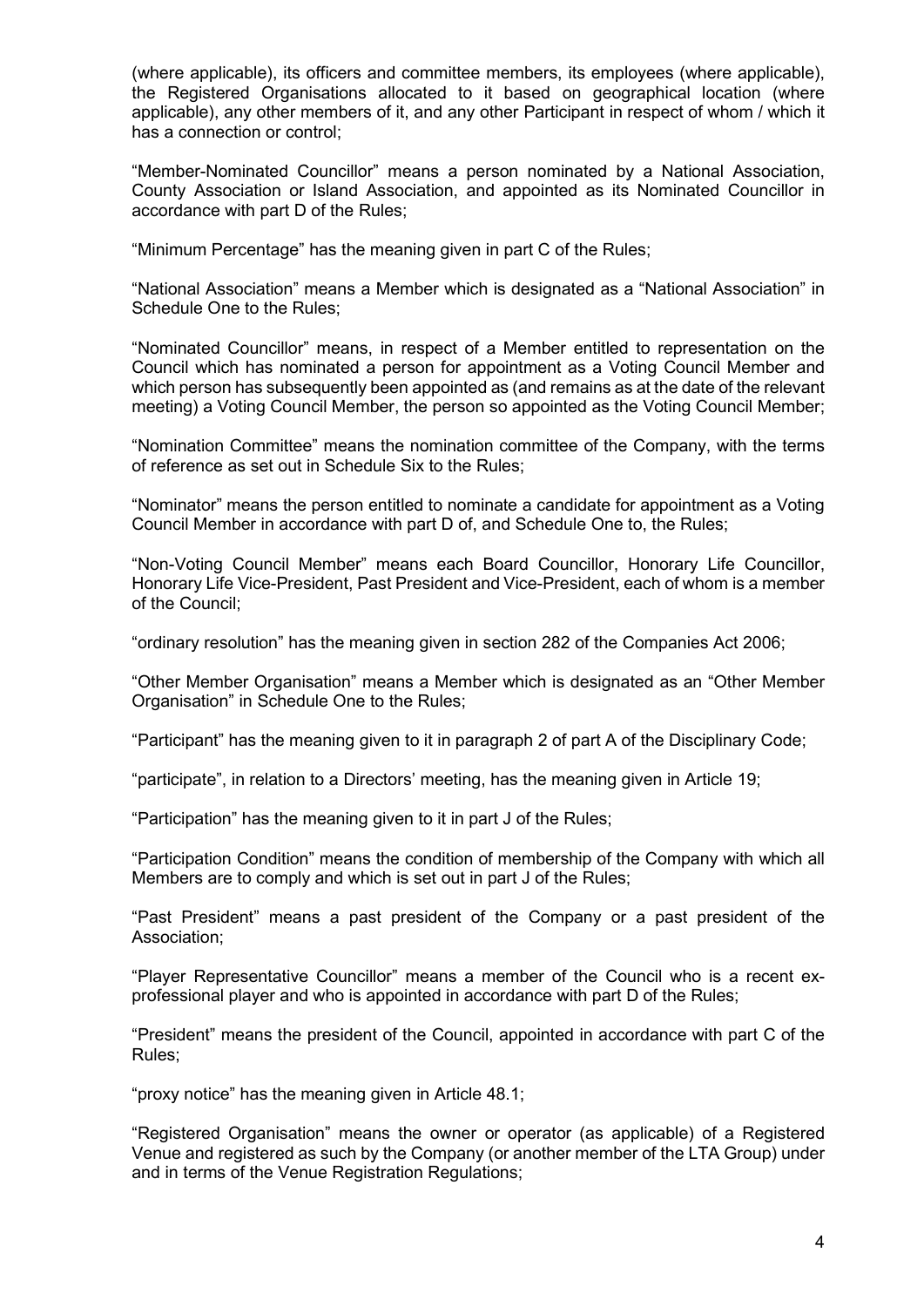"Registered Organisation's Connected Parties" means, in respect of a Registered Organisation, its officers and/or committee members, its employees (where applicable), its members, and any other Participant in respect of whom / which it has a connection or control;

"Registered Venue" means a venue (or other place where the Game is played) registered as such by the Company (or another member of the LTA Group) under and in terms of the Venue Registration Regulations;

"Regulatory Documents" means any regulations (or similar) designated as an "LTA Regulatory Document" by the Company (or another member of the LTA Group), including the Venue Registration Regulations, any regulations (or similar) in respect of coach accreditation or official licensing, and the Company's designated "Competition Regulations";

"Remuneration Committee" means the remuneration committee of the Company, with the terms of reference as set out in Schedule Seven to the Rules;

"Rules" means the governing document described as the "Rules" of the Company as in force from time to time;

"Rules of Padel" means the designated "International Padel Federation Regulations of the Padel Game" (or any successor to them) applicable in the particular year, and any other applicable rules and regulations of the International Padel Federation in force from time to time;

"Rules of Tennis" means the designated "ITF Rules of Tennis" (or any successor to them) applicable in the particular year, and any other applicable rules and regulations of the ITF in force from time to time;

"Schedule of Matters Reserved" means the schedule of matters reserved to the Directors contained in Appendix A to the Articles;

"Senior Independent Director" means the Independent Board Member appointed to this position from time to time in accordance with part B of the Rules;

"special resolution" has the meaning given in section 283 of the Companies Act 2006;

"Sports Governance Code" means the document entitled the "A Code for Sports Governance", as published by UK Sport and Sport England on or around 7 December 2021, and as updated from time to time;

"subsidiary" has the meaning given in section 1159 of the Companies Act 2006;

"Tennis Industry Association" means the not-for-profit trade association for the UK tennis industry known as "Tennis Industry Association UK";

"TF Councillor" means any member of Council nominated by The Tennis Foundation and who continued to be a member of the Council as at 1 January 2021;

"The Championships" means the lawn tennis championships established as an annual event and held at The All England Lawn Tennis and Croquet Club, Church Road, Wimbledon (or such other site as may be agreed with the Company);

"The Tennis Foundation" means the former Member which is a charitable company limited by guarantee with registered company number 02138124 and charity registration number 298175;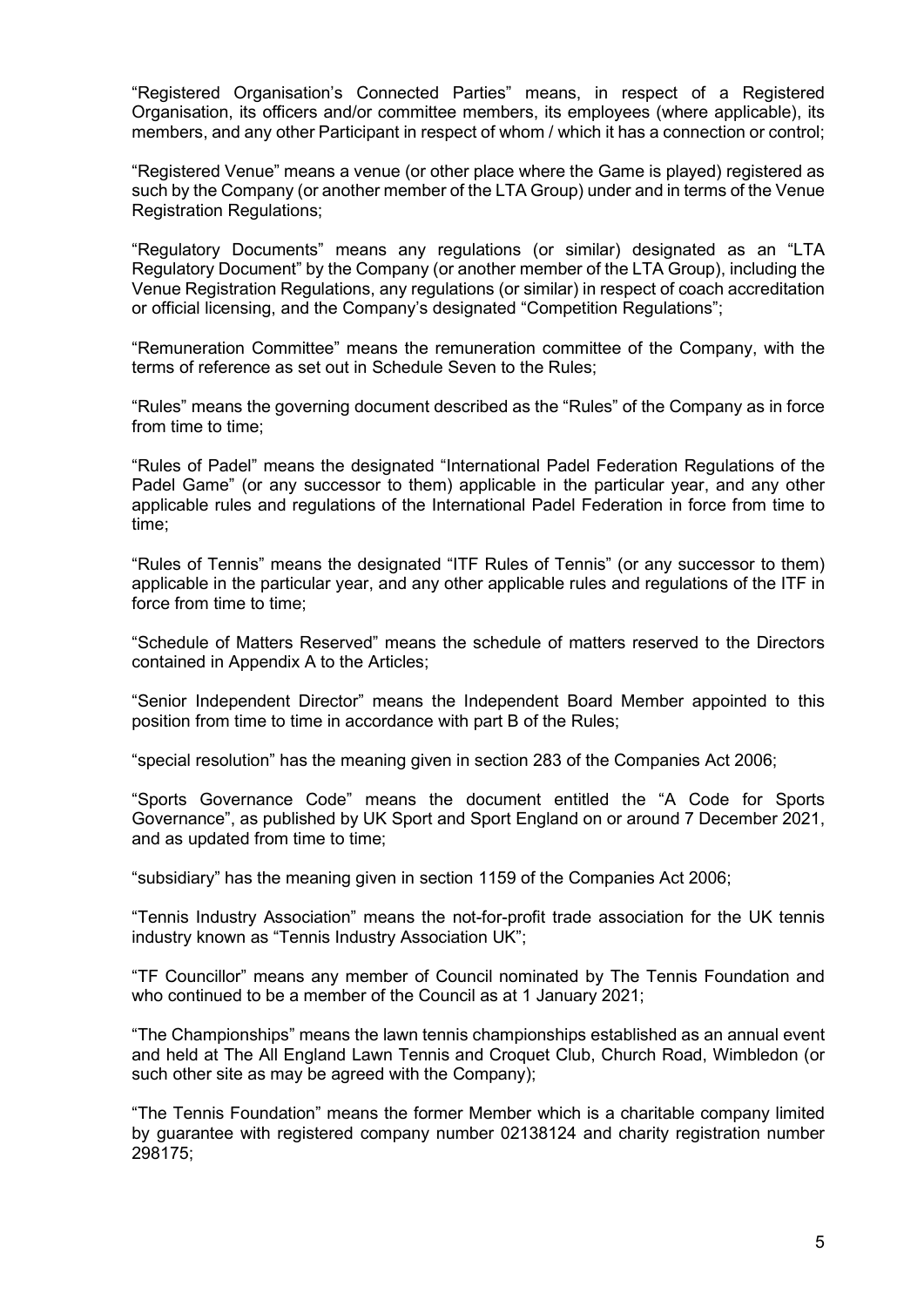"TIA Councillor" means a member of the Council nominated by the Tennis Industry Association and appointed in accordance with part D of the Rules;

"Venue Registration Regulations" means the regulations (or similar) in respect of the registration of venues and the owners / operators of them, including any minimum safeguarding standards to be complied with, and that whether the regulations are specifically designated as "Venue Registration Regulations" or otherwise substantively deal with such registration and other matters;

"Vice-President" means a person appointed as a vice-president of the Company (or the Association) prior to 1 January 2013;

"Voting Council Member" means the Deputy President, each Independent Councillor, each Member-Nominated Councillor, each Player Representative Councillor, the President, the TIA Councillor and each (if any) TF Councillor, each of whom is a member of the Council; and

"writing" means the representation or reproduction of words, symbols or other information in a visible form by any method or combination of methods, whether sent or supplied in electronic form or otherwise.

### 2. Interpretation

- 2.1 In the Articles, unless the context otherwise requires:
	- (A) other words or expressions contained in the Articles (which are not explicitly defined in Article 1 or the Rules) bear the same meaning as in the Companies Act 2006 as in force on the date when these Articles become binding on the Company;
	- (B) words in the singular will include the plural and vice versa, and (for the avoidance of any doubt) the terms "they", "their" and "themself" may, where the context so admits, refer to the singular rather than the plural;
	- (C) a reference to one gender will include a reference to any other gender;
	- (D) words denoting persons will include bodies corporate (however incorporated) and unincorporated (whether or not having separate legal personality), including unincorporated associations of persons and partnerships;
	- (E) a reference to a statute or statutory provision is a reference to it as amended, extended or re-enacted from time to time. A reference to a statute or statutory provision will include all subordinate legislation made from time to time under that statute or statutory provision;
	- (F) a reference to Great Britain will include the Channel Islands and Isle of Man;
	- (G) any words following the terms "including", "include", "in particular", "for example" or any similar expression will be construed as illustrative and will not limit the sense of the words, description, definition, phrase or term preceding those terms;
	- (H) a reference to writing will include all modes of reproducing words in a legible and nontransitory form;
	- (I) a note to an Article, clause or paragraph will be used to interpret that Article, clause or paragraph; and
	- (J) any reference to a proposal, nomination or anything similar of or from the Directors /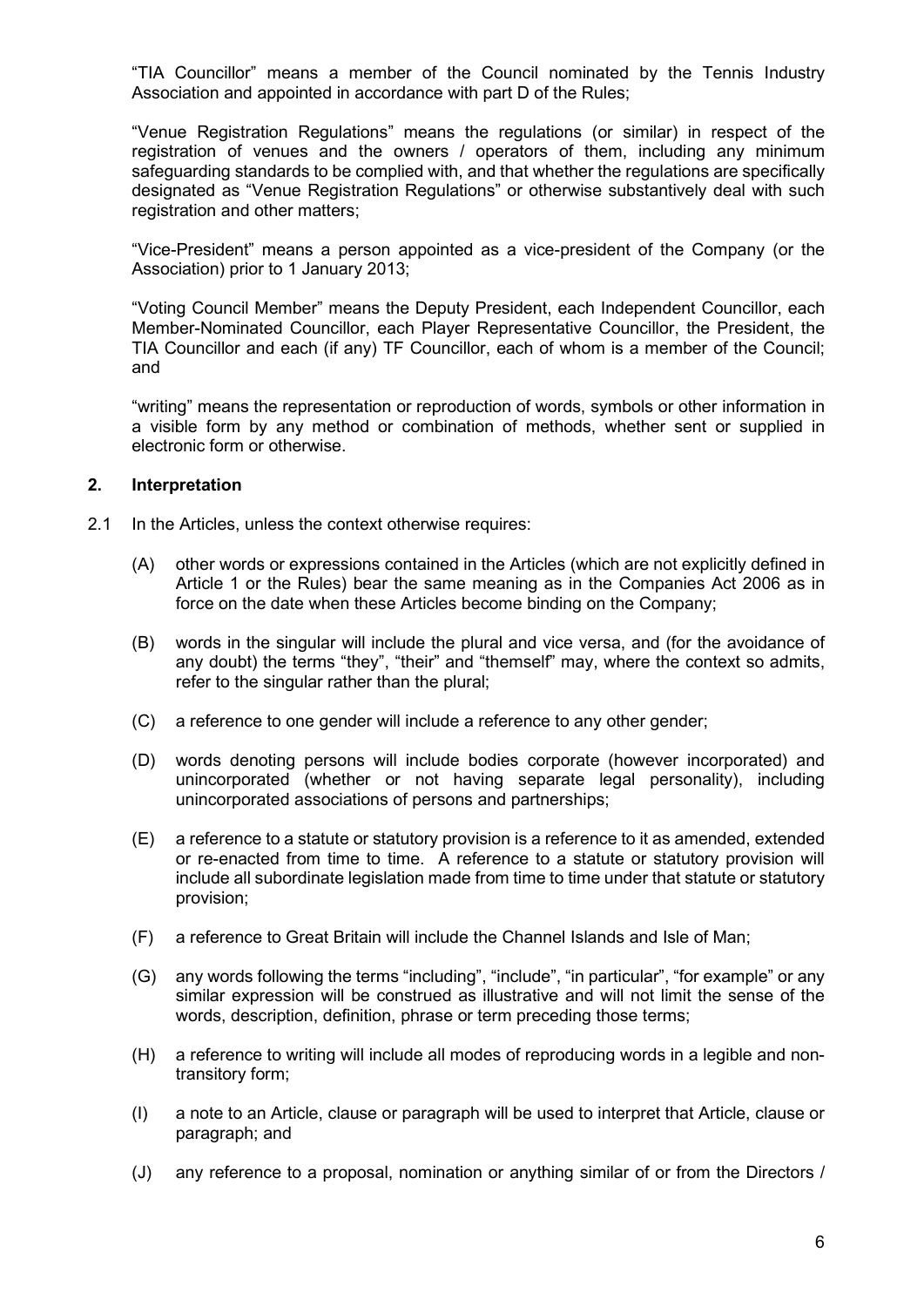the Board, any Board Standing Committee, the Council, the Members or the DTAG will only be made once a decision of the relevant body has been taken (in accordance with the decision-making requirements set out in the Articles and/or Rules) to take such course of action.

- 2.2 For the purposes of section 20 of the Companies Act 2006, the relevant model articles will be deemed to have been excluded fully and replaced with the provisions of these Articles.
- 2.3 In the event of any inconsistency or conflict between the terms of the Articles and the Rules, the Articles will prevail.

# 3. Liability of Members

The liability of each Member is limited to £1, being the amount that each Member undertakes to contribute to the assets of the Company in the event of it being wound up while that person is a Member or within one year after that person ceases to be a Member, for:

- 3.1 payment of the Company's debts and liabilities contracted before that person ceases to be a Member;
- 3.2 payment of the costs, charges and expenses of winding up; and
- 3.3 adjustment of the rights of the contributories among themselves.

### 4. Not for profit status

The funds or other property of the Company will not be paid to or distributed among the Members of the Company, but will be applied towards the furtherance of the Company's objects. In the event of the winding-up or dissolution of the Company, after provision has been made for all its debts and liabilities, the funds that remain available to be distributed or paid will be transferred to another body or bodies with objects similar to those of the Company or to some charitable object; provided that nothing in the Articles will prevent any payment in good faith by the Company of:

- 4.1 the usual professional charges for business done by any Director who is a solicitor, accountant or other person engaged in a profession, or by any partner of theirs, when instructed by the Company to act in a professional capacity on its behalf, subject to Article 23 (conflicts of interest) below;
- 4.2 any remuneration or reasonable expenses payable to a Director in accordance with Articles 30 and/or 31; and
- 4.3 reasonable and proper remuneration for any services rendered to the Company by any Member, officer or servant of the Company who is not a Director.

# 5. Objects of the Company

The Company is the national governing body of the Game and its objects will be to advance and safeguard the interests and integrity of the Game, to promote an increase in participation at all levels of the Game and from all backgrounds, and generally to do all such acts, matters and things in connection with, or incidental to, those objects.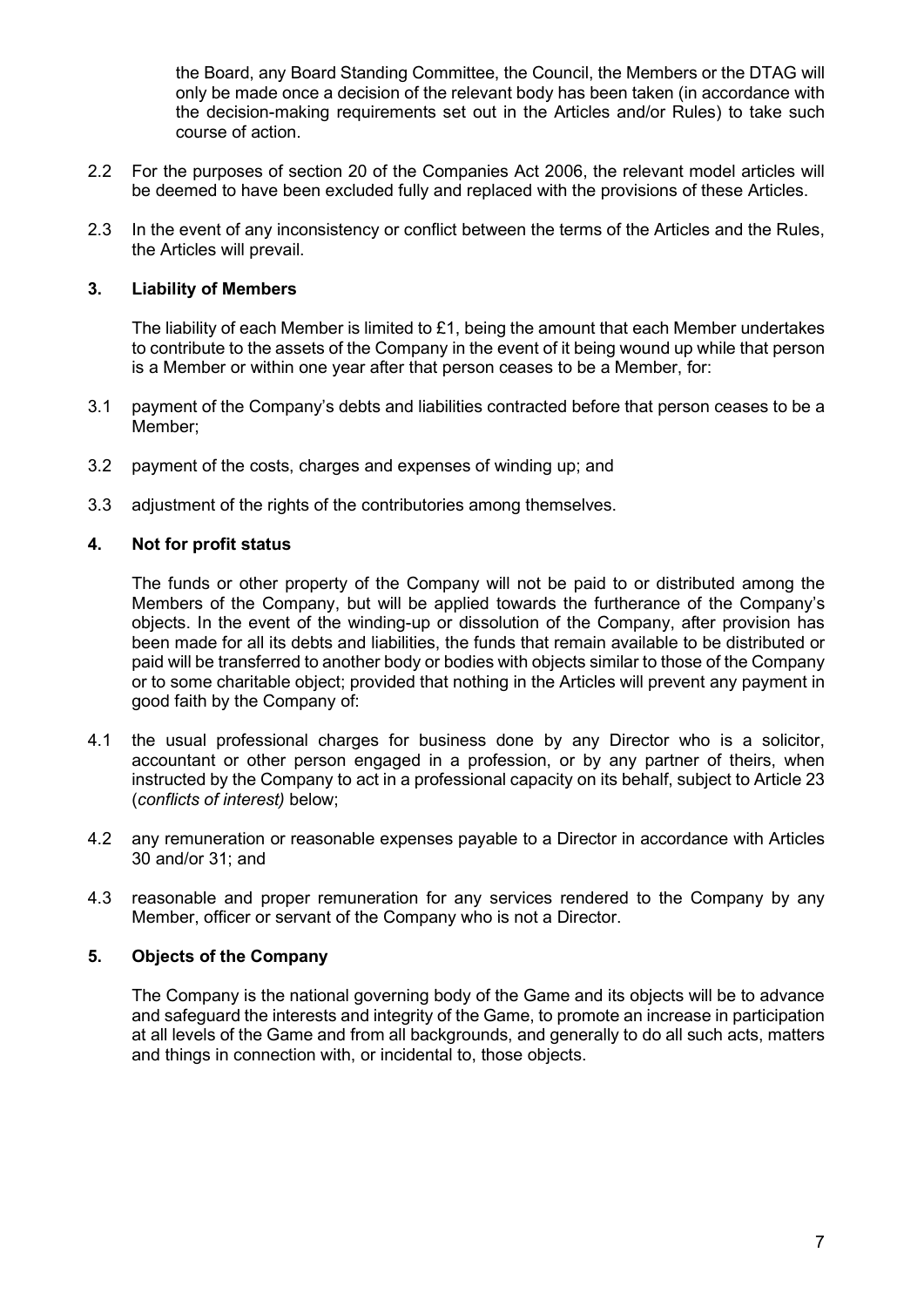# POWERS AND RESPONSIBILITIES

# 6. Directors' general authority

Subject to the provisions of the Companies Acts and the Articles, the Directors are responsible for the management of (and are the ultimate decision-making body in respect of) the Company's business, for which purpose they may exercise all the powers of the Company (including, for the avoidance of any doubt, the Company's disciplinary and other rights, powers and authority as contained in the Disciplinary Code).

# 7. Members' reserve power

- 7.1 The Members may, by special resolution, direct the Directors to take, or refrain from taking, specified action.
- 7.2 No such special resolution invalidates anything which the Directors have done before the passing of the resolution.
- 7.3 For ease of reference only, the key rights of the Members in terms of the Articles and the Rules are set out in Appendix C to the Articles.

# 8. Directors may delegate

- 8.1 Subject to the Articles, the Directors may delegate any of the powers which are conferred on them under the Articles (excluding any matter listed and/or referred to in the Schedule of Matters Reserved):
	- (A) to such person or committee;
	- (B) by such means (including by power of attorney);
	- (C) to such an extent;
	- (D) in relation to such matters or territories; and
	- (E) on such terms and conditions,

as they think fit.

- 8.2 If the Directors explicitly so specify (but not otherwise), any such delegation may authorise further delegation of the Directors' powers by any person to whom they are delegated.
- 8.3 The Directors may revoke any delegation in whole or part, or alter its terms and conditions, at any time but such revocation or alteration will not invalidate anything which their delegatee has done before such revocation or alteration in accordance with the terms of such delegation.

### 9. Matters reserved to the Directors

No decision may be taken, other than by the Directors (in accordance with Articles 12, 13 and/or 14), on any matter listed and/or referred to in the Schedule of Matters Reserved.

#### 10. Rights and powers granted to the Council

The Directors have granted certain rights and powers to the Council, the extent and terms of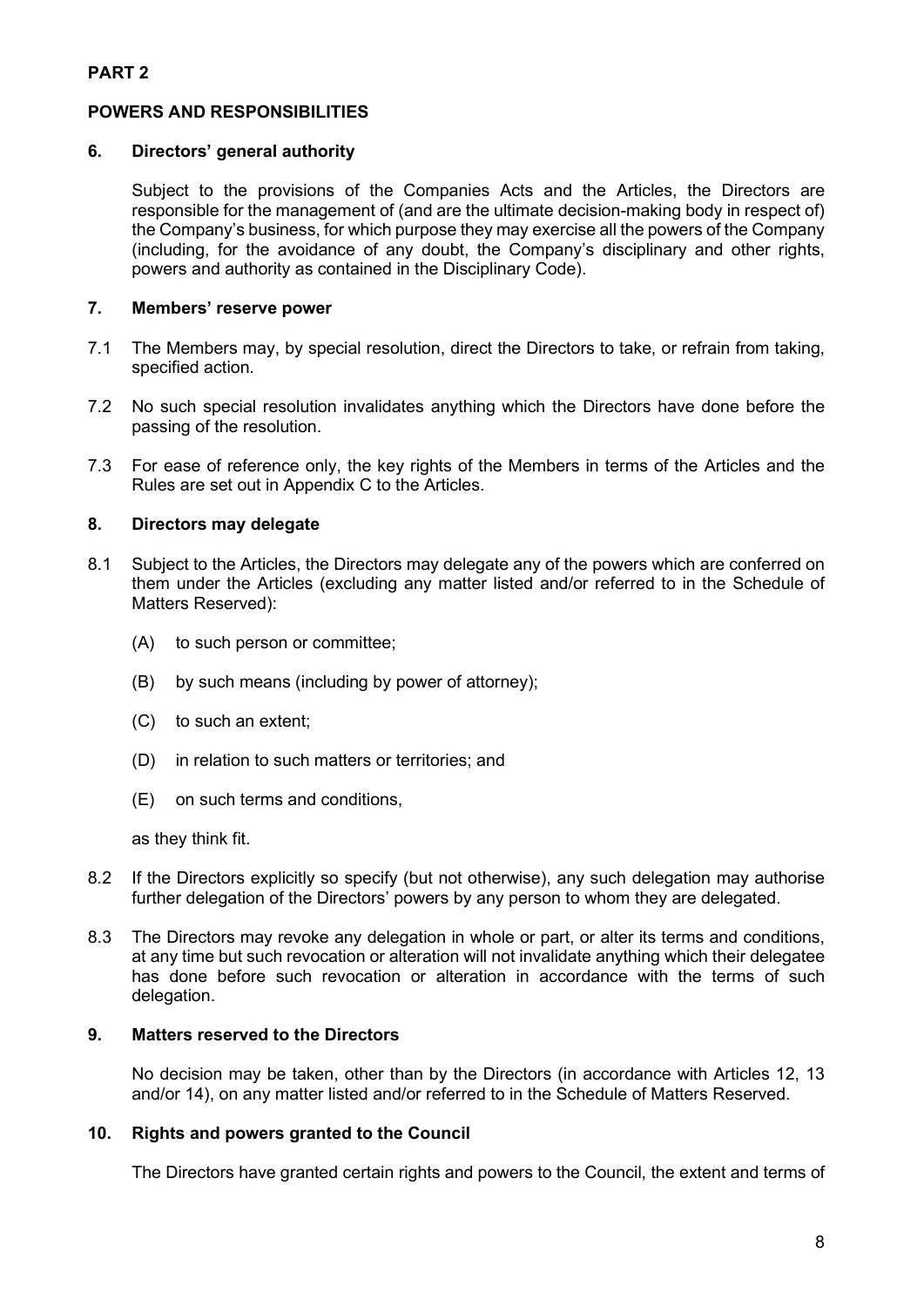such rights and powers being as set out in Appendix B to the Articles.

# 11. Committees

- 11.1 Committees to which the Directors delegate any of their powers must follow procedures which are based as far as they are applicable on those provisions of the Articles which govern the taking of decisions by Directors.
- 11.2 The Directors may make rules of procedure for all or any committees, which prevail over rules derived from the Articles if they are not consistent with them.
- 11.3 Notwithstanding the foregoing, as a minimum there will be the Board Standing Committees which will report to the Directors, the terms of reference for each Board Standing Committee being as respectively set out in Rules from time to time.

# PART 3

# BOARD OF DIRECTORS

# DECISION-MAKING BY DIRECTORS

# 12. Directors to take decisions collectively

The general rule about decision-making by the Directors is that any decision of the Directors must be either a majority decision at a meeting or a decision taken in accordance with Articles 13 or 14.

# 13. Majority decisions by written resolution

- 13.1 The Directors may make decisions by way of resolution in writing. Each eligible Director must be given notice and a copy in writing of any proposed written resolution.
- 13.2 A decision of the Directors is taken in accordance with this Article 13 when a majority of eligible Directors indicate their agreement to the resolution in writing by either:
	- (A) signing a copy of the resolution; or
	- (B) indicating in writing to the Company Secretary (or all of the other Directors), in a form satisfactory to the Company Secretary, their agreement to the resolution.
- 13.3 References in this Article to eligible Directors are to Directors who would have been entitled to vote on the matter had it been proposed as a resolution at a Directors' meeting.
- 13.4 A decision may not be taken in accordance with this Article if the eligible Directors (indicating agreement) would not have formed a quorum at such a Directors' meeting.

# 14. Unanimous decisions

- 14.1 Without prejudice to Article 13, a decision of the Directors is taken in accordance with this Article 14 when all eligible Directors indicate their agreement to each other by any means that they share a common view on a matter.
- 14.2 References in this Article to eligible Directors are to Directors who would have been entitled to vote on the matter had it been proposed as a resolution at a Directors' meeting.
- 14.3 A decision may not be taken in accordance with this Article if the eligible Directors would not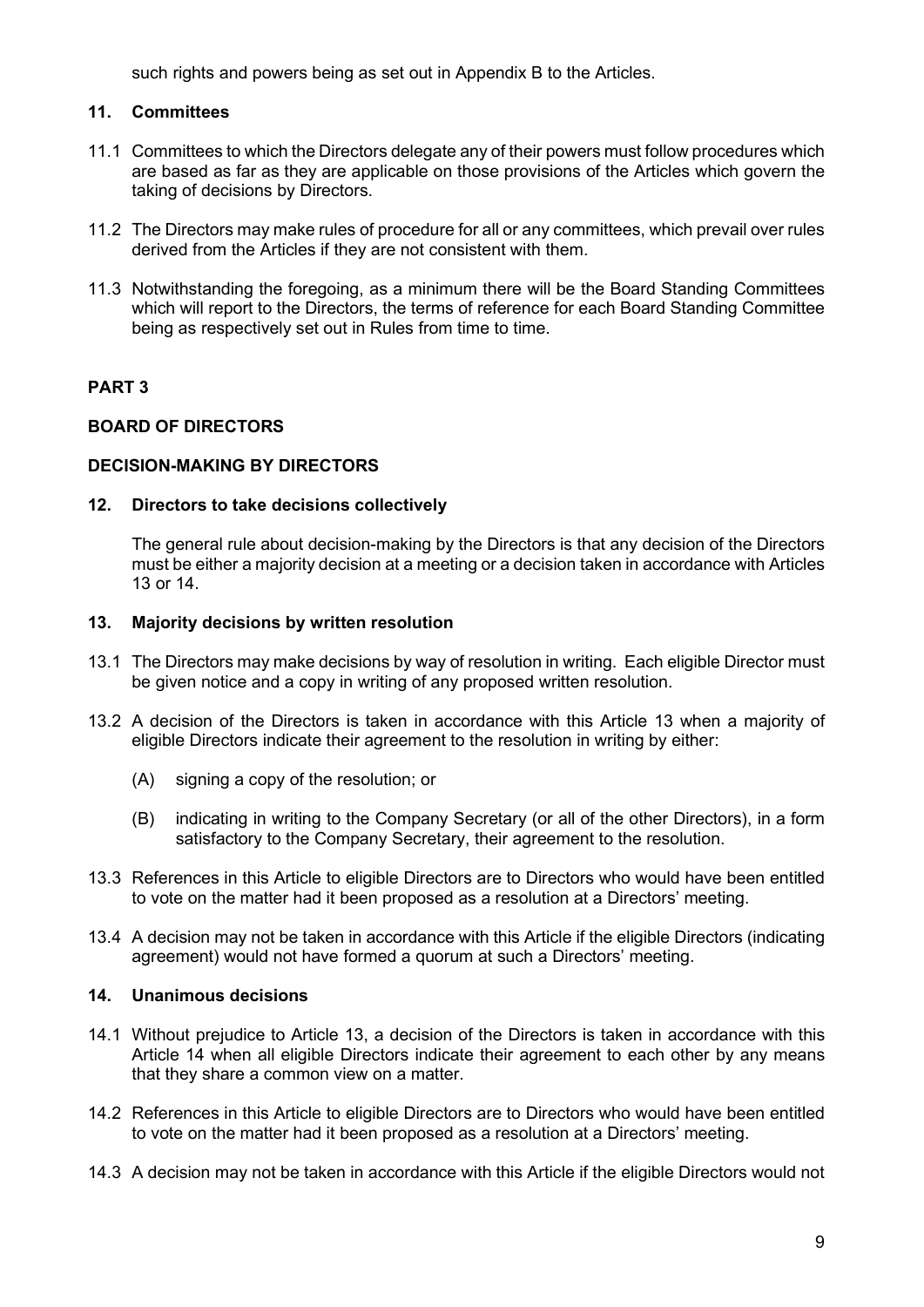have formed a quorum at such a Directors' meeting.

# 15. Casting vote

- 15.1 Subject to Article 15.2, if the numbers of votes for and against a proposal which has been put to the Directors are equal, the Chair (or other Director chairing the Directors' meeting) has a casting vote.
- 15.2 The Chair (or other Director chairing the Directors' meeting) will not have a casting vote if, in accordance with the Articles, the Chair (or other Director chairing the Directors' meeting, as applicable) is not to be counted as participating in the decision-making process for quorum or voting purposes.

# 16. Records of decisions to be kept

The Directors must ensure that the Company keeps a record, in writing, for at least 10 years from the date of the decision recorded, of every unanimous or majority decision taken by the Directors.

# 17. Directors' discretion to make further rules

Subject to the Articles, the Directors may make any rule which they think fit: (a) about how they take decisions; (b) about how such rules are to be recorded or communicated to Directors; and (c) for the better administration of the Company.

# DIRECTORS' MEETINGS

# 18. Calling a Directors' meeting

- 18.1 The Directors must meet sufficiently regularly in order to discharge their duties effectively.
- 18.2 Any Director may call a Directors' meeting by giving notice of the meeting to the other Directors or by authorising the Company Secretary (if any) to give such notice.
- 18.3 Notice of any Directors' meeting must indicate:
	- (A) its proposed date and time;
	- (B) where it is to take place if it is to take place in person; and
	- (C) if it is anticipated that Directors participating in the meeting will not be in the same physical place, how it is proposed that they should communicate with each other during the meeting.
- 18.4 Notice of a Directors' meeting must be given to each Director, but need not be in writing.
- 18.5 Notice of a Directors' meeting need not be given to Directors who waive their entitlement to notice of that meeting, by giving notice to that effect to the Company not more than 7 days after the date on which the meeting is held. Where such notice is given after the meeting has been held, that does not affect the validity of the meeting, or of any business conducted at it.

# 19. Participation in Directors' meetings

- 19.1 Subject to the Articles, Directors participate in a Directors' meeting, or part of a Directors' meeting, when:
	- (A) the meeting has been called and takes place in accordance with the Articles; and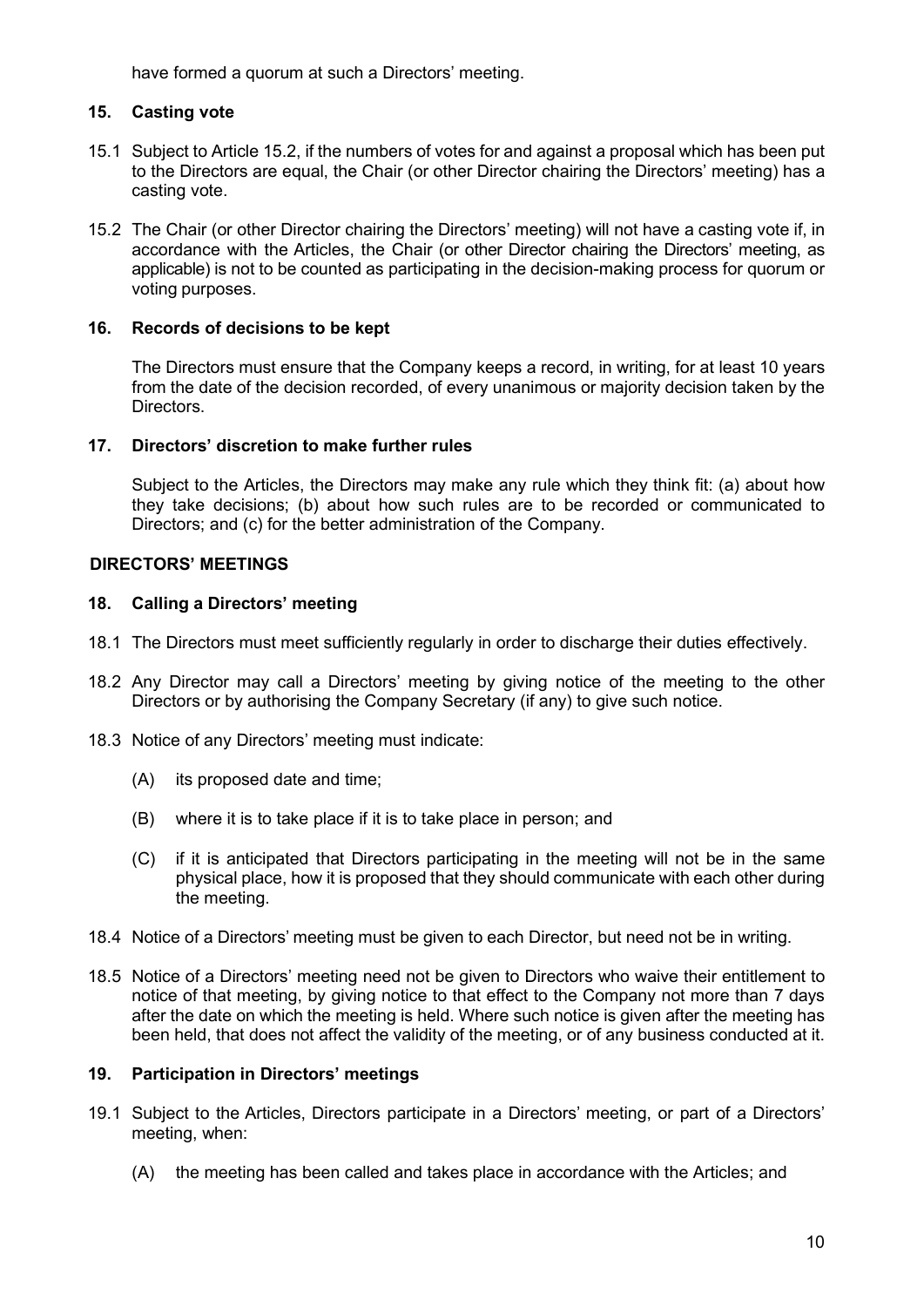- (B) they can each communicate to the others any information or opinions they have on any particular item of the business of the meeting.
- 19.2 In determining whether Directors are participating in a Directors' meeting, it is irrelevant where any Director is or how they communicate with each other. There is no requirement that two or more persons be in the same physical place as each other in order for the meeting to proceed.
- 19.3 If all the Directors participating in a meeting are not in the same physical place, they may decide that the meeting is to be treated as taking place wherever any of them is.
- 19.4 For the avoidance of any doubt, a meeting may be held in-person, by telephone call, by video conference call, by a hybrid of the foregoing options or otherwise in any way that a simple majority of eligible Directors may agree.

# 20. Quorum for Directors' meetings

- 20.1 At a Directors' meeting, unless a quorum is participating, no proposal is to be voted on, except a proposal to call another meeting.
- 20.2 The quorum for Directors' meetings may be fixed from time to time by a decision of the Directors, but it must never be less than five and, unless otherwise fixed, it is five and, in any event, must include:
	- (A) at least three independent non-executive Directors (such as the Chair and/or Independent Board Member(s)); and
	- (B) at least one of the following: the President, the Deputy President or a Council-Nominated Board Member.
- 20.3 If the total number of Directors for the time being is less than the quorum required, the Directors must not take any decision other than a decision:
	- (A) to appoint further Directors; or
	- (B) to call a general meeting so as to enable the Members to appoint further directors.

# 21. Chairing of Directors' meetings

- 21.1 The Chair will chair Directors' meetings.
- 21.2 If the Chair is not participating in a Directors' meeting within ten minutes of the time at which it was to start, then the Senior Independent Director will chair the Directors' meeting. If neither the Chair nor the Senior Independent Director is participating in a Directors' meeting within ten minutes of the time at which it was to start, then the participating Directors must appoint one of themselves to chair it.

# 22. Conduct of Directors' meetings

Subject to any relevant provision in the Articles to the contrary, the Directors may regulate their own proceedings, and adopt such procedures for the consideration of a matter, as they see fit. The chairperson of a Directors' meeting (having consulted with the Company Secretary on any relevant provisions of the Articles and Rules) will be responsible for all matters of procedure relating to such meeting and the chairperson of the meeting's decision on such matters of procedure will be final and binding.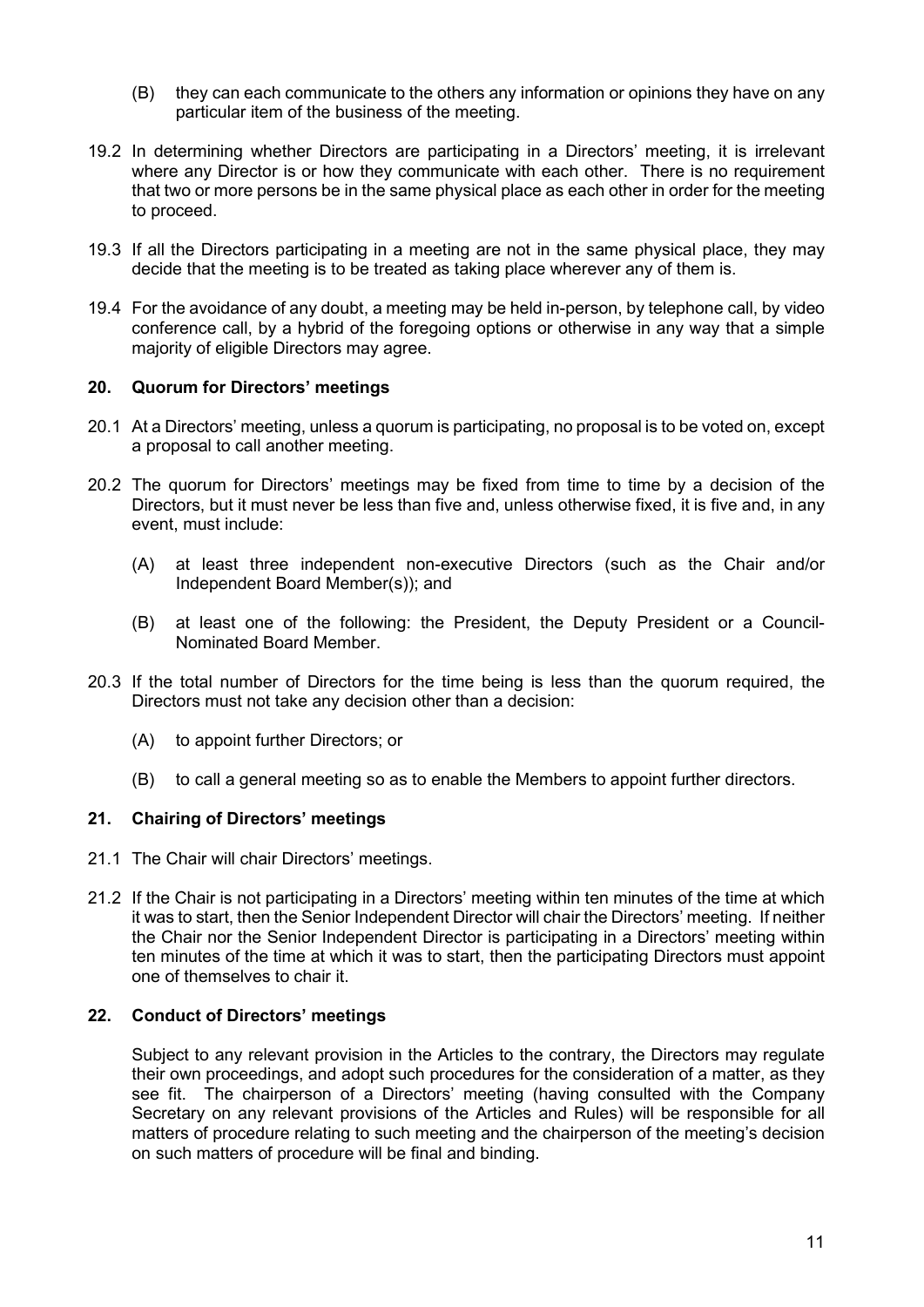# 23. Conflicts of interest

- 23.1 The Directors may, in accordance with the requirements set out in this Article, authorise any matter or situation proposed to them by any Director which would, if not authorised, involve a Director (an "Interested Director") breaching a duty under section 175 of the Companies Act 2006 to avoid conflicts of interest ("Conflict").
- 23.2 Any authorisation under this Article will be effective only if:
	- (A) the matter in question has been proposed by any Director for consideration in the same way that any other matter may be proposed to the Directors under the provisions of the Articles or in such other manner as the Directors may determine;
	- (B) any requirement as to the quorum for consideration of the relevant matter is met without counting the Interested Director or any other interested Director; and
	- (C) the matter was agreed to without the Interested Director voting or would have been agreed to if the Interested Director's and any other interested Director's vote had not been counted.
- 23.3 Any authorisation of a Conflict under this Article may (whether at the time of giving the authorisation or subsequently):
	- (A) extend to any actual or potential conflict of interest which may reasonably be expected to arise out of the Conflict so authorised;
	- (B) provide that the Interested Director be excluded from the receipt of documents and information and the participation in discussions (whether at Directors' meetings or otherwise) related to the Conflict;
	- (C) provide that the Interested Director will or will not be counted as participating in the decision-making process for quorum or voting purposes in respect of any future decision of the Directors in relation to any resolution related to the Conflict;
	- (D) impose upon the Interested Director such other terms for the purposes of dealing with the Conflict as the directors think fit;
	- (E) provide that, where the Interested Director obtains, or has obtained (through that Interested Director's involvement in the Conflict and otherwise than through that Interested Director's position as a Director) information that is confidential to a third party, the Interested Director will not be obliged to disclose that information to the Company, or to use it in relation to the Company's affairs where to do so would amount to a breach of that confidence; and
	- (F) permit the Interested Director to absent themself from the discussion of matters relating to the Conflict at any Directors' meeting and be excused from reviewing papers prepared by, or for, the Directors to the extent they relate to such matters.
- 23.4 Where the Directors authorise a Conflict, the Interested Director will be obliged to conduct themself in accordance with any terms imposed by the Directors in relation to the Conflict.
- 23.5 The Directors may revoke or vary such authorisation at any time, but this will not affect anything done by the Interested Director prior to such revocation or variation in accordance with the terms of such authorisation.
- 23.6 A Director is not required, by reason of being a Director (or because of the fiduciary relationship established by reason of being a Director), to account to the Company for any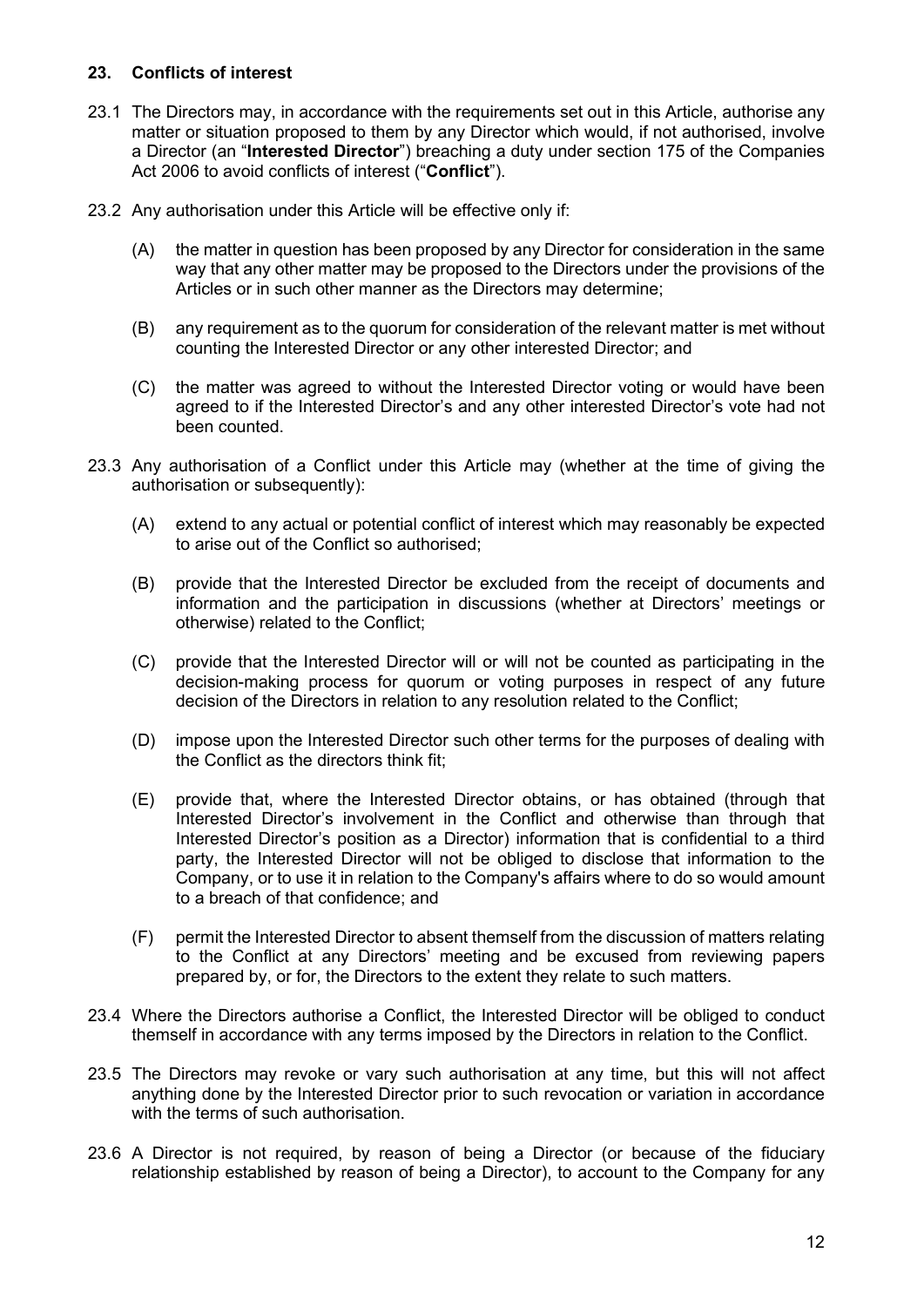remuneration, profit or other benefit which the Director derives from or in connection with a relationship involving a Conflict which has been authorised by the Directors or by the Company in general meeting (subject in each case to any terms, limits or conditions attaching to that authorisation) and no contract will be liable to be avoided on such grounds.

- 23.7 Subject to Article 23.3(C) to the extent relevant and to Article 23.8, if a proposed decision of the Directors is concerned with an actual or proposed transaction or arrangement with the Company in which a Director is interested, that Director is not to be counted as participating in the decision-making process for quorum or voting purposes.
- 23.8 But if Article 23.9 applies, a Director who is interested in an actual or proposed transaction or arrangement with the Company is to be counted as participating in the decision-making process for quorum and voting purposes.
- 23.9 This Article 23.9 applies when:
	- (A) the Company by ordinary resolution disapplies the provision of the Articles which would otherwise prevent a Director from being counted as participating in the decision-making process;
	- (B) the Director's interest cannot reasonably be regarded as likely to give rise to a conflict of interest; or
	- (C) the Director's conflict of interest arises from a permitted cause.

23.10 For the purposes of this Article, the following are permitted causes:

- (A) a guarantee given, or to be given, by or to a Director in respect of an obligation incurred by or on behalf of the Company or any of its subsidiaries;
- (B) subscription, or an agreement to subscribe, for securities of the Company or any of its subsidiaries, or to underwrite, sub-underwrite, or guarantee subscription for any such securities; and
- (C) arrangements pursuant to which benefits are made available to employees and Directors or former employees and former Directors of the Company or any of its subsidiaries which do not provide special benefits for Directors or former Directors.
- 23.11 For the purposes of this Article, references to proposed decisions and decision-making processes include any Directors' meeting or part of a Directors' meeting.
- 23.12 Subject to Article 23.13, if a question arises at a Directors' meeting or at a meeting of a committee of Directors as to the right of a Director to participate in the meeting (or part of the meeting) for voting or quorum purposes, the question may, before the conclusion of the meeting, be referred to the Chair (or the chairperson of the relevant meeting, if different) whose ruling in relation to any Director other than the Chair (or the chairperson of the relevant meeting, if applicable) is to be final and conclusive.
- 23.13 If any question as to the right to participate in the meeting (or part of the meeting) should arise in respect of the Chair (or the chairperson of the relevant meeting, if different), the question is to be decided by a decision of the Directors at that meeting, for which purpose the Chair (or the chairperson of the relevant meeting, where applicable) is not to be counted as participating in the meeting (or that part of the meeting) for voting or quorum purposes.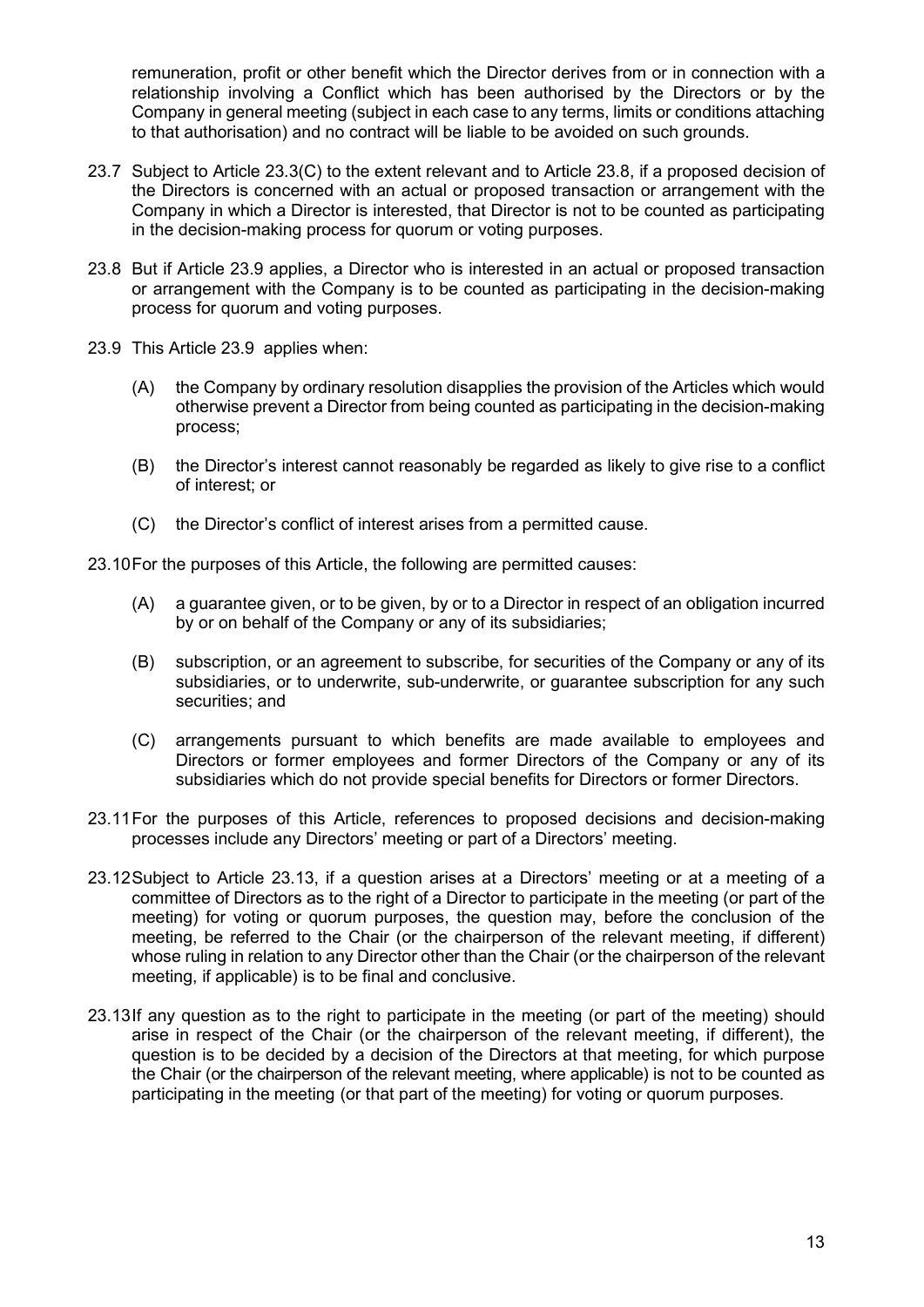# 24. Attendance of Company Secretary at Directors' meetings

The Company Secretary may attend Directors' meetings in their capacity as the Company's company secretary, unless the Chair directs otherwise. Such attendance will not carry voting rights.

### 25. Invitees to Directors' meetings

A Directors' meeting may be attended in whole or in part by any person invited by the Chair to speak on particular business. Such attendance will not carry voting rights and will normally be confined to specific item(s) on the agenda.

### 26. Meetings of non-executive Directors

In addition to the Directors' meetings, the Chair should hold meetings with only the nonexecutive Directors and/or with the non-executive Directors and the Chief Executive, without any other executive person (including the Finance Director and Company Secretary) present.

### APPOINTMENT AND RESIGNATION / REMOVAL OF DIRECTORS

### 27. Methods of appointing Directors

- 27.1 Subject to Article 27.2, any person who is willing to act as a Director, and is permitted by law to do so, may be appointed to be a Director:
	- (A) by ordinary resolution; or
	- (B) by a decision of the Directors (including where required to give effect to an appointment process in accordance with and in terms of the Rules),

provided that at no point may the number of Directors exceed fourteen.

- 27.2 Subject to the Companies Acts and Sports Governance Code, the number of Directors and composition of the Board will be as set out in the Rules from time to time.
- 27.3 In the event of any casual vacancy on the Board, the appointment process set out in the Rules for the particular vacancy will be followed in order to fill the position. No interim appointment will be made.

#### 28. Board evaluation

The Board, led by the Chair, will comply with the requirements of the Sports Governance Code (and other good governance practice) in evaluating the effectiveness of the Board and each individual Director on a regular basis.

#### 29. Termination of Director's appointment

A person ceases to be a Director as soon as:

- 29.1 that person ceases to be a Director by virtue of any provision of the Companies Act 2006 or any other provision of the Articles, or is prohibited from being a Director by law;
- 29.2 a bankruptcy order is made against that person;
- 29.3 a composition is made with that person's creditors generally in satisfaction of that person's debts;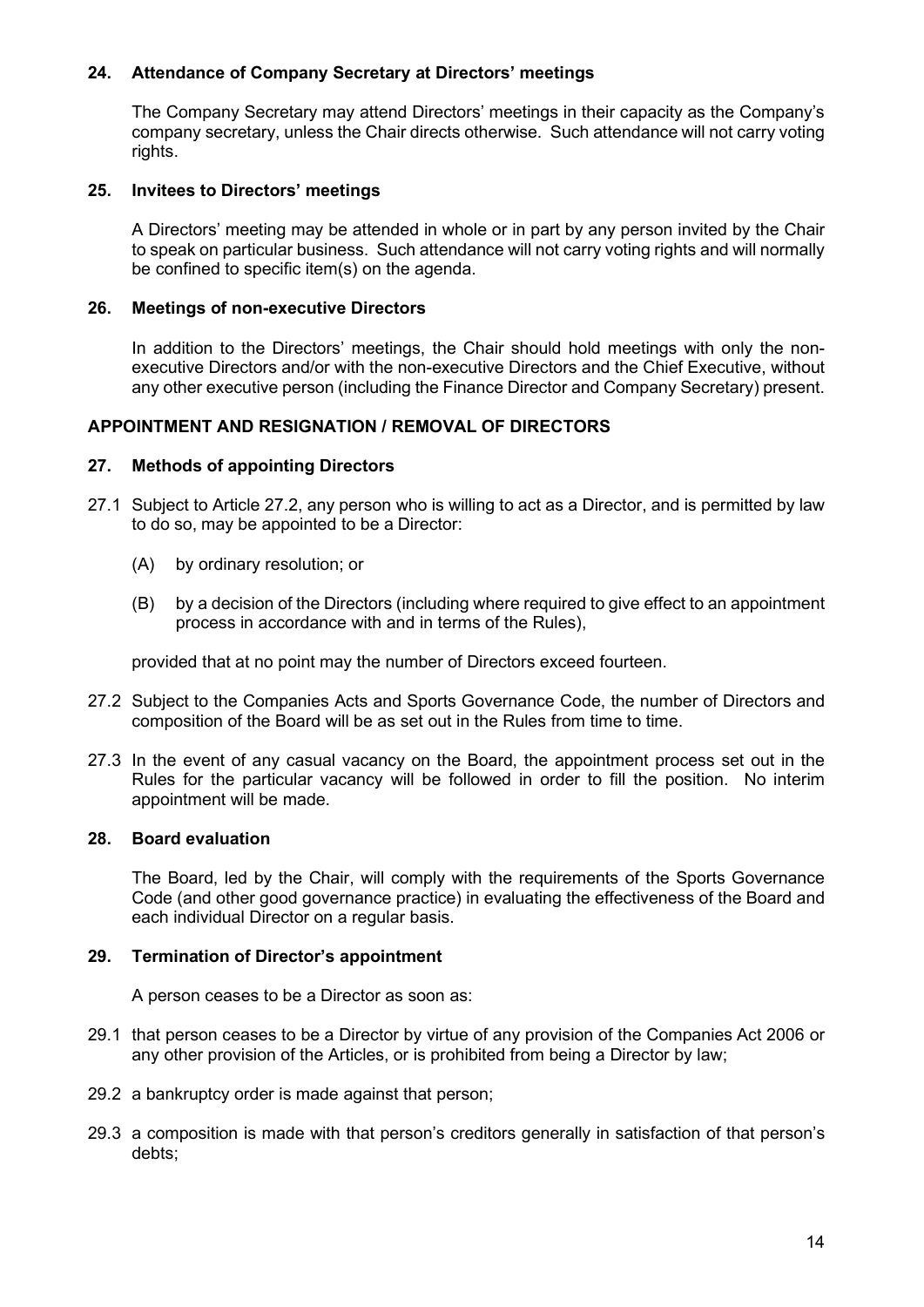- 29.4 a registered medical practitioner who is treating that person gives a written opinion to the Company stating that that person has become physically or mentally incapable of acting as a Director and may remain so for more than six months;
- 29.5 notification is received by the Company from the Director that the Director is resigning from office, and such resignation has taken effect in accordance with its terms;
- 29.6 in the case of the President, Deputy President or a Council-Nominated Board Member, the Council resolves that that person should be removed from that office (and so will automatically also be removed from their ex officio position as a Director);
- 29.7 no less than 75% (seventy five per cent) of all eligible Directors (being those Directors entitled to vote on the matter and who are not the subject of the vote to remove) resolve that that person should be removed from office as a Director; or
- 29.8 the Members resolve (by ordinary resolution in accordance with section 168 of the Companies Act 2006) that that person should be removed as a Director.

# DIRECTORS' REMUNERATION AND EXPENSES

#### 30. Directors' remuneration

- 30.1 Directors may undertake any services for the Company that the Directors decide.
- 30.2 Directors are entitled to such remuneration as the Directors determine for their services to the Company as Directors.
- 30.3 Subject to the Articles, a Director's remuneration may:
	- (A) take any form, and
	- (B) include any arrangements in connection with the payment of a pension, allowance or gratuity, or any death, sickness or disability benefits, to or in respect of that Director.
- 30.4 Unless the Directors decide otherwise, Directors' remuneration accrues from day to day.
- 30.5 Unless the Directors decide otherwise, Directors are not accountable to the Company for any remuneration which they receive as directors or other officers or employees of the Company's subsidiaries or of any other body corporate in which the Company is interested.

#### 31. Directors' expenses

- 31.1 Subject to Article 31.2, the Company may pay any reasonable expenses which the Directors properly incur in connection with their attendance at:
	- (A) meetings of Directors or committees of Directors; or
	- (B) general meetings,

or otherwise in connection with the exercise of their powers and the discharge of their responsibilities in relation to the Company.

31.2 Any claim for expenses by a Director may be made only if in accordance with the Company's policy on the payment of expenses from time to time.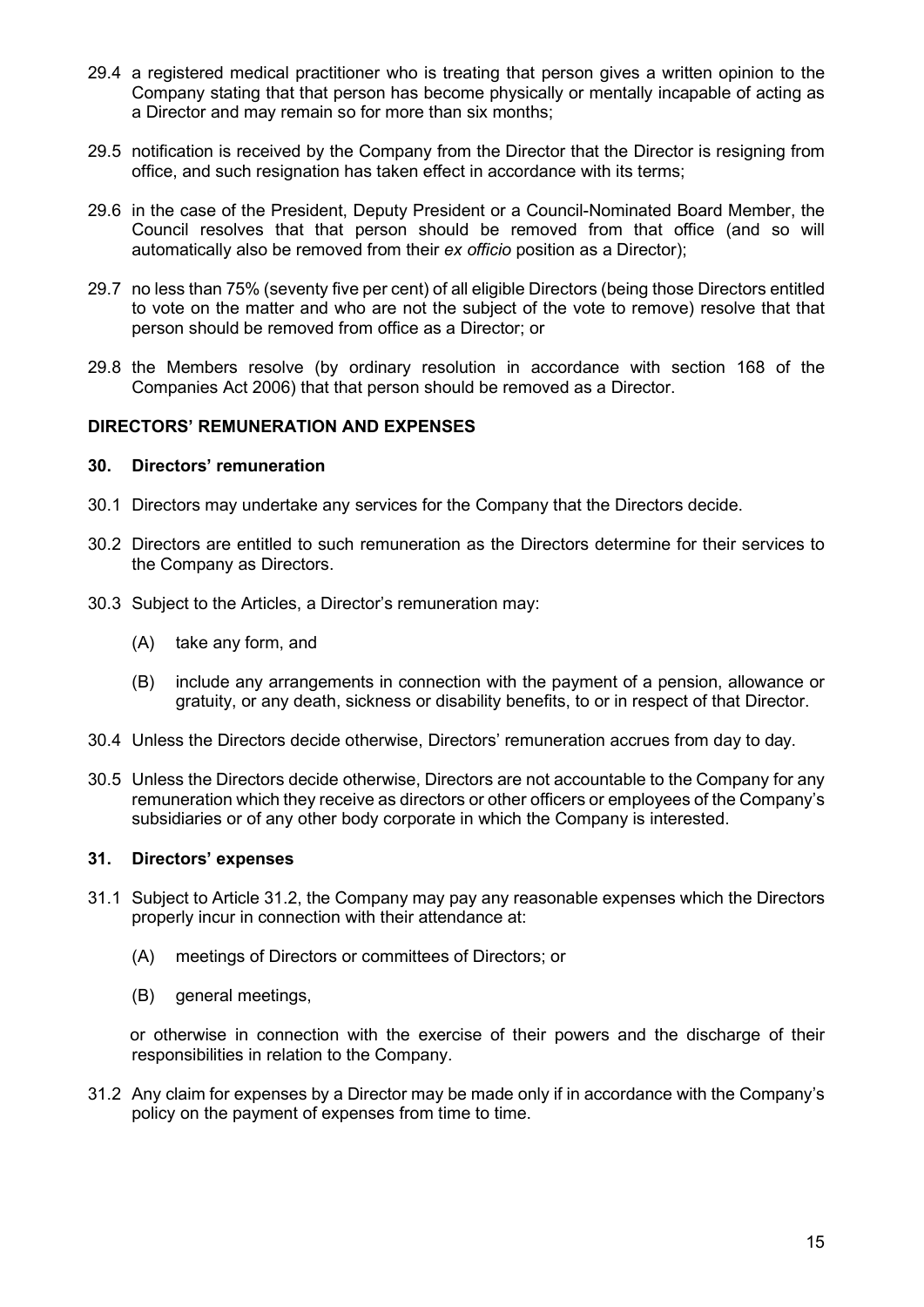# PART 4

# **COUNCIL**

# 32. Establishment / existence of the Council

There will be a Council which will be constituted under and in accordance with the provisions set out in the Rules and with the rights and powers referred to in Article 10.

# PART 5

### MEMBERS

# BECOMING AND CEASING TO BE A MEMBER

# 33. Applications for membership

- 33.1 Subject to Article 33.3, no person will become a Member of the Company unless:
	- (A) that person has completed an application for membership in a form approved by the Directors; and
	- (B) the Directors have (after consulting with the Council) approved the application.

For the avoidance of doubt, a new Member will not automatically be granted the right to nominate a candidate for appointment as a Voting Council Member. Approval from both the Directors and the Council will be required in relation to (i) the grant to the new Member of the right to nominate a candidate for appointment as a Voting Council Member, and also (ii) the amendment of Schedule One to the Rules to reflect this.

- 33.2 Subject to Article 33.3, no person will have any entitlement to become a Member of the Company and the decision as to whether or not to approve any application for membership will be at the entire discretion of the Directors (after consulting with the Council).
- 33.3 If an existing Member transfers its entire assets, business and undertaking to a new incorporated legal entity which is to continue and carry on all, or substantially all, of the activities of the existing Member in its place, then:
	- (A) the Directors will not require to consult with the Council on any application for membership from such new incorporated legal entity and the Directors will not unreasonably withhold their approval of the application, which may be conditional upon the existing Member voluntarily withdrawing from membership of the Company as set out in Article 35.3 immediately before the new incorporated legal entity is admitted as a Member;
	- (B) upon admission as a Member, such new incorporated legal entity will be granted the right to nominate a candidate for appointment as a Voting Council Member if the existing Member had such a right (without any approval from the Council being required to such grant);
	- (C) the Directors may approve that Schedule One to the Rules is amended to reflect the above (without any approval from the Council); but
	- (D) in no event will there be a transfer of the existing Member's membership interest to the new incorporated legal entity.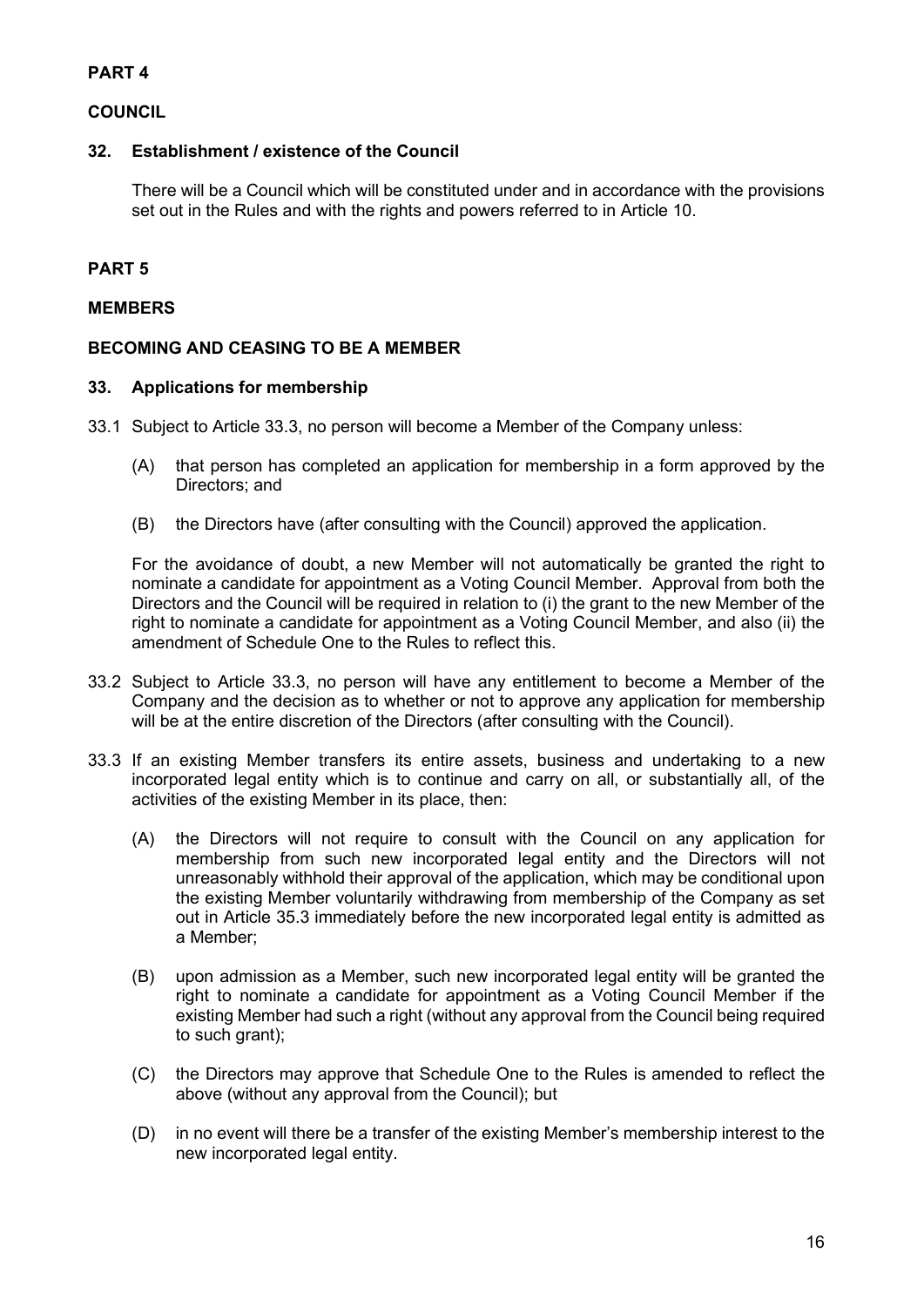# 34. Conditions of membership

- 34.1 Each Member agrees, as a continuing and material condition of membership of the Company:
	- (A) to be bound by and subject to:
		- (i) the Articles;
		- (ii) the Rules;
		- (iii) the Disciplinary Code;
		- (iv) the Code of Conduct;
		- (v) in the case of the County Associations and the Island Associations, the County and Island Association Governance Framework;
		- (vi) in the case of Tennis Scotland, the "Scottish Governing Body Governance Framework" (or its successor) as issued by The Scottish Sports Council, trading as sportscotland, from time to time; and
		- (vii) in the case of Tennis Wales, the "Governance and Leadership Framework for Wales" (or its successor) as issued by The Sports Council for Wales, trading as Sport Wales, from time to time; and
		- (viii) the Participation Condition;
	- (B) to pay the annual Member's subscription fee to the Company in respect of each membership year, which will:
		- (i) be deemed to include any taxation which may be chargeable by the Company on it;
		- (ii) be in an amount approved by the Directors from time to time (after having consulted with the Council), which amount will continue to be the annual Member's subscription fee unless and until a different amount is approved in accordance with this Article for any future membership year; and
		- (iii) fall due for payment by the date falling two months after the date of commencement of the relevant membership year in respect of which it is payable;

declaring that the Directors will determine the membership year from time to time, which will ordinarily be (and will be no less than) a period of twelve months but, in respect of 2021 to 2022, will include no less than the period from 1 October 2021 to 30 September 2022;

- (C) to ensure that the Member's Connected Parties are bound by and (as a condition of membership, association, registration, election or as otherwise appropriate) agree to be subject to:
	- (i) the Rules;
	- (ii) the Disciplinary Code;
	- (iii) the Code of Conduct;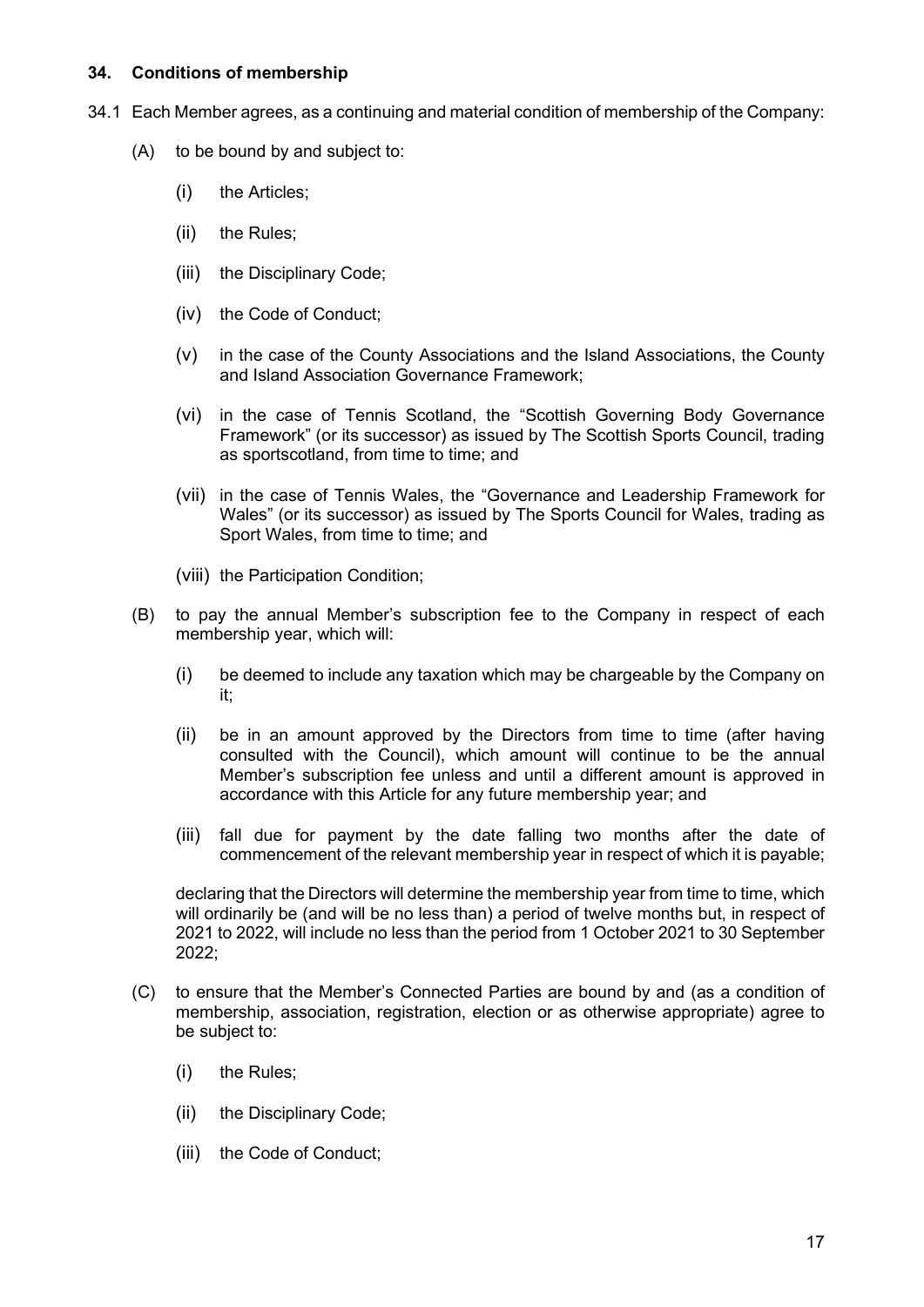- (iv) the Regulatory Documents (to the extent that they are applicable to the particular Member's Connected Party); and
- (v) the Participation Condition,

such agreement to contain an express acknowledgement that, subject to Article 34.2, the Contracts (Rights of Third Parties) Act 1999 applies and that the Company will be entitled to enforce any breach at its option and in its sole discretion;

- (D) to ensure that each of its Registered Organisation's Connected Parties are bound by and (as a condition of membership, association, registration, election or as otherwise appropriate) agree to be subject to:
	- (i) the Rules;
	- (ii) the Disciplinary Code;
	- (iii) the Code of Conduct; and
	- (iv) the Regulatory Documents (to the extent that they are applicable to the particular Registered Organisation's Connected Party),

such agreement to contain an express acknowledgement that, subject to Article 34.2, the Contracts (Rights of Third Parties) Act 1999 applies and that the Company will be entitled to enforce any breach at its option and in its sole discretion; and

- (E) to support the Company in enforcing any breach, sanction or similar against the Member's Connected Parties, the Registered Organisation's Connected Parties of that Member and, where applicable, another Member(s).
- 34.2 Where a Member has its registered office, or is otherwise located, in Scotland, the agreements referred to in Articles 34.1(C) and 34.1(D) will contain an express acknowledgement that the Contract (Third Party Rights) (Scotland) Act 2017 applies and that the Company will be entitled to enforce any breach at its option and in its sole discretion.
- 34.3 Any sanction for breach of the conditions in this Article will be determined by the Directors, which may include termination of membership of the Company in terms of Article 35.
- 34.4 The undertakings in Articles 34.1(C) and 34.1(D) are in addition and without prejudice to any agreement or undertakings (whether express or implied) obtained by or available to the Company directly from a Member's Connected Party or a Registered Organisation's Connected Party.

#### 35. Termination of membership

- 35.1 Membership of the Company is not transferable.
- 35.2 A person's membership of the Company automatically terminates when that person dies or ceases to exist.
- 35.3 A Member may voluntarily withdraw from membership of the Company by giving written notice to that effect to the Company Secretary at any time. Where such notice is given after the first day of the relevant membership year, then it will be liable to pay its full annual Member's subscription fee for that membership year.
- 35.4 In connection with the breach of any condition of membership set out in Article 34, the Directors may: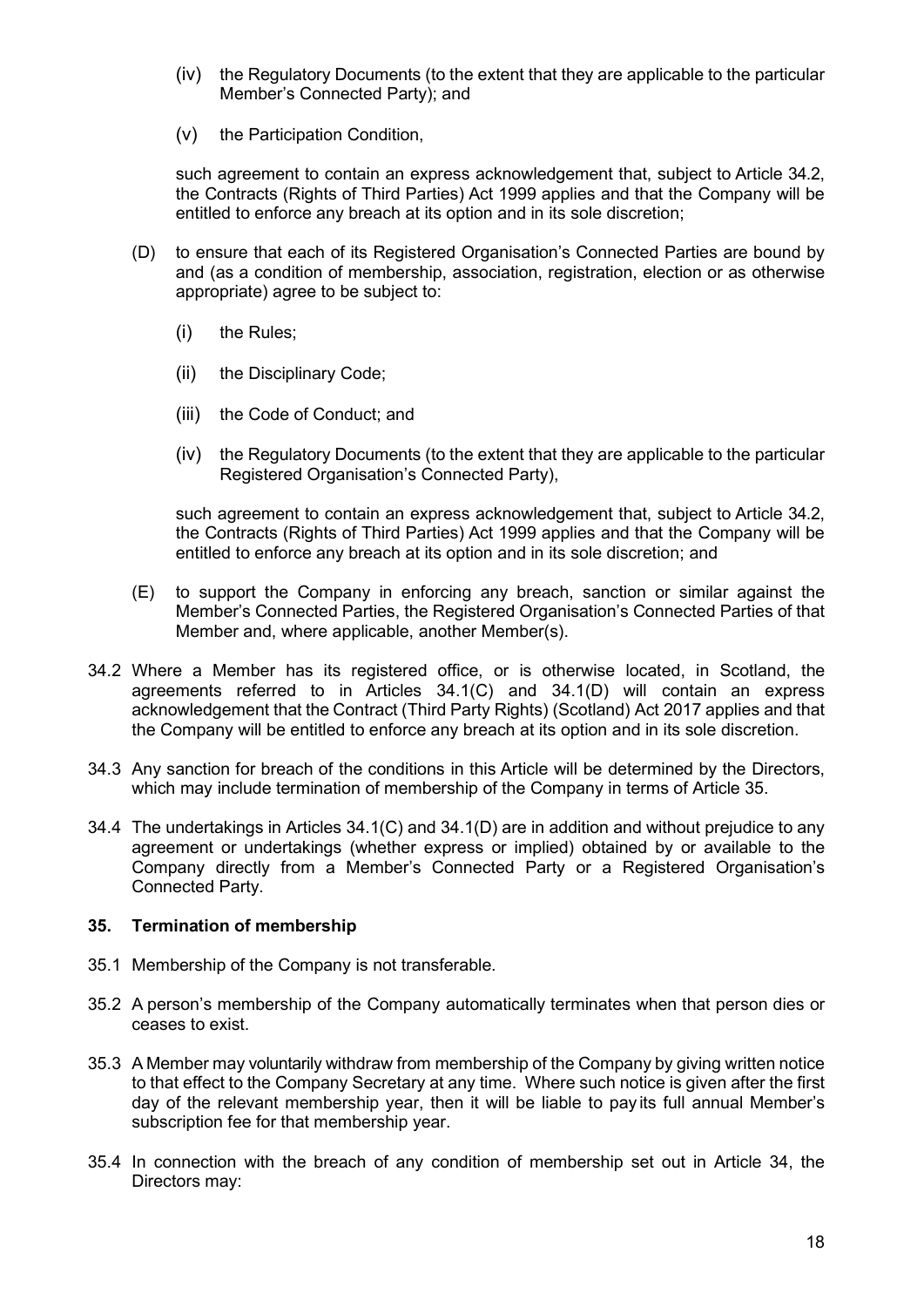- (A) after consultation with the Council, terminate the membership of any person as a Member of the Company; or
- (B) provided that the conduct of the Member is not being dealt with in terms of the Disciplinary Code, impose any other sanction that they determine to be appropriate,

declaring however that, in the case of a failure to pay the annual Member's subscription fee in full:

- (i) by the date falling two months after the date of commencement of the relevant membership year in respect of which it is payable, the Directors may resolve that such Member is not eligible for grants, loans and/or any other advantages which may be offered to Members by the LTA and/or LTA Group and/or (after consultation with the Council) suspend any Voting Council Member nominated to the Council by that Member; and/or
- (ii) by the date falling six months after the date of commencement of the relevant membership year in respect of which it is payable, the Directors may resolve to terminate that Member's membership of the Company by giving notice in writing to that effect to the Member in question.

# ADMINISTRATION

#### 36. Membership returns

- 36.1 If so requested by the Company Secretary (or their designee), each Member will send to the Company Secretary (or their designee) a complete and certified list (as at a stated date) of, as applicable:
	- (A) the persons who are members (or, as applicable, shareholders) of that Member, including all (if any) Registered Organisations who are members of it; and/or
	- (B) the names, addresses, contact details and official position held of each of its management committee, board or equivalent body (as applicable); and/or
	- (C) the names, addresses, contact details and official position held of each of the management committee, board or equivalent body (as applicable) of the Registered Organisations who are members of that Member.
- 36.2 Failure to make such a membership return within the period stipulated by the Company Secretary (or their designee), which will be no less than 28 (twenty eight) days from the date of request, will be deemed to be, and to have the same consequences as, non-payment of the Member's subscription fee under the Articles.

# ORGANISATION OF GENERAL MEETINGS

#### 37. Requirement for an annual general meeting

- 37.1 The Company will be required to hold an annual general meeting.
- 37.2 Subject to Articles 37.3 and 37.4, the provisions in the Articles relating to a general meeting will apply to an annual general meeting.
- 37.3 No more than one annual general meeting may be held in any one financial year.
- 37.4 The business to be transacted at the annual general meeting will include: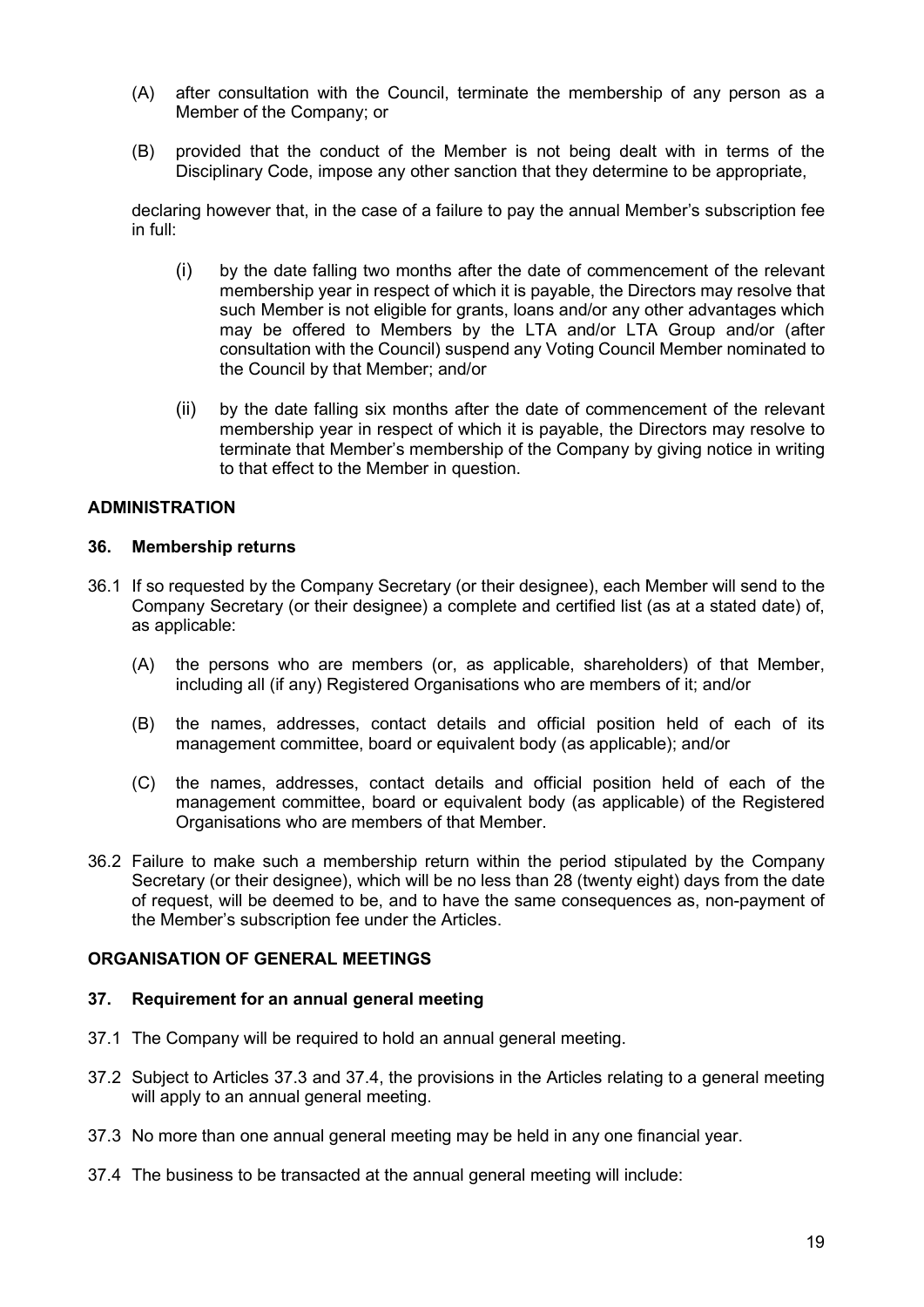- (A) the receipt and consideration of the Annual Report for the previous financial year;
- (B) the appointment of the auditors of the Company for the upcoming financial year / until the conclusion of the next annual general meeting of the Company;
- (C) the authorisation of the Audit Committee to set the fees of the auditors for and on behalf of the Directors;
- (D) the consideration of any resolution:
	- (i) of which due notice has been given; and
	- (ii) which does not fall within the categories described in section  $303(5)(a)$  to (c) of the Companies Act 2006.

# 38. Calling a general meeting

- 38.1 Subject to section 306 (power of court to order meeting) and section 518 (rights of resigning auditor) of the Companies Act 2006, a general meeting of the Company may be called (and a resolution to be considered at such general meeting may be proposed) at any time either:
	- (A) by the Directors; or
	- (B) (subject to compliance with the requirements of section 303 of the Companies Act 2006) by the Members with the requisite percentage of voting rights requiring the Directors to call a general meeting in accordance with the Directors' duties in terms of section 304 of the Companies Act 2006.
- 38.2 Notice of a general meeting must state:
	- (A) its proposed date and time;
	- (B) where it is to take place;
	- (C) if it is anticipated that Members (or proxies for Members) participating in the general meeting will not be in the same physical place, how it is proposed that they should communicate with each other during the general meeting;
	- (D) the general nature of the business to be transacted at the general meeting; and
	- (E) the full text of all (if any) resolutions which the Members will be asked to consider and vote upon at the general meeting, together with copies of any relevant accompanying documentation (such as the Annual Report).
- 38.3 Notice of a general meeting must be given by the Company to each Member and each Director in accordance with Article 55, and to the auditors of the Company.
- 38.4 A copy of any notice of a general meeting may also be sent to Councillors and/or Registered Organisations for information only.
- 38.5 Subject to section 307 of the Companies Act 2006, each Member and each Director must be given at least fourteen clear days' notice of any general meeting. In order to determine the latest date on or by which the notice must be posted or sent (or notification given that it is on a website) so as to comply with the requirements of the Companies Act 2006 (including sections 360 and 1147), the required minimum fourteen day notice period will: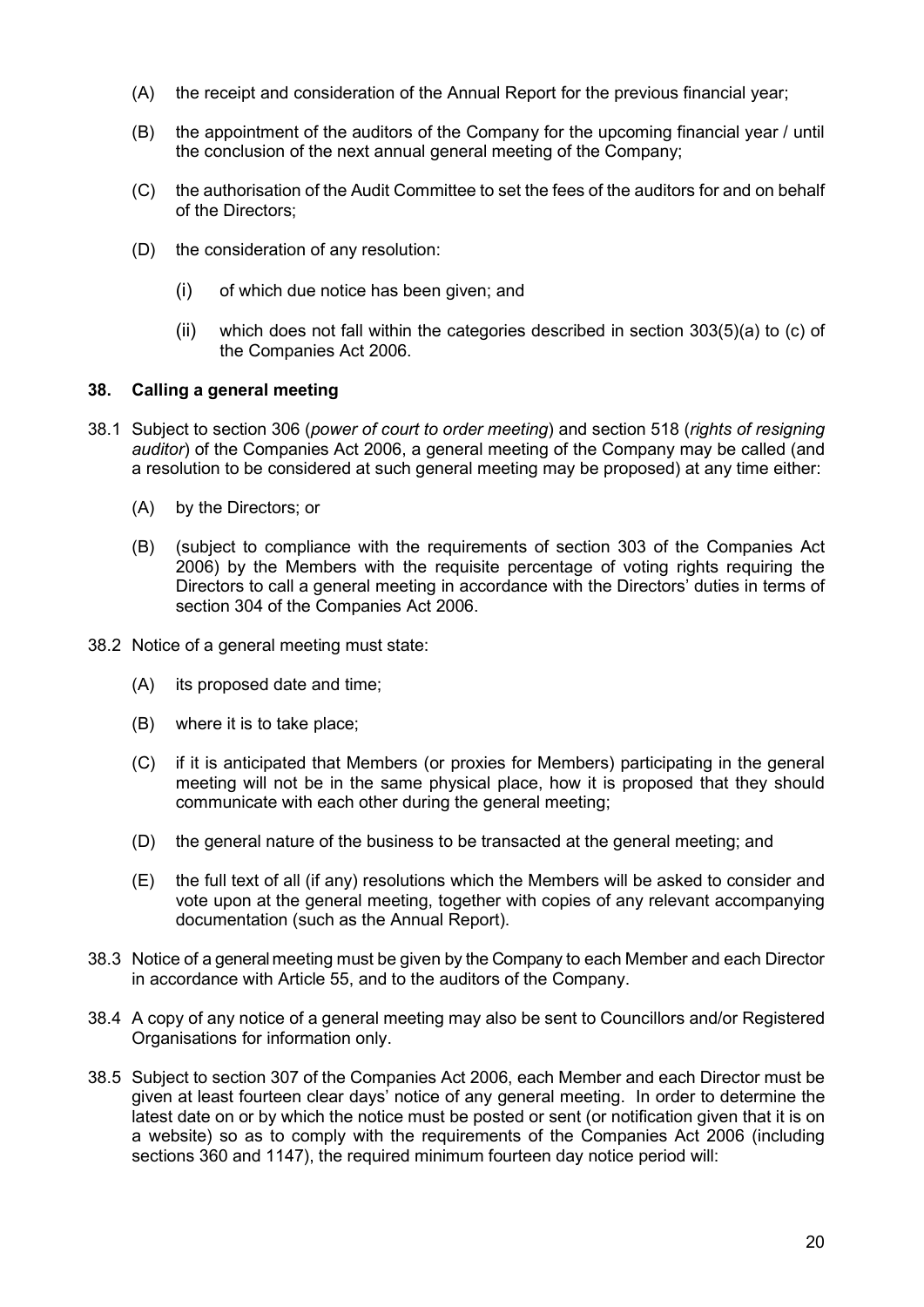- (A) commence on (and include) the third working day after (and excluding) the date on which the notice is posted or sent (as applicable); and
- (B) not include the date of the general meeting.
- 38.6 The accidental failure to give, or the non-receipt of, any notice to or by any person entitled to receive it will not invalidate any resolution passed, or the proceedings, at any general meeting.

#### 39. Attendance, speaking and voting at general meetings by Members (or proxies of Members)

- 39.1 A person is able to exercise the right to speak at a general meeting when that person is in a position to communicate to all those attending the meeting, during the meeting, any information or opinions which that person has on the business of the meeting.
- 39.2 A person is able to exercise the right to vote at a general meeting when:
	- (A) that person is able to vote, during the meeting, on resolutions put to the vote at the meeting; and
	- (B) that person's vote can be taken into account in determining whether or not such resolutions are passed at the same time as the votes of all the other persons attending the meeting.
- 39.3 The Directors may make whatever arrangements they consider appropriate to enable those attending a general meeting to exercise their rights to speak or vote at it.
- 39.4 In determining the valid constitution of, and attendance at, a general meeting, there is no requirement for any two or more Members (or proxies for Members) to be in the same physical place as each other. Where two or more Members (or proxies for Members) are not in the same physical place as each other, the meeting will be deemed to take place where the chairperson of the general meeting is physically present.
- 39.5 Two or more persons who are not in the same physical place as each other attend a general meeting if their circumstances are such that, if they have (or were to have) rights to speak and vote at that meeting, they are (or would be) able to exercise them.
- 39.6 For the avoidance of any doubt, a meeting may be held in-person, by telephone call, by video conference call or by a hybrid of the foregoing options, or otherwise in any way that a simple majority of the Members may agree.

# 40. Attendance and speaking at general meetings by Directors and non-members

- 40.1 Directors, the Company Secretary and Voting Council Members may attend and speak at general meetings, whether or not they are Members (or proxies for Members).
- 40.2 The chairperson of the general meeting may permit other persons who are not Members (or proxies for Members) to attend and/or speak at a general meeting.

# 41. Quorum for general meetings

- 41.1 No business other than the appointment of the chairperson of the general meeting is to be transacted at a general meeting if the persons attending it do not constitute a quorum.
- 41.2 Ten persons entitled to vote upon the business to be transacted, each being a Member or a proxy for a Member, will be a quorum.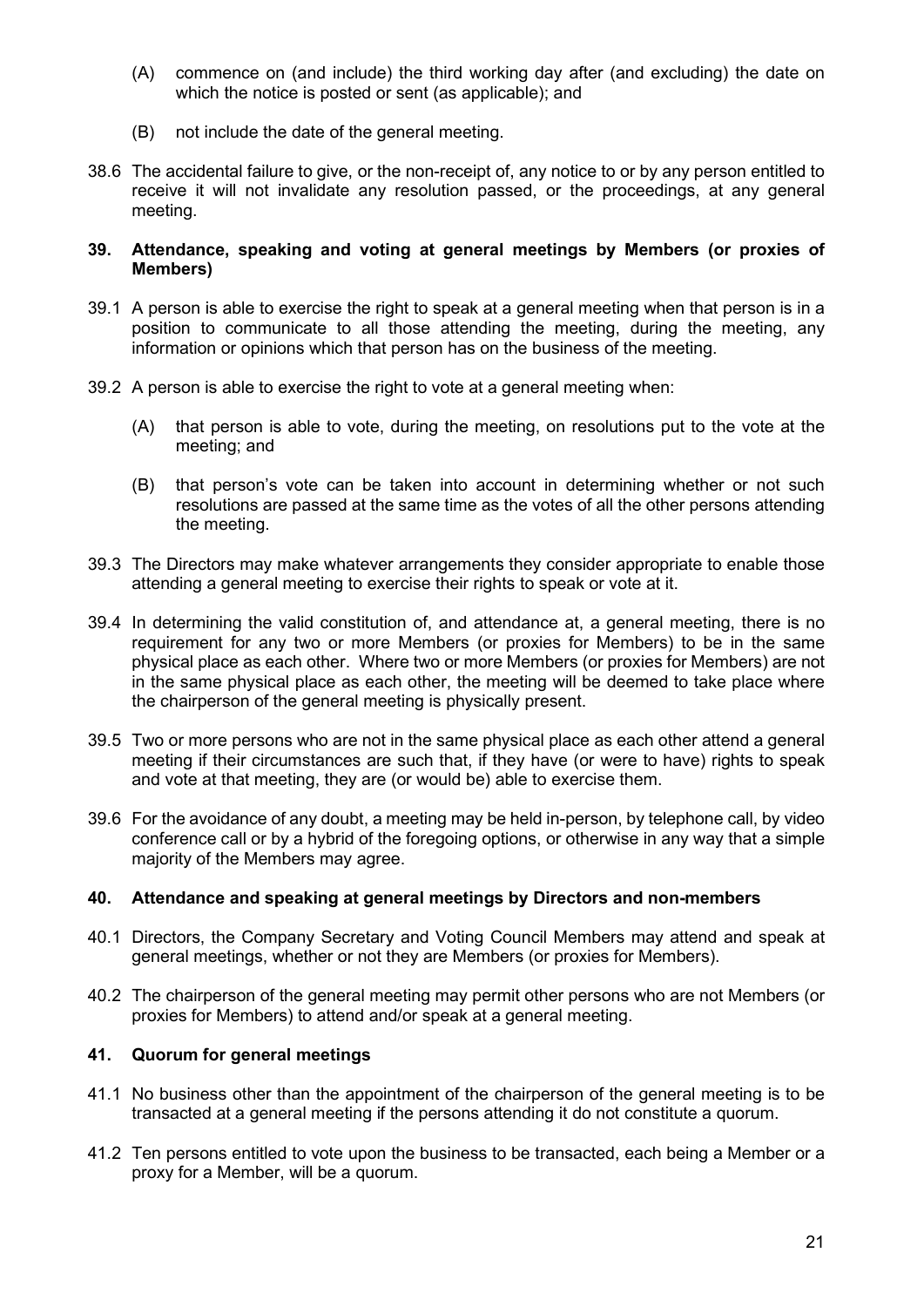# 42. Chairing general meetings

- 42.1 The general meeting will be chaired by the President and, in the absence of the President, by the Chair.
- 42.2 If the President or Chair is unable or unwilling to chair the general meeting or is not present within ten minutes of the time at which a general meeting was due to start:
	- (A) the Directors present; or
	- (B) (if no Directors are present), the meeting,

must appoint a Director or Member (or proxy for a Member) to chair the meeting, and the appointment of the chairperson of the general meeting must be the first business of the meeting.

- 42.3 The person chairing a meeting in accordance with this Article is referred to as "the chairperson of the general meeting".
- 42.4 The chairperson of the general meeting (having consulted with the Company Secretary on any relevant provisions of the Articles and Rules) will be responsible for all matters of procedure relating to such meeting and the chairperson of the general meeting's decision on such matters will be final and binding. Any person disobeying the ruling of the chairperson of the general meeting may be suspended by ordinary resolution of the meeting.

# 43. Adjournment

- 43.1 If the persons attending a general meeting within half an hour of the time at which the meeting was due to start do not constitute a quorum, or if during a meeting a quorum ceases to be present, the chairperson of the general meeting must adjourn it.
- 43.2 The chairperson of the general meeting may adjourn a general meeting at which a quorum is present if:
	- (A) the meeting consents to an adjournment; or
	- (B) it appears to the chairperson of the general meeting that an adjournment is necessary to protect the safety of any person attending the meeting or ensure that the business of the meeting is conducted in an orderly manner.
- 43.3 The chairperson of the general meeting must adjourn a general meeting if directed to do so by the meeting.
- 43.4 When adjourning a general meeting, the chairperson of the general meeting must:
	- (A) either specify the date, time and place to which it is adjourned or state that it is to continue on/at a date, time and place to be fixed by the Directors; and
	- (B) have regard to any directions as to the time and place of any adjournment which have been given by the meeting.
- 43.5 If the continuation of an adjourned meeting is to take place more than fourteen days after it was adjourned, the Company must give at least seven clear days' notice of it (the latest date on or by which notice must be posted or sent (or notification given that it is on a website) will be calculated in the same way, albeit for a seven day period rather than a fourteen day period, as set out in Article 38.5(A) and (B)):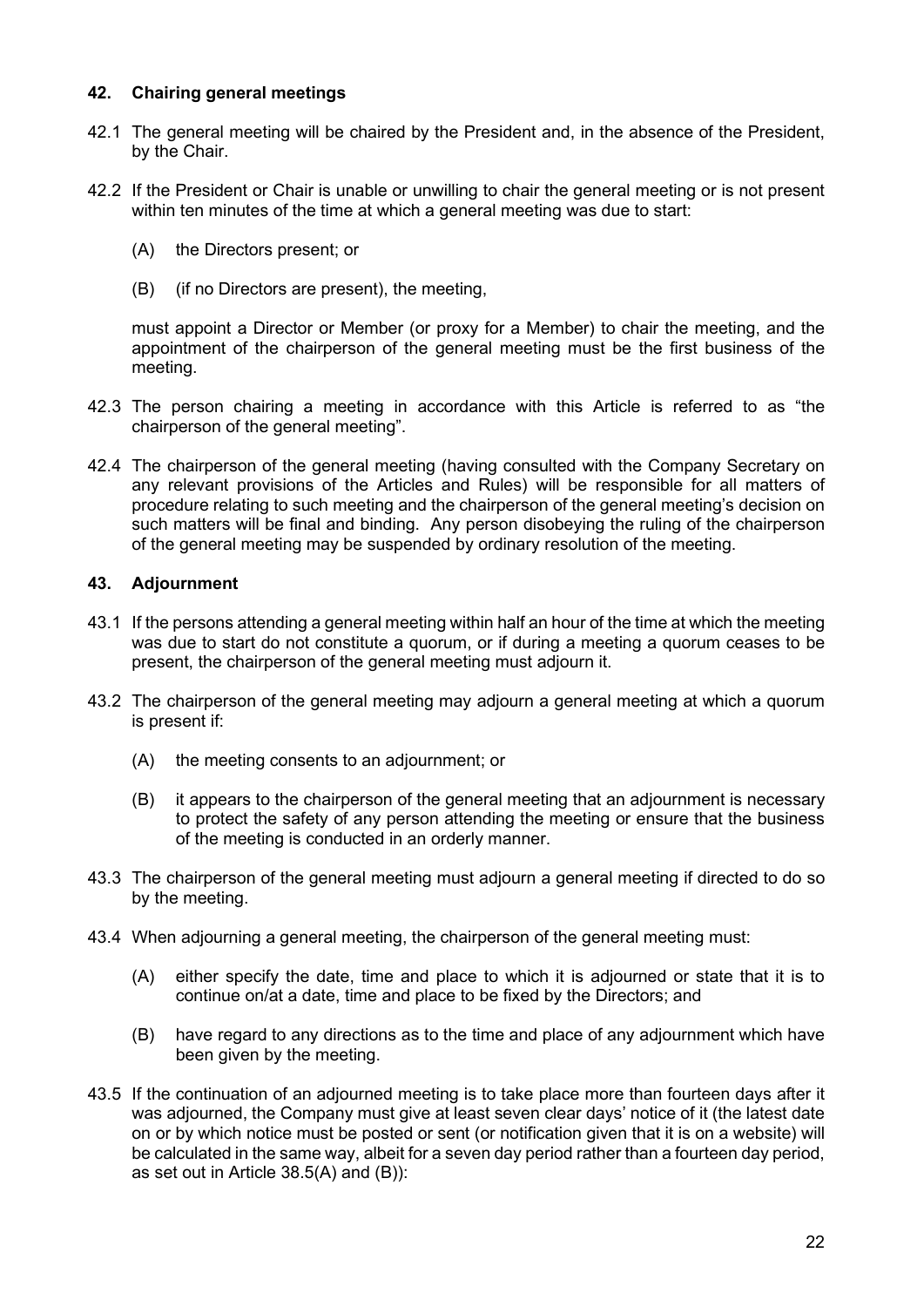- (A) to the same persons to whom notice of the Company's general meetings is required to be given; and
- (B) containing the same information which such notice is required to contain.
- 43.6 No business may be transacted at an adjourned general meeting which could not properly have been transacted at the meeting if the adjournment had not taken place.

### VOTING AT GENERAL MEETINGS

#### 44. Voting: general

- 44.1 Each Member whose subscription is not in arrears will be entitled to one vote on any resolution tabled at a general meeting.
- 44.2 A resolution put to the vote of a general meeting must be decided on a show of hands (either in person or, provided that there is equivalent practical effect, in electronic form and/or through electronic means) unless a poll is duly demanded in accordance with the Articles.

#### 45. Casting vote of chairperson of the general meeting

Where a decision by a simple majority only is required and there is an equal number of votes cast for and against the resolution, there will be a second count and, if upon such second count there are again an equal number of votes cast for and against it, then the chairperson of the general meeting will have a casting vote, provided that the chairperson of the general meeting is a Member or a proxy for a Member. Otherwise, the chairperson of the general meeting will not have a casting vote.

#### 46. Errors and disputes

- 46.1 No objection may be raised to the qualification of any person voting at a general meeting except at the meeting or adjourned meeting at which the vote objected to is tendered, and every vote not disallowed at the meeting is valid.
- 46.2 Any such objection must be referred to the chairperson of the general meeting whose decision is final.

### 47. Poll votes

- 47.1 A poll on a resolution may be demanded:
	- (A) in advance of the general meeting where it is to be put to the vote; or
	- (B) at a general meeting, either before a show of hands (either in person or, provided that there is equivalent practical effect, in electronic form and/or through electronic means) on that resolution or immediately after the result of a show of hands on that resolution is declared.

#### 47.2 A poll may be demanded by:

- (A) the chairperson of the general meeting;
- (B) the Directors;
- (C) five or more persons who have the right to vote on the resolution; or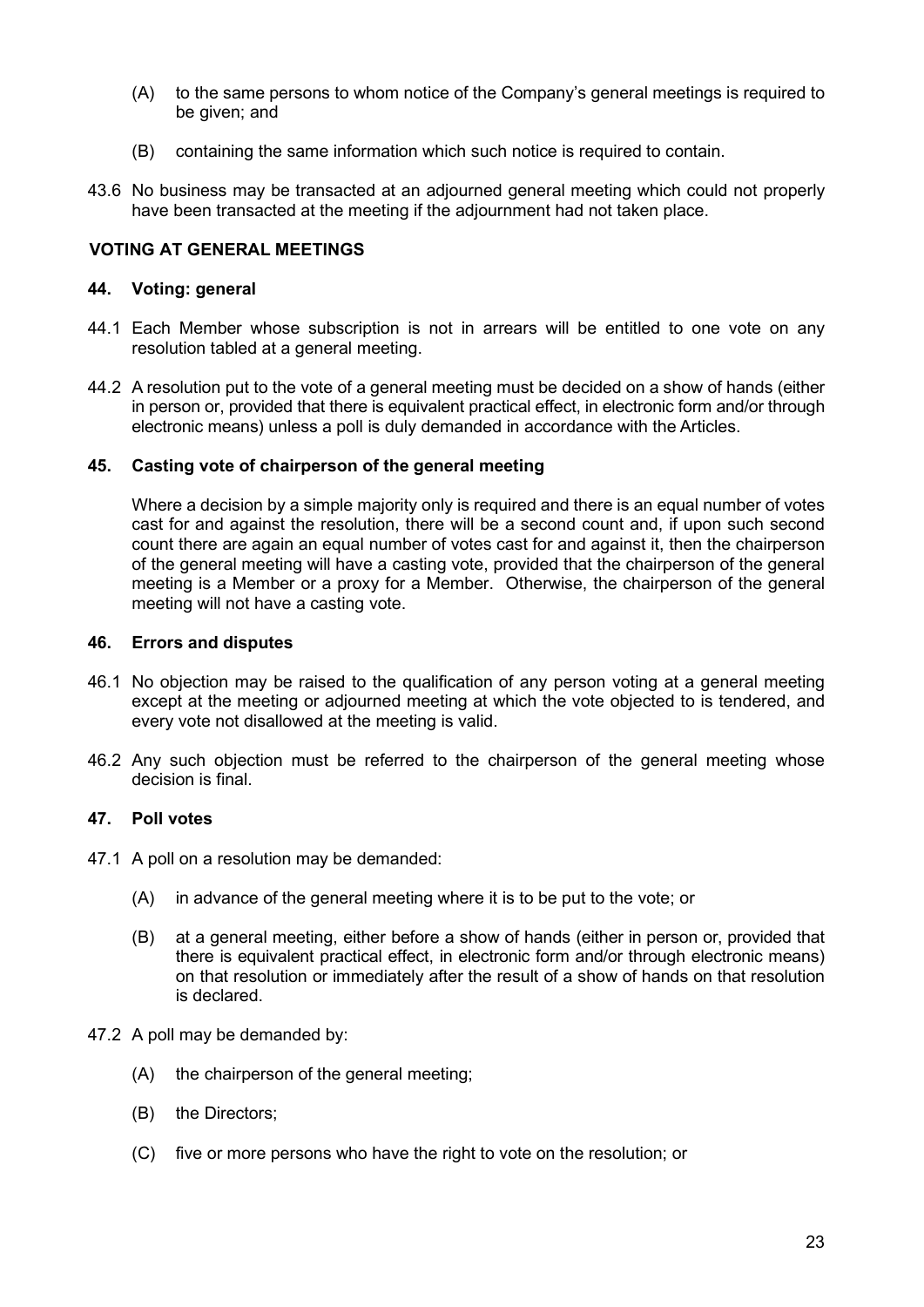- (D) a person or persons representing not less than one tenth of the total voting rights of all the Members having the right to vote on the resolution.
- 47.3 A demand for a poll may be withdrawn if:
	- (A) the poll has not yet been taken; and
	- (B) the chairperson of the general meeting consents to the withdrawal.
- 47.4 Polls must be taken immediately and in such manner as the chairperson of the general meeting directs.

### 48. Content of proxy notices

- 48.1 Subject to Article 50, proxies may only validly be appointed by a notice in writing (a "proxy notice") which:
	- (A) states the name and address of the Member appointing the proxy;
	- (B) identifies the person appointed to be that Member's proxy and the general meeting in relation to which that person is appointed;
	- (C) is signed by or on behalf of the Member appointing the proxy, or is authenticated in such manner as the Directors may determine; and
	- (D) is delivered to the Company at least two working days before the start of the meeting or adjourned meeting to which it relates, in accordance with the Articles and in accordance with any instructions contained in the notice of the general meeting to which they relate.
- 48.2 The Company may require proxy notices to be delivered in a particular form, and may specify different forms for different purposes. Unless the Company requires otherwise, a proxy notice will be in the following form (or in a form as near to it as circumstances allow or in any other form which the Directors may approve):

# LAWN TENNIS ASSOCIATION LIMITED ("Company")

Proxy notice for use by Members in respect of the [annual] general meeting of the Company convened for  $\begin{bmatrix} 1 & 20 \end{bmatrix}$ 

I/We, ............................................................................................................................ (FULL NAME IN BLOCK CAPITALS)

of .................................................................................................................................. (ADDRESS IN BLOCK CAPITALS)

being a Member of the Company, hereby appoint the chairperson of the general meeting OR the following person:

…................................................................................................................................. (FULL NAME IN BLOCK CAPITALS)

as my/our proxy to exercise all or any of my/our rights to attend, speak and vote (in respect of my/our voting entitlement) for me/us and on my/our behalf at the [annual] general meeting of the Company to be held on  $[$   $]$   $20$ [ ] at  $[$  a.m./p.m.] and at any adjournment of it.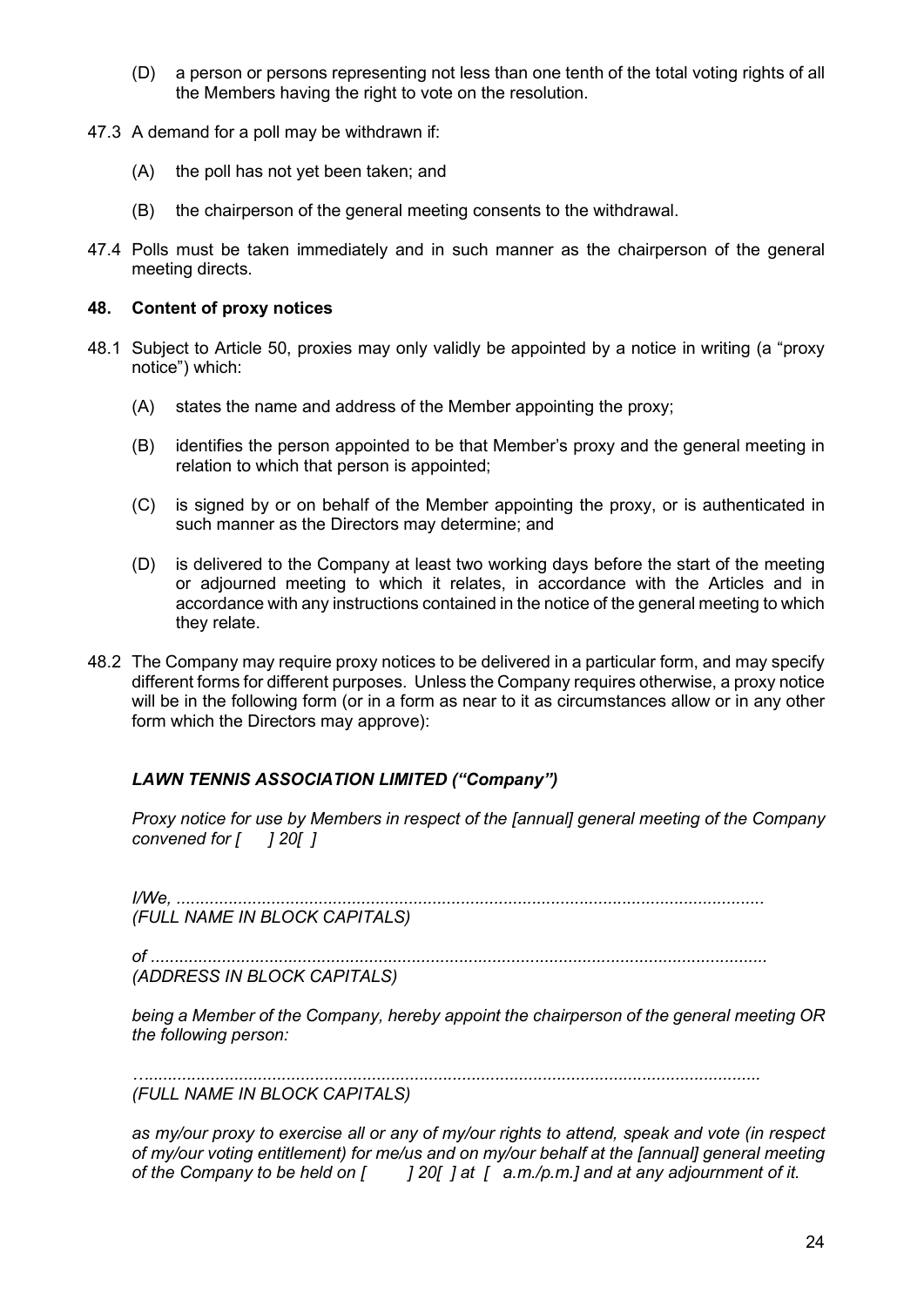I/We wish my/our proxy to vote as indicated below in respect of the resolutions to be proposed at the meeting. Please give instructions to your proxy by ticking the appropriate box alongside each resolution.

| <b>Resolutions</b> | For | <b>Again</b><br>st | Vote<br><b>Withhe</b><br>ld |
|--------------------|-----|--------------------|-----------------------------|
|                    |     |                    |                             |

Signature: ……………………………………………

Full name of signatory (in block capitals): …...……………………………………………

Official position of signatory (in block capitals): ..…………………………………………

Date: ……………………………………………

- 48.3 A proxy notice may specify how the proxy appointed under it is to vote (or that the proxy is to abstain from voting) on one or more resolutions.
- 48.4 Unless a proxy notice indicates otherwise, it must be treated as:
	- (A) allowing the person appointed under it as a proxy discretion as to how to vote on any ancillary or procedural resolutions put to the meeting; and
	- (B) appointing that person as a proxy in relation to any adjournment of the general meeting to which it relates as well as the meeting itself.

# 49. Delivery of proxy notices

- 49.1 A person who is entitled to attend, speak or vote (either on a show of hands or on a poll) at a general meeting remains so entitled in respect of that meeting or any adjournment of it, even though a valid proxy notice has been delivered to the Company by or on behalf of that person.
- 49.2 An appointment under a proxy notice may be revoked by delivering to the Company a notice in writing given by or on behalf of the person by whom or on whose behalf the proxy notice was given.
- 49.3 A notice revoking a proxy appointment only takes effect if it is delivered at least two working days before the start of the meeting or adjourned meeting to which it relates and complies with all (if any) relevant instructions contained in the notice of the general meeting.
- 49.4 If a proxy notice is not executed by the person appointing the proxy, it must be accompanied by written evidence of the authority of the person who executed it to execute it on the appointor's behalf.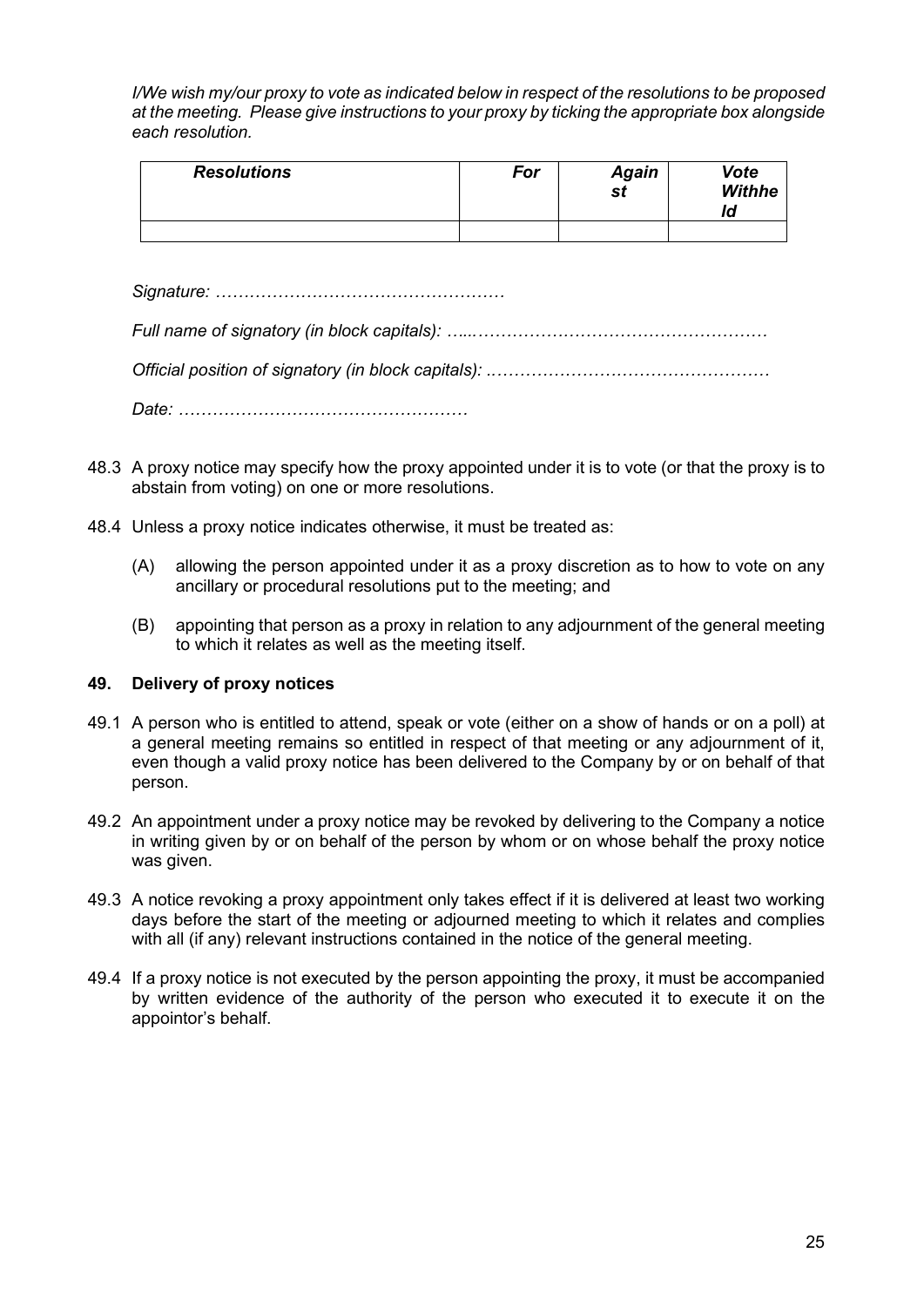# 50. Nominated Councillor deemed to be proxy for Nominator

- 50.1 Subject to Article 50.2, a Nominated Councillor will be deemed to be the proxy for their Nominator (without any requirement for a proxy notice to be completed), except where a Member is entitled to nominate more than one candidate for appointment as a Voting Council Member (in accordance with Schedule One to the Rules), in which case the longer/longest serving Nominated Councillor will be deemed to be the proxy (to the exclusion of the/any other Nominated Councillor).
- 50.2 A Member will be entitled, at any time at least two working days before the start of the meeting or adjourned meeting to which it relates, to notify the Company in writing (with a copy to its Nominated Councillor) that Article 50.1 will not apply in respect of the relevant meeting, such that the Nominated Councillor will not be its proxy for the purposes of the relevant meeting, and such notice will be accompanied by a completed proxy notice from the Member.
- 50.3 A Member may direct its Nominated Councillor (as its proxy) how they are to vote (or that they are to abstain from voting) on one or more resolutions, and the Nominated Councillor will comply with such direction.

# 51. Amendments to resolutions

- 51.1 An ordinary resolution to be proposed at a general meeting may be amended by ordinary resolution if:
	- (A) notice of the proposed amendment is given to the Company in writing by a person entitled to vote at the general meeting at which it is to be proposed not less than two working days before the meeting is to take place (or such later time as the chairperson of the general meeting may determine); and
	- (B) the proposed amendment does not, in the reasonable opinion of the chairperson of the general meeting, materially alter the scope of the resolution.
- 51.2 A special resolution to be proposed at a general meeting may be amended by ordinary resolution, if:
	- (A) the chairperson of the general meeting proposes the amendment at the general meeting at which the resolution is to be proposed; and
	- (B) the amendment does not go beyond what is necessary to correct a grammatical or other non-substantive error in the resolution.
- 51.3 The chairperson of the general meeting will determine (at the sole discretion of the chairperson of the meeting) how to deal with multiple amendments to the same resolution.
- 51.4 If the chairperson of the general meeting, acting in good faith, wrongly decides that an amendment to a resolution is out of order, the chairperson's error does not invalidate the vote on that resolution.

# PART 6

# AMENDMENT OF DOCUMENTATION

# 52. Amendment of the Articles

52.1 Subject to Article 52.2, a proposal to amend the Articles may be made at any time by either: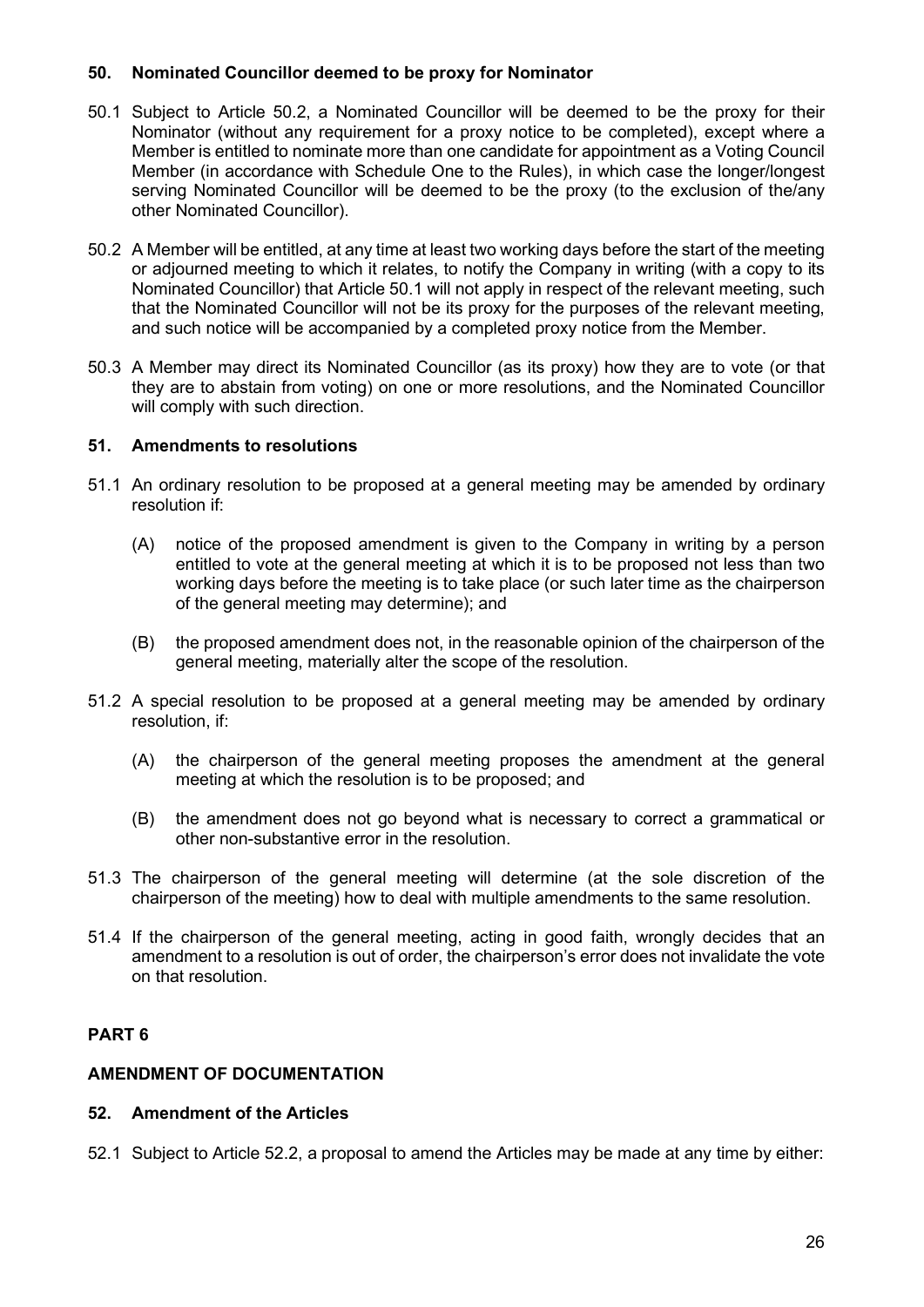- (A) Members with the requisite percentage of the total voting rights in accordance with the terms of the Companies Act 2006; or
- (B) the Directors,

and by no other person.

- 52.2 Any proposed amendments to the Articles must:
	- (A) be compliant with the requirements of the Companies Act 2006; and
	- (B) comply and be consistent with the requirements of the Sports Governance Code.
- 52.3 A proposal to amend the Articles (provided that it is made in accordance with Articles 52.1 and 52.2) will be put to a general meeting of the Company as a special resolution (or put to the Members by way of a written resolution) and will be as determined by the Members from time to time in compliance with the Companies Act 2006.

# 53. Amendment of the Rules

- 53.1 Subject to Article 53.2, a proposal to amend the Rules may be made at any time by:
	- (A) six Voting Council Members collectively;
	- (B) the Directors; or
	- (C) the Company Secretary,

and by no other person.

- 53.2 Any proposed amendments to the Rules must:
	- (A) be compliant with any relevant requirements of the Companies Act 2006; and
	- (B) comply and be consistent with the requirements of the Sports Governance Code.
- 53.3 A proposal to amend the Rules (provided that it is made in accordance with Articles 53.1 and 53.2) will be put to the relevant body/ies for approval. The relevant body/ies for approval are as set out in the Amendment Approval Matrix. Except as set out in the Amendment Approval Matrix, approval from no other person will be required.
- 53.4 The Company Secretary (or their designee) will notify the Directors or the Council (as applicable) of any approval made by the other in terms of Article 53.3 and make a copy of the document so approved available (which may be on the Company's website) to the other for information only.

# 54. Approval of documents which are matters reserved to the Directors

- 54.1 The introduction, renewal and/or amendment of the Disciplinary Code, a Code of Conduct, any Regulatory Document, the County and Island Association Governance Framework or similar document will require the approval of the Directors but will not require approval from any other person(s).
- 54.2 The Company Secretary (or their designee) will notify the Council of any approval made in terms of Article 54.1 and make a copy of the document so approved available (which may be on the Company's website) to the Council for information only.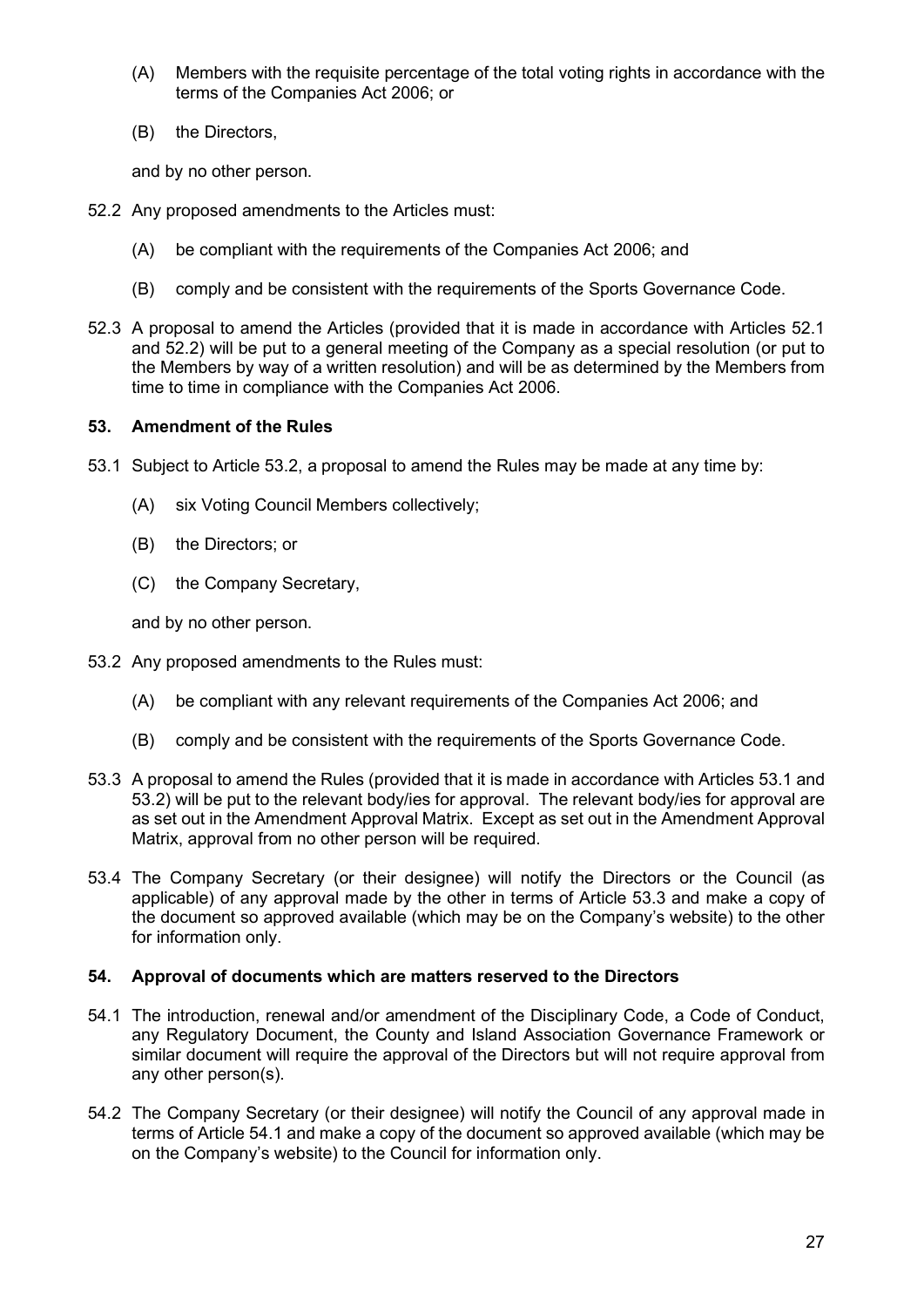# PART 7

# ADMINISTRATIVE ARRANGEMENTS

### 55. Means of communication to be used

- 55.1 Except where expressly stated to the contrary in the Articles or Rules (as applicable), any notice or other communication which is to be given or sent (in terms of the Articles or Rules) to any Member, Director, Councillor, member of a Board Standing Committee, member of the DTAG, member of any DTAG Workstream and/or any other person, may be sent (at the discretion of the sender):
	- (A) in hard copy form;
	- (B) in electronic form; or
	- (C) by means of a website (in accordance with section 309 of the Companies Act 2006),

or partly by one such means and partly by another.

### 56. No right to inspect accounts and other records

Except as provided by law or authorised by the Directors or an ordinary resolution of the Company, no person is entitled to inspect any of the Company's accounting or other records or documents merely by virtue of being a Member.

# 57. Provision for employees on cessation of business

The Directors may decide to make provision for the benefit of persons employed or formerly employed by the Company or any of its subsidiaries (other than a Director or former Director or shadow director) in connection with the cessation or transfer to any person of the whole or part of the undertaking of the Company or that subsidiary.

# PART 8

#### DIRECTORS' INDEMNITY AND INSURANCE

#### 58. Indemnity

- 58.1 Subject to Article 58.2, a relevant director, a relevant Councillor or any relevant member of any board, committee, panel or sub-committee of the Company or associated company may be indemnified out of the Company's assets against:
	- (A) any liability incurred by that person in connection with any negligence, default, breach of duty or breach of trust in relation to the Company or an associated company;
	- (B) any liability incurred by that person in connection with the activities of the Company or an associated company in its capacity as a trustee of an occupational pension scheme (as defined in section 235(6) of the Companies Act 2006); and
	- (C) any other liability incurred by that person as an officer of the Company or an associated company.
- 58.2 This Article does not authorise any indemnity which would be prohibited or rendered void by any provision of the Companies Acts or by any other provision of law.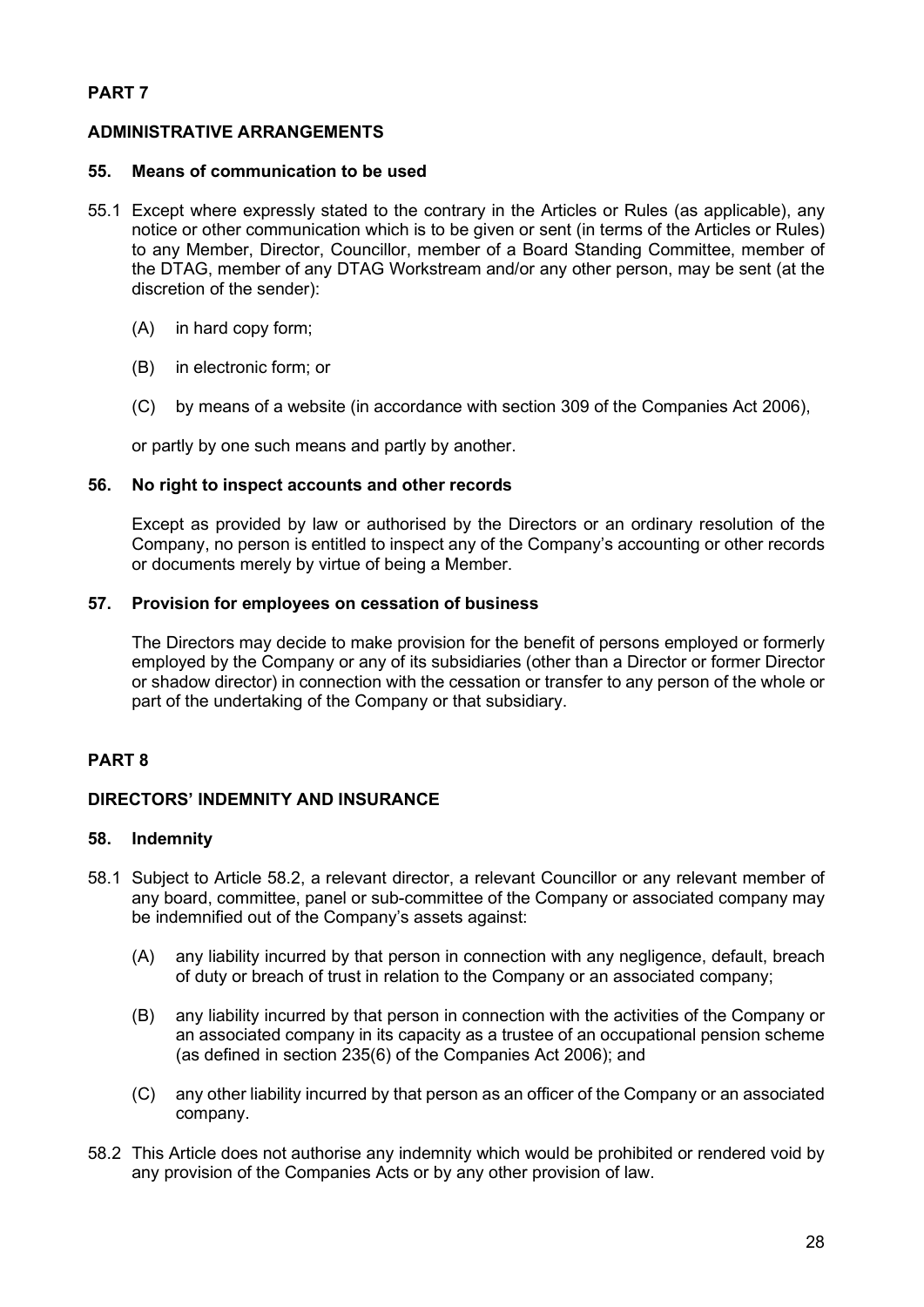- (A) companies are associated if one is a subsidiary of the other or both are subsidiaries of the same body corporate;
- (B) a "relevant director" means any Director or former Director or director or former director of an associated company;
- (C) a "relevant Councillor" means any Councillor or former Councillor; and
- (D) a "relevant member of any board, committee, panel or sub-committee" means any present or former member of any board, committee, panel or sub-committee.

# 59. Insurance

- 59.1 The Directors may decide to purchase and maintain insurance, at the expense of the Company, for the benefit of any relevant director and/or other officer of the Company (and/or of any other member of the LTA Group) in respect of any relevant loss.
- 59.2 In this Article:
	- (A) a "relevant director" means any Director or former Director or director or former director of an associated company;
	- (B) a "relevant loss" means any loss or liability which has been or may be incurred by a relevant director or officer in connection with that director's or officer's duties or powers in relation to the Company, any associated company or any pension fund or employees' share scheme of the Company or associated company, and
	- (C) companies are associated if one is a subsidiary of the other or both are subsidiaries of the same body corporate.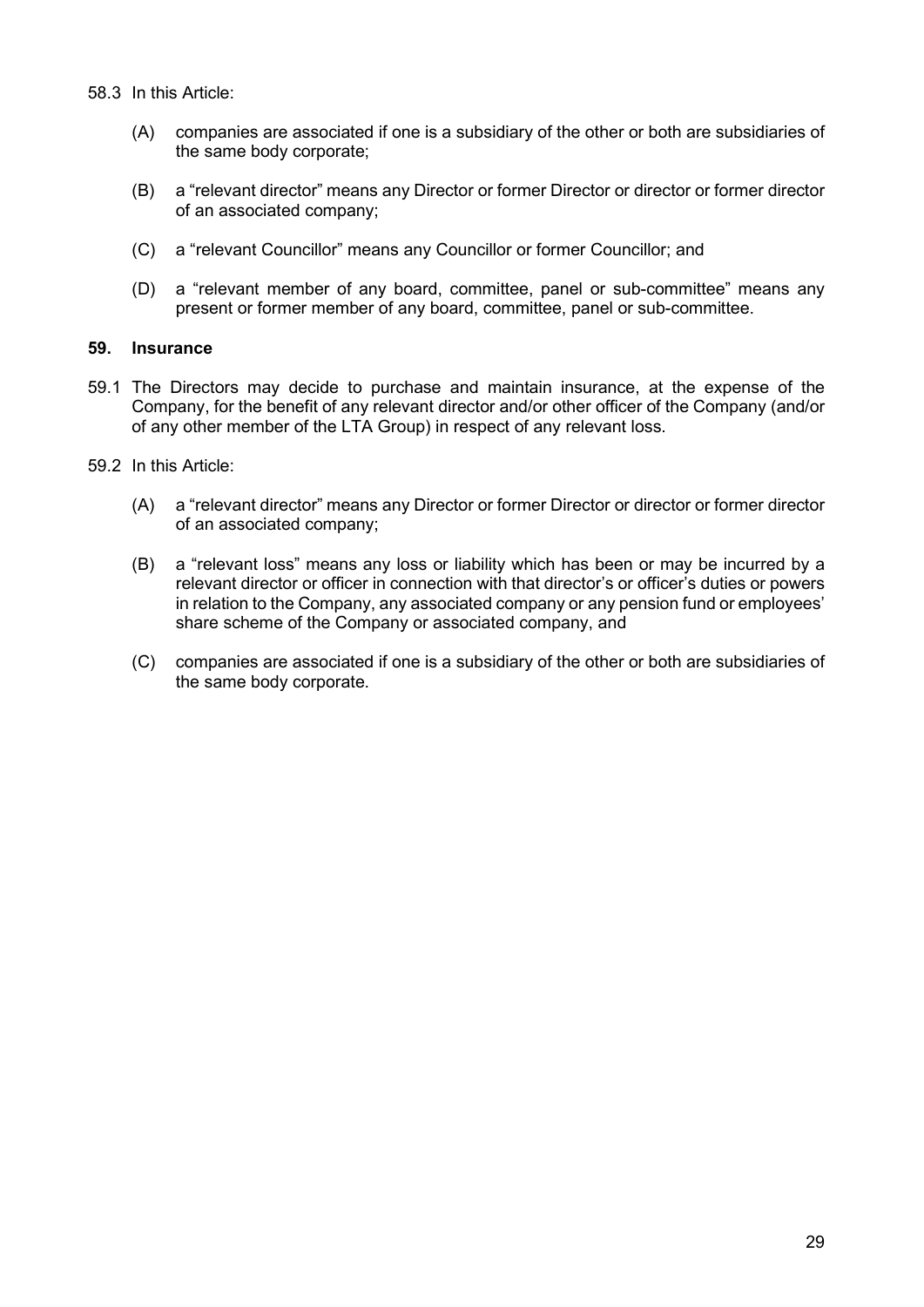# APPENDIX A

# SCHEDULE OF MATTERS RESERVED TO THE DIRECTORS

- 1. Determination and approval of the Company's (and, as applicable, the LTA Group's) vision, mission, values and strategy.
- 2. Approval of the Company's (and, as applicable, the LTA Group's) business plan, forecast and budget from time to time, both annual and longer term.
- 3. Determination and approval of the scope, extent and conditions of any delegation of authority to:
	- a. approve financial expenditure or indebtedness (with any financial expenditure or indebtedness to which a delegated authority does not apply being a matter reserved to the Board);
	- b. sign any document which creates a legally binding right of or obligation on the Company; and
	- c. act on behalf of the Company by way of the grant of any power of attorney (or similar).
- 4. Subject to any requirement of its insurers (in the case of a claim against which insurance is in force), approval to prosecute, defend or settle litigation (or tribunal or equivalent proceedings) by or against the Company (or any other member of the LTA Group), where any one or more of the following applies:
	- a. the estimated total amount involved (including legal fees and expenses) for such matter is in excess of that for which financial expenditure authority is delegated to the Chief Executive; or
	- b. the case is brought against or by a Director, a Councillor or a Member, in each case whether former or current; or
	- c. the case relates to allegations of a risk of harm to children or adults at risk, misconduct, corruption and/or doping and, in the reasonable opinion of the Chief Executive, there is a material risk of reputational damage.

Note: It is anticipated that paragraph 4.c. will apply in exceptional circumstances and it is not intended to capture cases dealt with in the ordinary course in terms of the Disciplinary Code.

- 5. Approval of the grant or provision of any guarantee, indemnity or security by or from the Company under which the maximum liability is unlimited or is greater than £1 million.
- 6. Upon the recommendation of the Audit Committee, approval of the Company's (and, as applicable, the LTA Group's) Annual Report and accounting policies (including reserves policy).
- 7. Approval of any nomination for appointment to or removal from a role/position which, in terms of the Articles or the Rules, explicitly requires approval to be obtained from the Directors, including the appointment of the Chief Executive.
- 8. Approval of the creation or dissolution of any Board Standing Committee, the composition of it, the members of it and its terms of reference (including any amendment of them) from time to time, and ensure that the Board receives a regular report from each Board Standing Committee.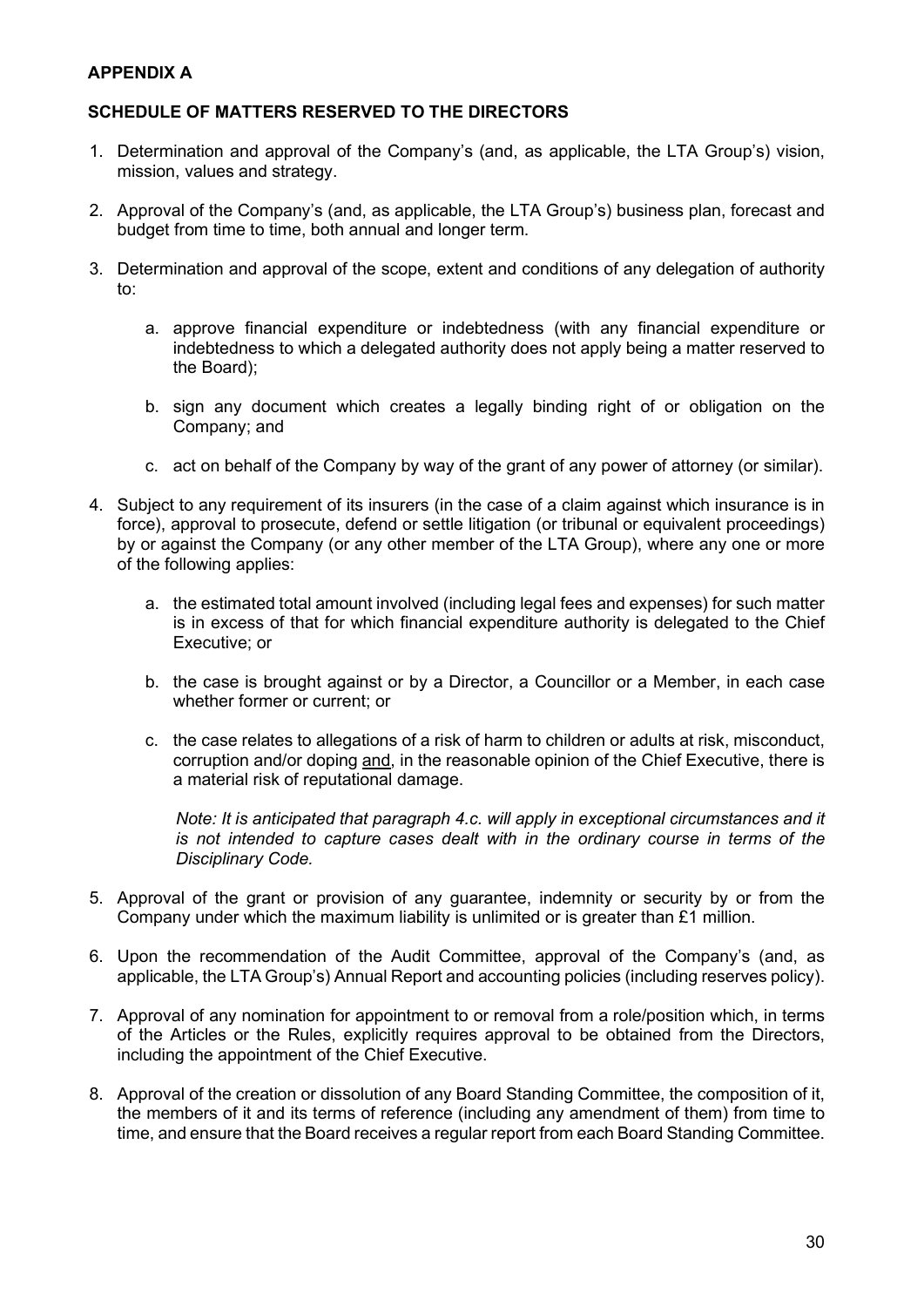- 9. Approval of the creation, acquisition, merger or similar of:
	- a. any entity which would become part of the LTA Group.
	- b. any joint venture (including any separate joint venture entity), partnership or consortium between the Company (or any other member of the LTA Group) and any one or more third parties.
- 10. Approval of the disposal, dissolution, winding up, merger or similar of:
	- a. any entity which would cease to be part of the LTA Group.
	- b. any joint venture (including any separate joint venture entity), partnership or consortium between the Company (or any other member of the LTA Group) and any one or more third parties.

Note: rather than having a colloquial meaning, the term "partnership" in this schedule will have its legal meaning in terms of the Partnership Act 1890, the Limited Partnership Act 1907, the Limited Liability Partnerships Act 2000 and/or similar legislation.

- 11. Approval of the repurposing of any existing entity within the LTA Group.
- 12. Approval of any change of the Company's name, without any approval being required from the **Members**
- 13. Approval of a major change in the Company's or the LTA Group's branding or image.
- 14. Approval of any change relating to the capital of the Company or of any member of the LTA Group.
- 15. Approval of any application for membership of the Company in terms of Article 33, which would allow that person to become a Member of the Company (prior to any approval which may also required from the Council being sought).
- 16. Approval of any proposal to amend the Articles (except such a proposal from the Members).
- 17. Approval of, and of any amendment to:
	- a. a part of the Rules which explicitly requires approval from the Directors in terms of the Amendment Approval Matrix;
	- b. the Disciplinary Code;
	- c. a Code of Conduct;
	- d. the Regulatory Documents; and
	- e. the County and Island Association Governance Framework.
- 18. Approval and adoption of appropriate and proportionate policies and procedures for the Company and wider LTA Group and ensuring that they are communicated to, and understood and followed by, Directors and employees, and that they are reviewed and updated in accordance with the review schedule, including policies and procedures covering the following (as a minimum):
	- a. Anti-bribery / bribery prevention.
	- b. Conflicts of interest.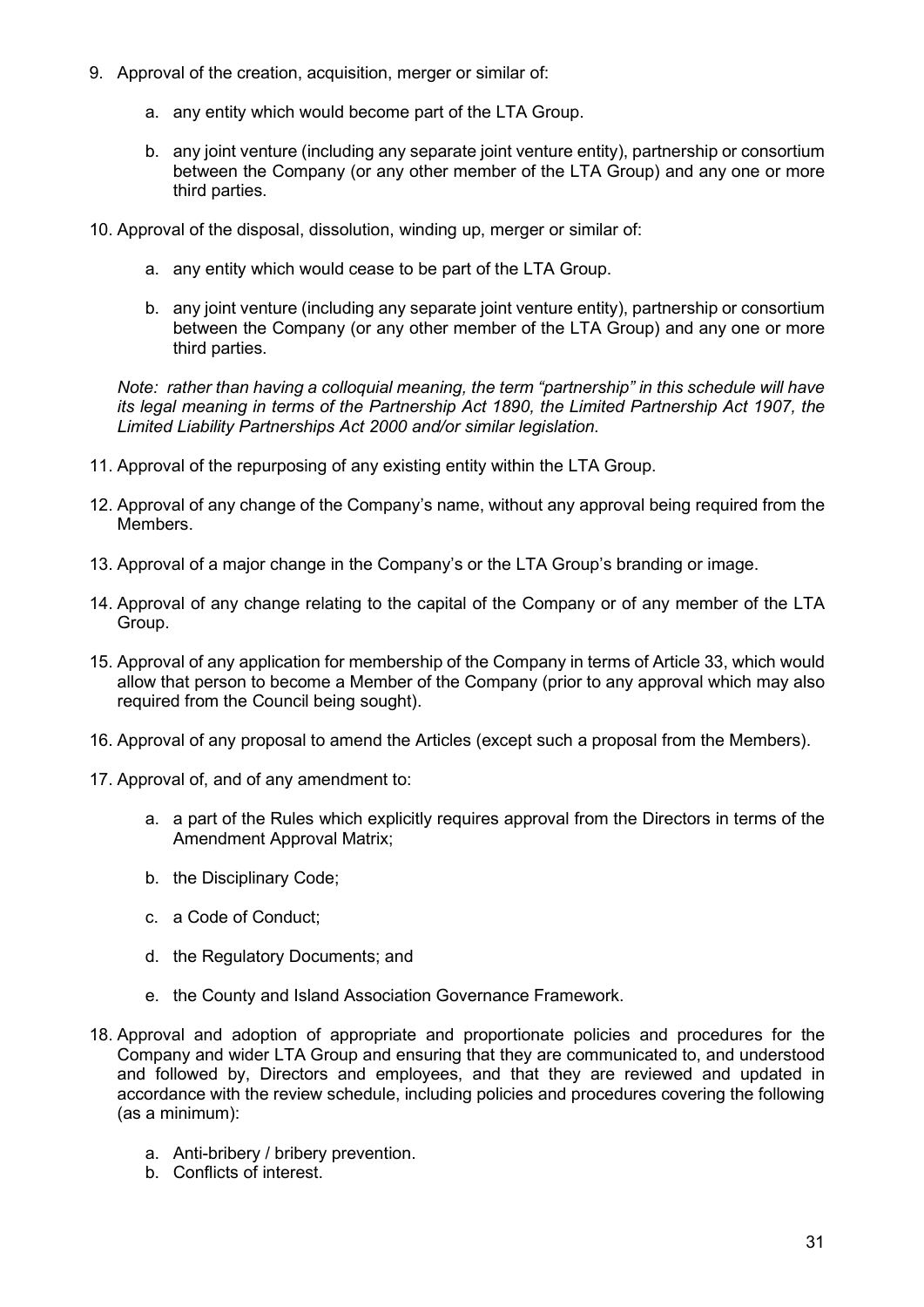- c. Data protection / privacy.
- d. Health and safety.
- e. Modern slavery and human trafficking.
- f. Safeguarding / protection of children and adults at risk.
- 19. Determination and approval of the Company's (or, as applicable, the LTA Group's) risk appetite and receiving reports on, and reviewing the effectiveness of, the Company's (or, as applicable, the LTA Group's) risk management and internal control systems.

Whilst all of the matters listed above are reserved for a decision of the Board, this list is not exclusive and does not derogate from (a) the Board's overall duties and responsibilities as a matter of law or (b) the Board's right to require that any matter which it considers relevant (irrespective of whether it has been delegated or not) be brought to the Board for decision and/or information purposes.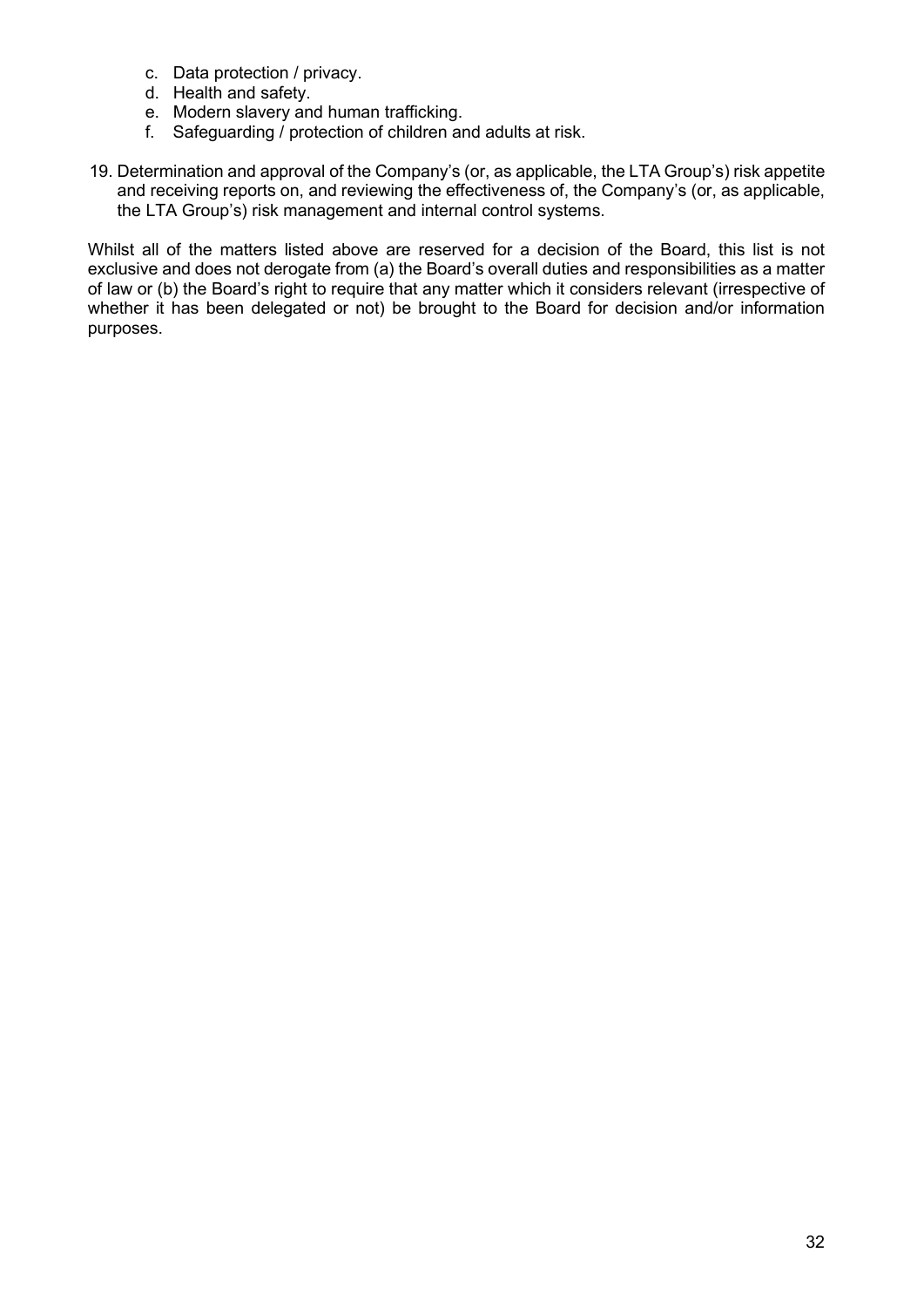# APPENDIX B

# RIGHTS AND POWERS GRANTED TO THE COUNCIL

In terms of the Sports Governance Code:

- (i) the Board is the "ultimate decision-making body" and is to "exercise all of the powers" of the Company; and
- (ii) the Council "shall not be able to override the Board but may have reasonable rights to consultation and constructive challenge".

The rights so granted to the Council are set out in this Appendix B.

### Right to approve:

- 1. Any amendment to a part of the Rules which, in terms of the Amendment Approval Matrix, explicitly requires approval to be obtained from the Council.
- 2. Any grant of a right to a new Member to allow the new Member to nominate a candidate for appointment as a Voting Council Member and also the amendment of Schedule One to the Rules to add and reflect this, provided that this right and this amendment has first been approved by the Directors.
- 3. Any nomination for appointment to or removal from a role/position which, in terms of the Rules, explicitly requires approval to be obtained from the Council, including for (i) the nomination of candidates for the position of President, Deputy President or Council-Nominated Board Member, or (ii) removal of a person from such position (other than at expiry of a term of appointment).
- Note: Any decision to approve or refuse approval must be taken in accordance with the provisions dealing with decision-making by the Council in terms of the Rules.

# Right to be consulted on:

- 4. Any amendment by the Directors to, or update of, the Company's then current vision, mission and/or business strategy.
- 5. Any application for membership of the Company in terms of Article 33, which would allow that person to become a Member of the Company.
- 6. The suspension of a Voting Council Member in terms of Article 35 where their Nominator has not paid its subscription fee (as a Member) within the designated period;
- 7. Any termination of membership of a Member in terms of Article 35.
- 8. The amount of an annual subscription fee (if applicable) payable by (a) Members to the Company and/or (b) Registered Organisations to Members.
- 9. Any proposal to make an amendment to the County and Island Association Governance Framework.
- 10. Any proposal to make a material amendment to the terms of the AELTC Agreement which directly relate to the privileges available only for members of the Council.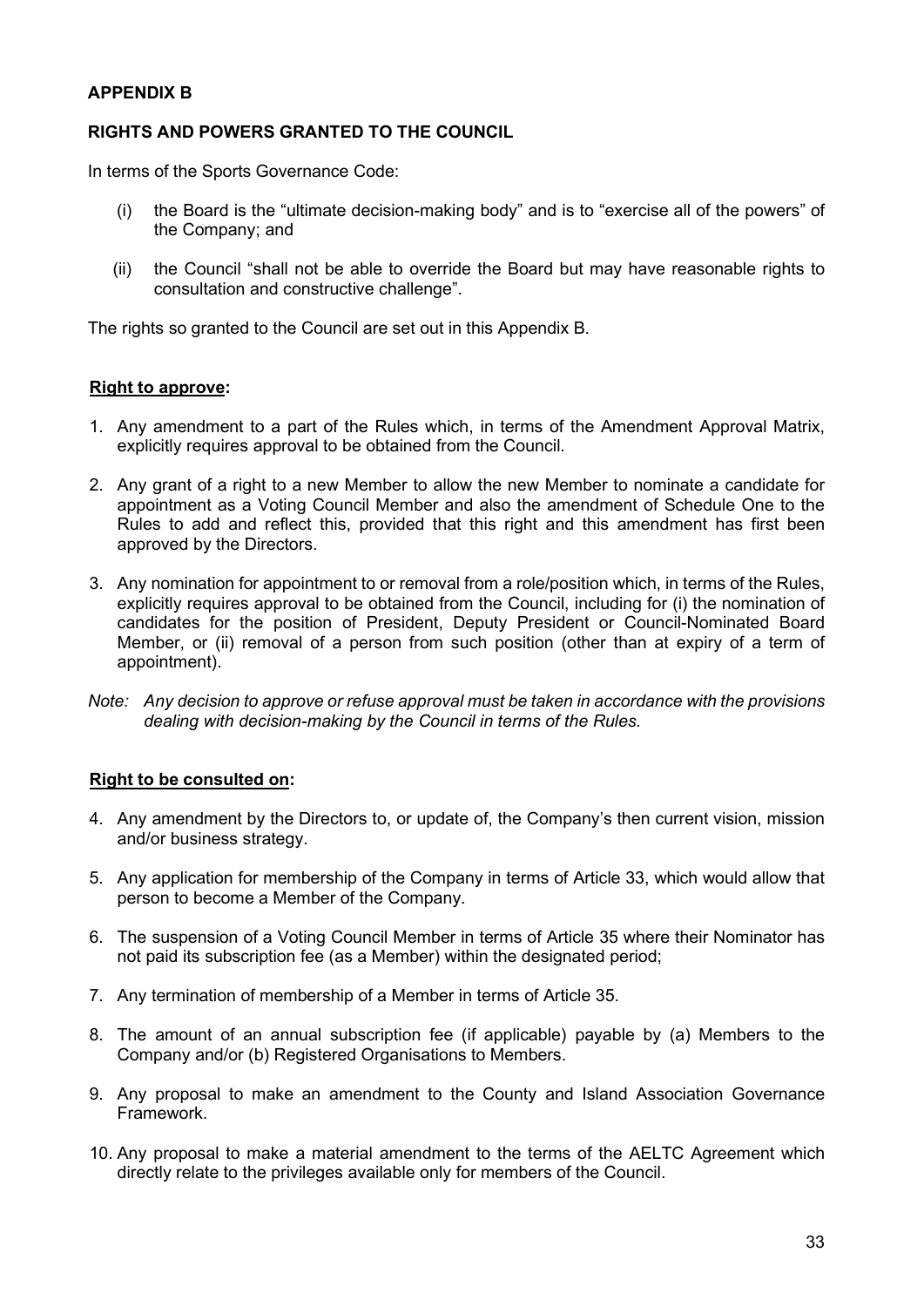#### Right to receive information, and to request further information to the extent such a request is reasonable, on:

- 11. The Company's Annual Report, primarily by the provision of a copy of it.
- 12. Progress by the Company against its then current business strategy and any strategic projects and/or initiatives.
- Note: This right does not extend to requiring the Company or the Directors to create any new document or to present information in any particular form.
- 13. Any proposal to make a material amendment to the terms of the AELTC Agreement (other than any proposal, or the relevant part of any proposal, which falls within the scope of paragraph 10 above).

# Right to be notified of:

- 14. The appointment / resignation / removal of (i) any Director to / from the Board, (ii) the Senior Independent Director, (iii) the Company Secretary and (iv) any member of a Board Standing Committee.
- 15. The topic, focus area and/or project for each DTAG Workstream (together with its specific objectives) from time to time and the appointment of a DTAG Workstream Lead and the members of each such DTAG Workstream;
- 16. Any amendment of or to a part of the Rules, in respect of which approval (to such amendment) from the Council is not required in accordance with the terms of the Amendment Approval Matrix.
- 17. Any amendment of or to the Disciplinary Code, a Code of Conduct or any Regulatory Document.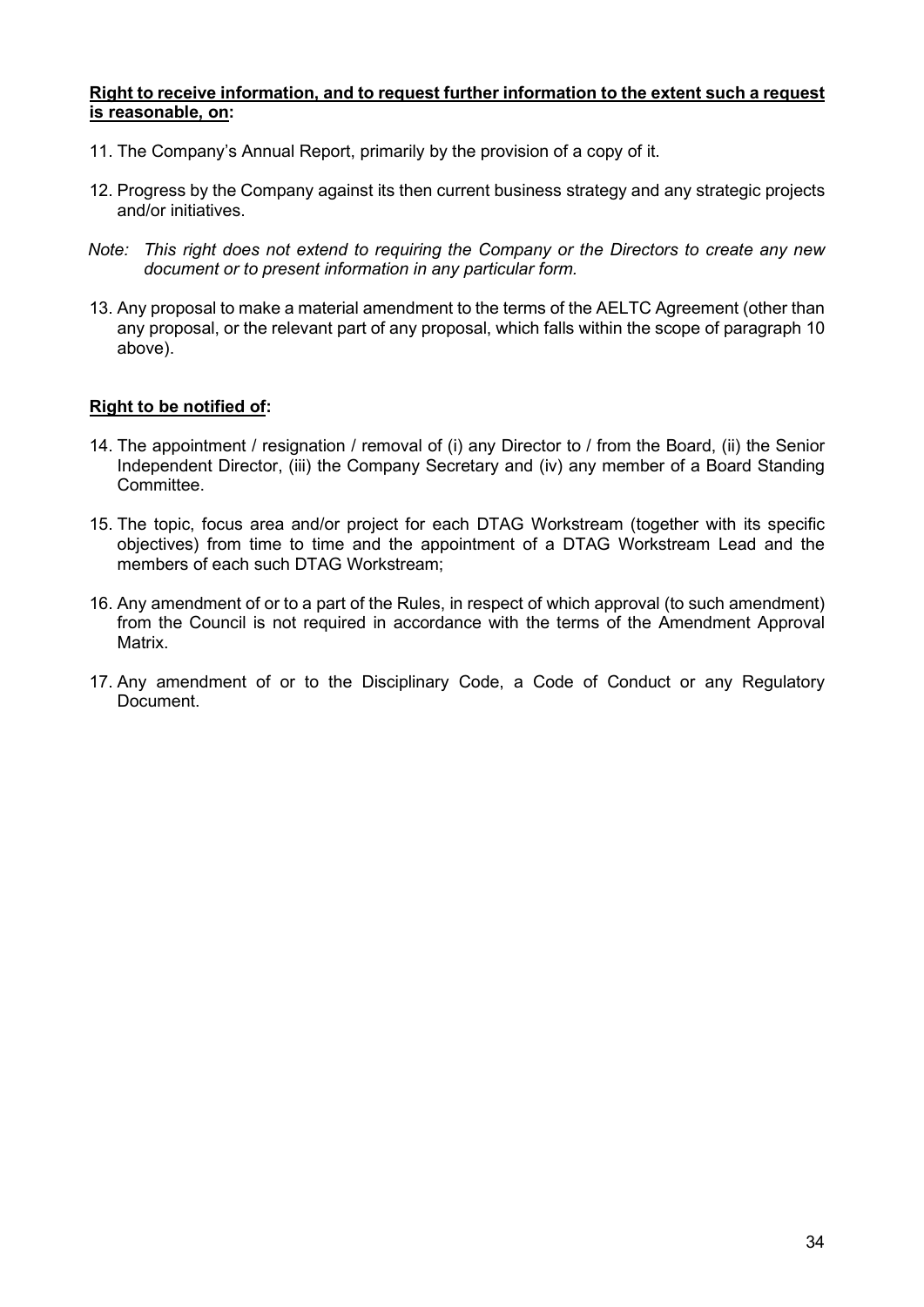# APPENDIX C

# LIST OF KEY RIGHTS OF THE MEMBERS IN THE GOVERNING DOCUMENTS

The following is not (and is not intended to be) a summary of any and all statutory rights which a Member may have by virtue of being a member of LTA.

Subject to the specific terms of the relevant provisions:

| Limited liability of a Member                                                                 | Article 3                                       |
|-----------------------------------------------------------------------------------------------|-------------------------------------------------|
| Members' reserve power to direct Directors to take or not take specified<br>action            | Article 7                                       |
| Appoint a Director                                                                            | Article 27                                      |
| Remove a Director                                                                             | Article 29.8                                    |
| Require Directors to call a general meeting and propose a resolution for<br>a general meeting | Article 38                                      |
| Attend (or send proxy to) a general meeting                                                   | Article 39                                      |
| Have one vote on each resolution at a general meeting                                         | Article 44                                      |
| Approve any amendment to the Articles                                                         | Article 52                                      |
| Nominate candidate(s) for appointment as a Voting Council Member<br>(where applicable)        | Part D of, and<br>Schedule One to,<br>the Rules |
| <b>Remove its Nominated Councillor</b>                                                        | Part D of the Rules                             |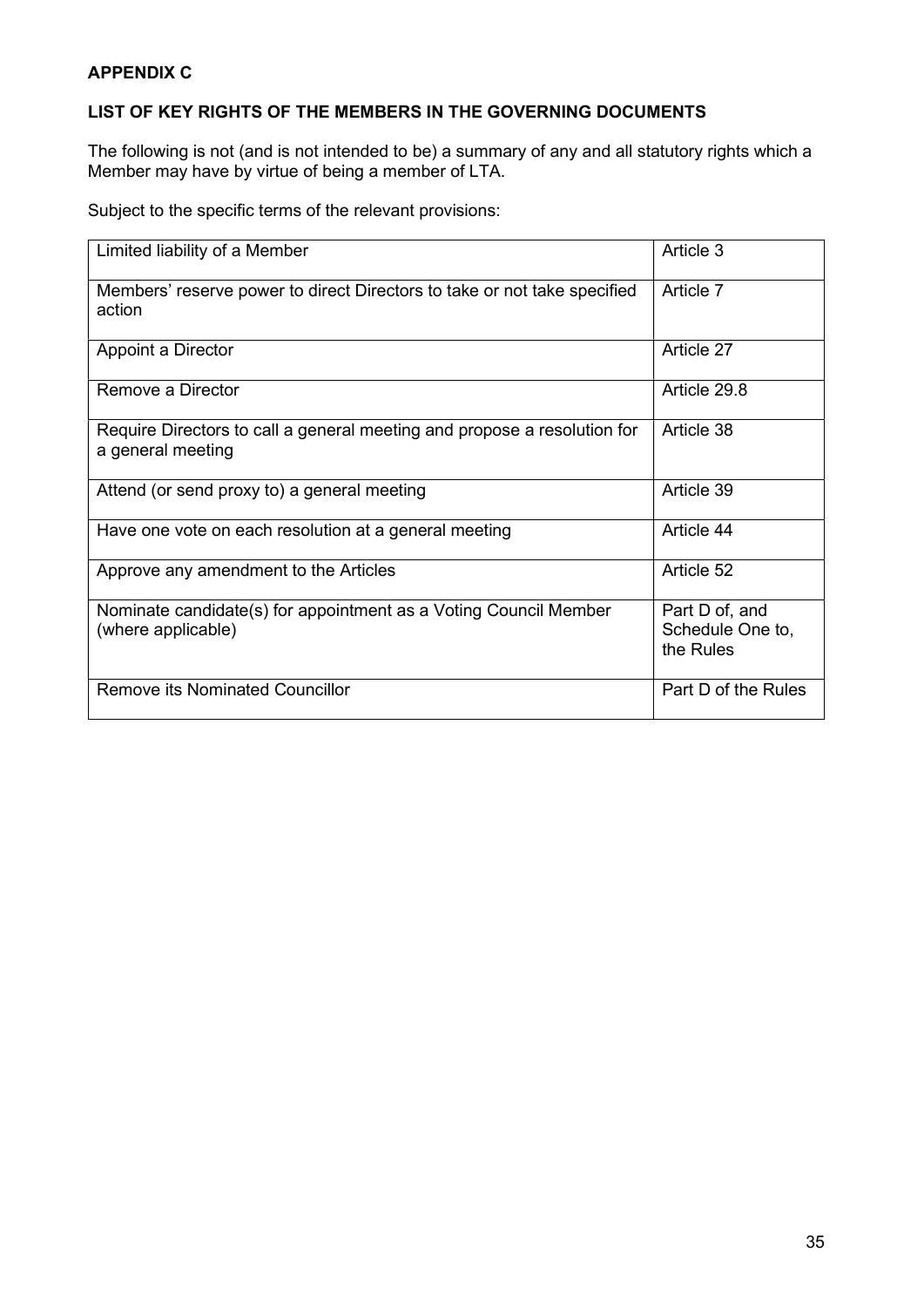# RULES AMENDMENT APPROVAL MATRIX

In order to make any amendment to a part of the Rules, approval is required only from the body/ies with "Approve" in the column under their name in the row corresponding to the particular part of the Rules which it is proposed be amended.

| Relevant<br>part of the<br><b>Rules</b> | <b>Relevant part</b><br>description<br>from the Rules                                                    | <b>Audit</b><br><b>Committee</b> | <b>Nomination</b><br><b>Committee</b> | Remuneration<br><b>Committee</b> | <b>Directors</b> | Council                                                                                                                                                                                                                                                                          |
|-----------------------------------------|----------------------------------------------------------------------------------------------------------|----------------------------------|---------------------------------------|----------------------------------|------------------|----------------------------------------------------------------------------------------------------------------------------------------------------------------------------------------------------------------------------------------------------------------------------------|
| Α.                                      | General                                                                                                  |                                  |                                       |                                  | Approve          | Approve                                                                                                                                                                                                                                                                          |
| В.                                      | Appointments to<br>the Board                                                                             |                                  | Approve                               |                                  | Approve          | Approve<br>(but only in respect<br>of amendments<br>which either (i)<br>directly affect the<br>position of the<br>President, Deputy<br>President or<br>Council-Nominated<br>Board Members or<br>(ii) reduce the<br>proportion of<br><b>Directors</b><br>nominated by<br>Council) |
| $\overline{C}$ .                        | Appointment of<br>President,<br>Deputy<br>President and<br>Council-<br>Nominated<br><b>Board Members</b> |                                  | Approve                               |                                  | Approve          | Approve                                                                                                                                                                                                                                                                          |
| D.                                      | Appointments to<br>the Council                                                                           |                                  | Approve                               |                                  | Approve          | Approve                                                                                                                                                                                                                                                                          |
| Ε.                                      | Meetings of the<br>Council                                                                               |                                  |                                       |                                  | Approve          | Approve                                                                                                                                                                                                                                                                          |
| F.                                      | Council decision<br>making                                                                               |                                  |                                       |                                  | Approve          | Approve                                                                                                                                                                                                                                                                          |
| G.                                      | Committees and<br>advisory /<br>project / working<br>groups                                              |                                  |                                       |                                  | Approve          |                                                                                                                                                                                                                                                                                  |
| Η.                                      | Development<br><b>Tennis Advisory</b><br>Group                                                           |                                  |                                       |                                  | Approve          |                                                                                                                                                                                                                                                                                  |
| I.                                      | <b>LTA Group</b><br>representation<br>on third party<br>bodies /<br>organisations                        |                                  |                                       |                                  | Approve          |                                                                                                                                                                                                                                                                                  |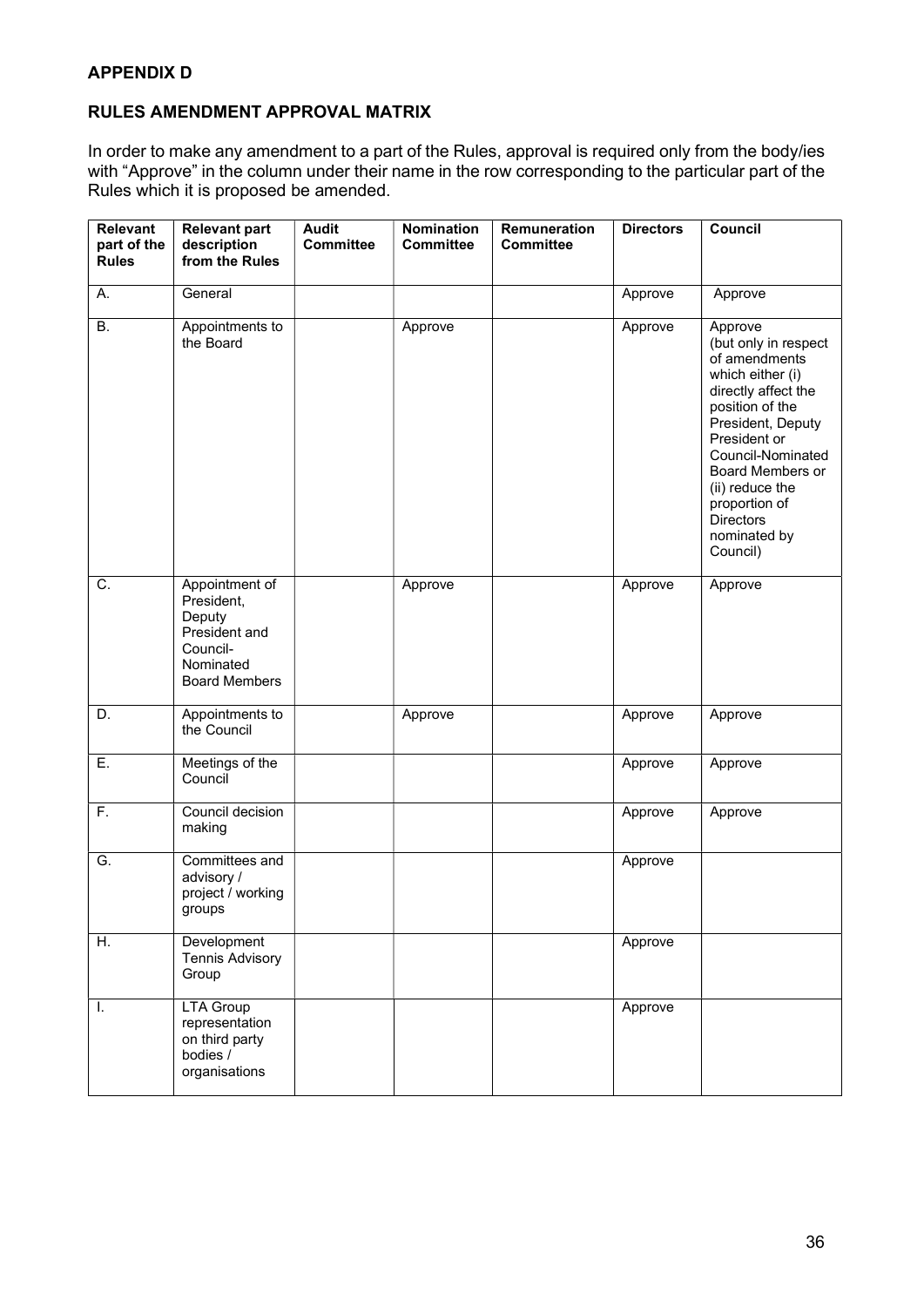| <b>Relevant</b><br>part of the<br><b>Rules</b> | <b>Relevant part</b><br>description<br>from the Rules                                                       | <b>Audit</b><br><b>Committee</b> | <b>Nomination</b><br><b>Committee</b> | Remuneration<br><b>Committee</b> | <b>Directors</b> | Council                                                                                                                                                                                                                                                         |
|------------------------------------------------|-------------------------------------------------------------------------------------------------------------|----------------------------------|---------------------------------------|----------------------------------|------------------|-----------------------------------------------------------------------------------------------------------------------------------------------------------------------------------------------------------------------------------------------------------------|
| J.                                             | Registered<br>Organisations<br>(including<br>Participation<br>Condition)                                    |                                  |                                       |                                  | Approve          | Approve                                                                                                                                                                                                                                                         |
| Κ.                                             | Players and<br>eligibility                                                                                  |                                  |                                       |                                  | Approve          |                                                                                                                                                                                                                                                                 |
| L.                                             | Tournaments<br>and sanctions                                                                                |                                  |                                       |                                  | Approve          |                                                                                                                                                                                                                                                                 |
| Schedule<br>One                                | Full list of<br>Members,<br>grouping of<br>counties/areas<br>and entitlement<br>to nominate a<br>Councillor |                                  |                                       |                                  | Approve          | Approve<br>(but only in respect<br>of (i) any<br>amendment to the<br>right of an existing<br>Member to<br>nominate a<br>person(s) as a<br>Councillor(s) or (ii)<br>the grant of a right<br>to a new Member to<br>nominate a<br>person(s) as a<br>Councillor(s)) |
| Schedule<br>Two                                | Role profiles<br>Chair<br>Chief<br>$\blacksquare$<br>Executive<br>President<br>$\overline{\phantom{a}}$     |                                  | Approve                               |                                  | Approve          | Approve (but only<br>in respect of the<br>President)                                                                                                                                                                                                            |
| Schedule<br>Three                              | Role profile -<br>Councillor                                                                                |                                  | Approve                               |                                  | Approve          | Approve                                                                                                                                                                                                                                                         |
| Schedule<br>Four                               | Fit and Proper<br>Person Test                                                                               |                                  | Approve                               |                                  | Approve          |                                                                                                                                                                                                                                                                 |
| Schedule<br>Five                               | <b>Audit Committee</b><br>terms of<br>reference                                                             | Approve                          |                                       |                                  | Approve          |                                                                                                                                                                                                                                                                 |
| Schedule<br><b>Six</b>                         | Nomination<br>Committee<br>terms of<br>reference                                                            |                                  | Approve                               |                                  | Approve          |                                                                                                                                                                                                                                                                 |
| Schedule<br>Seven                              | Remuneration<br>Committee<br>terms of<br>reference                                                          |                                  |                                       | Approve                          | Approve          |                                                                                                                                                                                                                                                                 |
| Schedule<br>Eight                              | Development<br><b>Tennis Advisory</b><br>Group terms of<br>reference                                        |                                  |                                       |                                  | Approve          |                                                                                                                                                                                                                                                                 |
| Schedule<br>Nine                               | Indicative<br>calendar of<br>standard<br>business for<br>meetings of the<br>Board                           |                                  |                                       |                                  | Approve          |                                                                                                                                                                                                                                                                 |